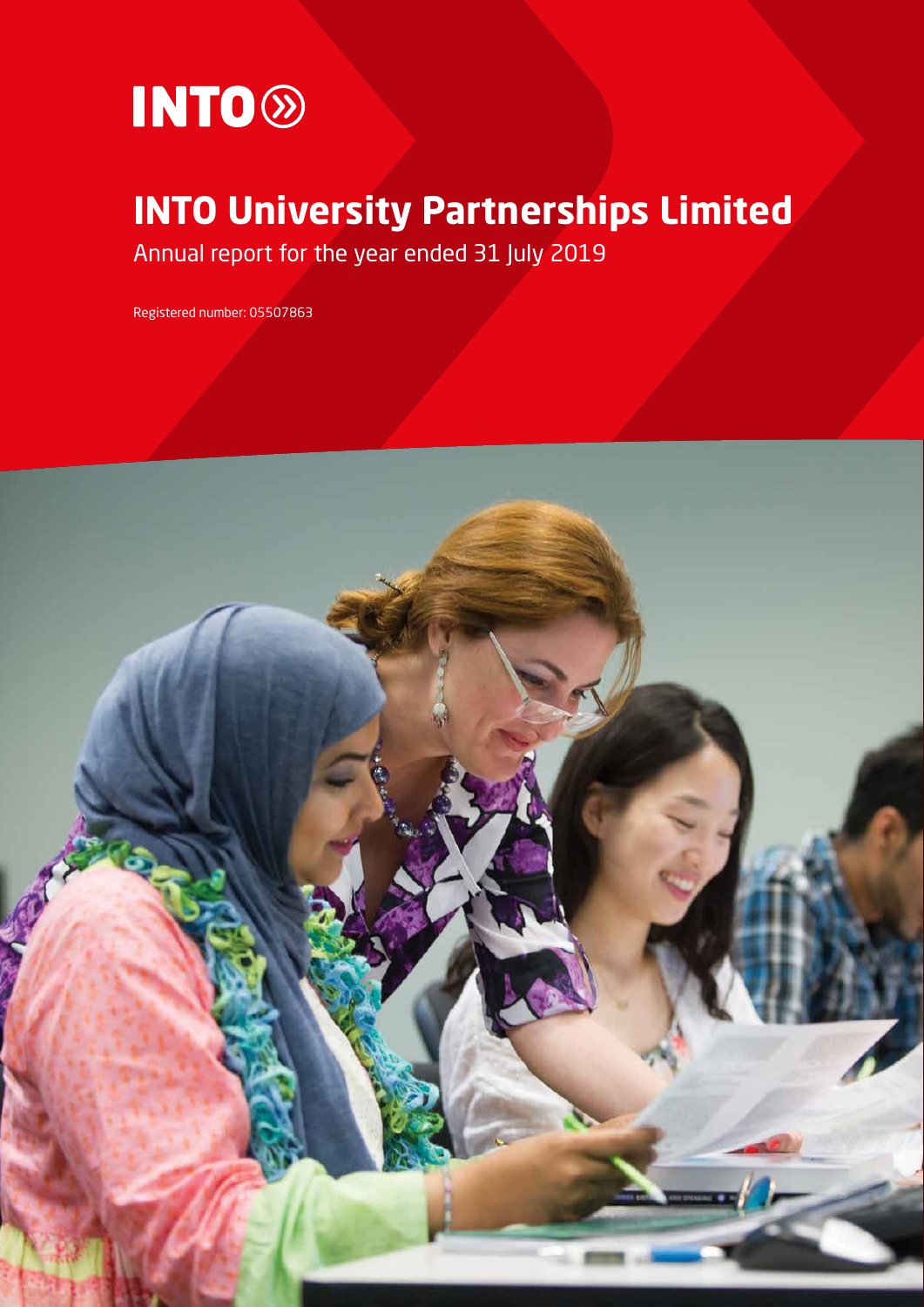## **Contents**

- Directors and advisers
- Strategic report for the year ended 31 July 2019
- Directors' report for the year ended 31 July 2019
- Independent auditors' report to the members of INTO University Partnerships Limited
- Consolidated statement of comprehensive income for the year ended 31 July 2019
- Consolidated balance sheet as at 31 July 2019
- Company balance sheet as at 31 July 2019
- Consolidated statement of changes in equity for the year ended 31 July 2019
- Company statement of changes in equity for the year ended 31 July 2019
- Consolidated cash flow statement for the year ended 31 July 2019
- Principal accounting policies
- Notes to the financial statements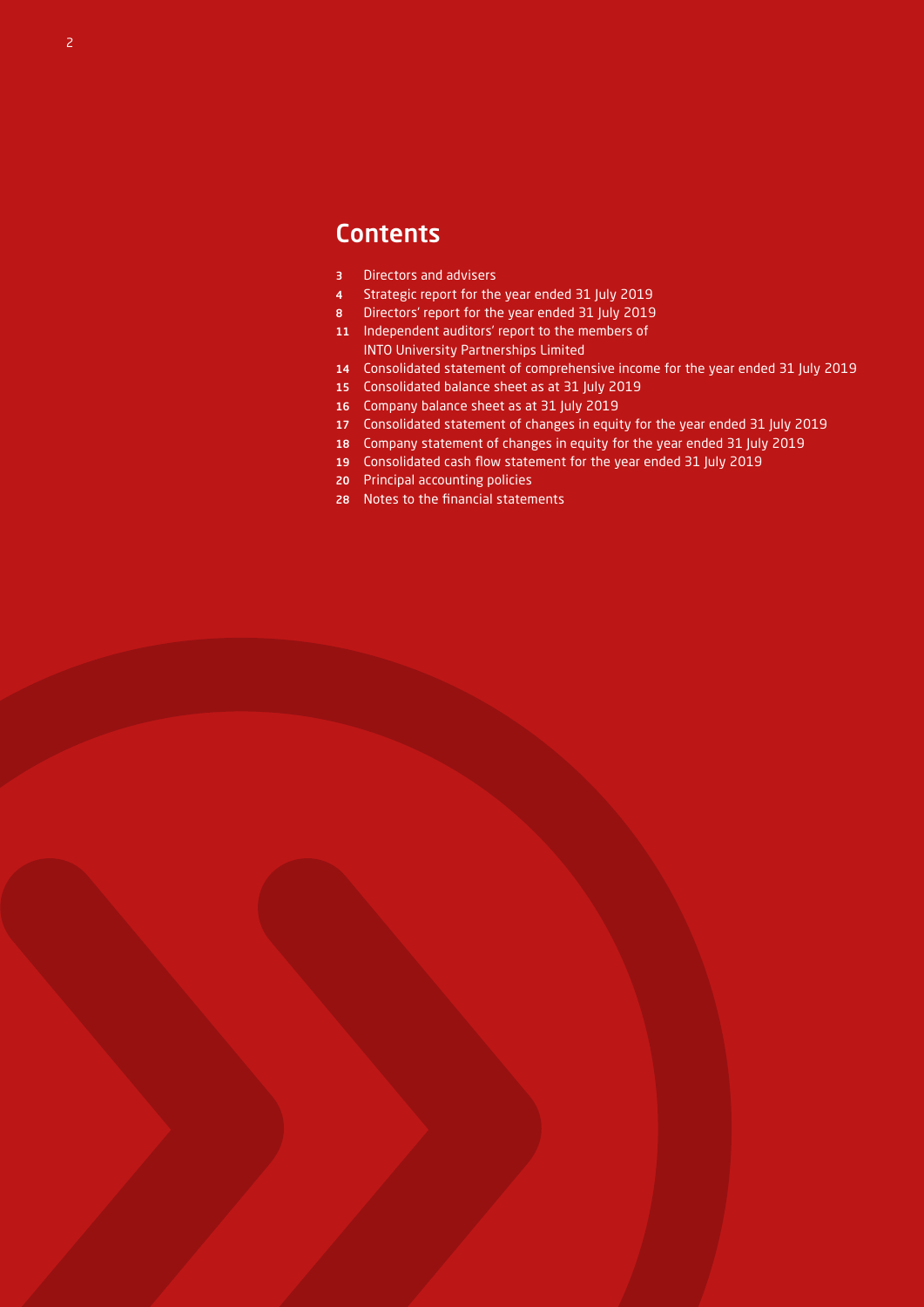## Directors and advisers

## **Directors**

A J Colin J B Sykes S G Smale J C Latham J T Leeds D S Eastwood C J Mairs

## Registered office

One Gloucester Place Brighton United Kingdom BN1 4AA

## Independent auditors

PricewaterhouseCoopers LLP Chartered Accountants and Statutory Auditors 1 Embankment Place London WC2N 6RH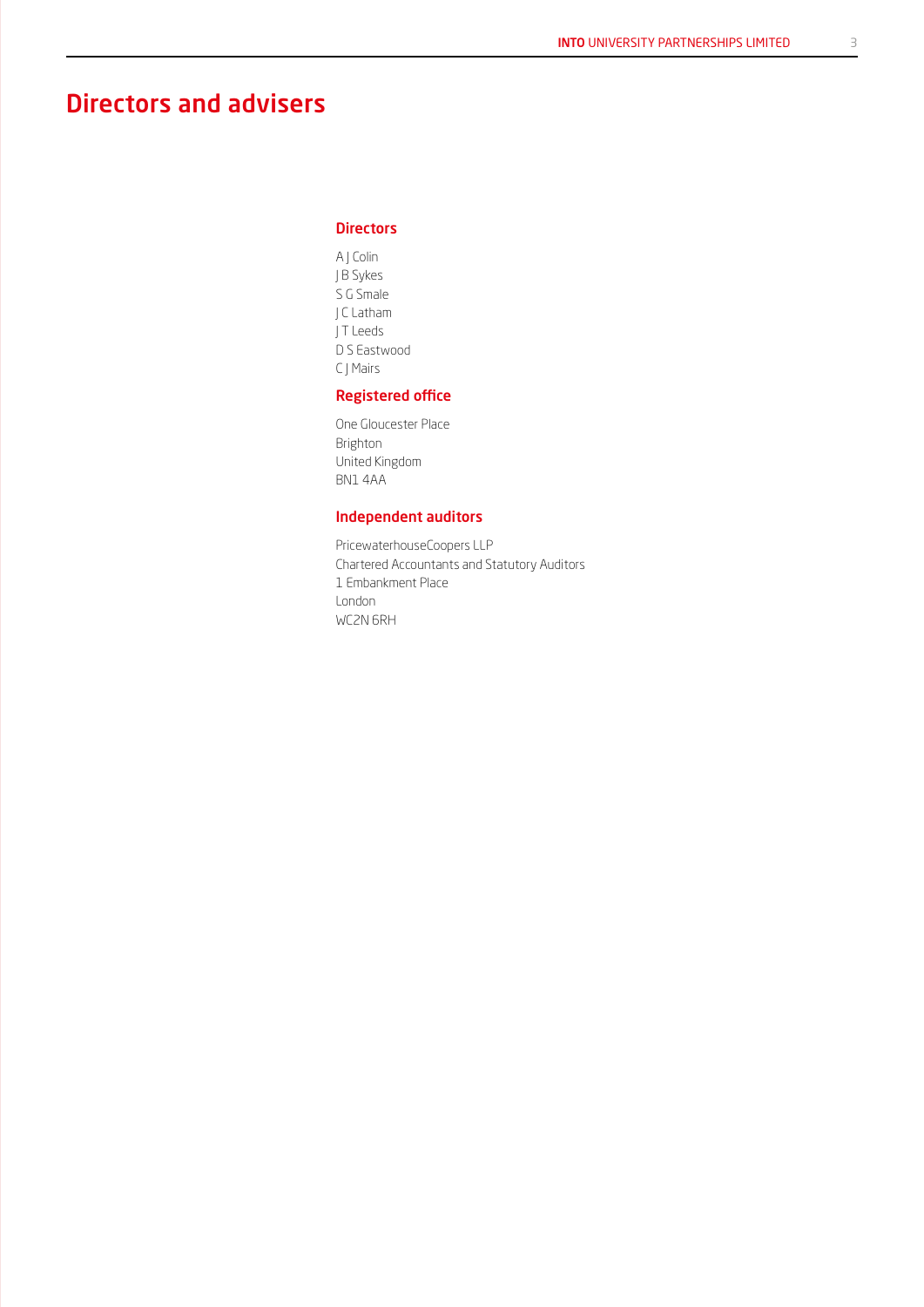## Strategic report for the year ended 31 July 2019

The directors present their strategic report on the group for the year ended 31 July 2019.

## Review of the business

The principal activity of the group is the provision of educational, recruitment and marketing services for international students through subsidiary undertakings and joint ventures with universities.

The subsidiary and associated undertakings of the group are listed in note 20 to the financial statements.

The principal activity of the company in the year under review was that of the provision of marketing, management and other corporate services, primarily to the company's joint ventures and other related undertakings.

The INTO group specialises in large-scale long-term partnerships that support and drive leading universities' internationalisation goals. Through these partnerships, INTO expands opportunities for students to pursue higher education, investing in the resources, systems and processes to reach, recruit, retain and support international students through the provision of a first class student experience.

Students benefit from university-designed and delivered programmes, highly supportive learning environments and state-of-the-art learning and living spaces while enjoying full access to their host university's facilities, resources and services. Universities benefit from access to resources and global reach beyond that which an individual institution could achieve on its own.

#### Results and performance

The results of the group for the year, as set out on pages 5 and 14, show turnover up 5% to £89,590k (2018: £85,050k). Management monitor and review the business on a constant foreign exchange basis including the group's share of joint venture performance. On this basis adjusted turnover is also up 5% to £194,123k (2018: £185,686k) and adjusted net EBITDA is up 17% to £29,040k (2018: £24,825k). The profit on ordinary activities before taxation generated by the group was up 33% to £18,258k (2018: £13,757k) including a £787k net exceptional charge (see Note 2). The prior year result was impacted by a net exceptional credit of £1,966k. The shareholders' funds for the group total £36,555k (2018: £24,596k).

The year has been focused on the execution of the group's strategy to continue to expand its US presence and develop its global marketing network while investing in new technology to expand our reach in the world's fastest growing regions for international student demand. As students seek out new opportunities, this report reflects on how we, together with our partners, have responded to this and the outcomes they have experienced as a consequence.

#### Continued North American expansion

#### New partnership with Hofstra University

In January 2019 INTO announced its newest long-term partnership, with Hofstra University, INTO's twelfth in the United States. The agreement provides opportunities for students from around the world to study at one of the leading universities in the United States and experience the unique culture and commerce of the New York City area. The first intake of students arrived on campus in Fall 2019.

#### Investing in systems and service

We continue to develop enabling technologies which allow us to get closer to students and their advisers and enhance the pre-arrival journey of students. During the year we have continued to develop our Partner Portal which enables our recruitment partners to provide an efficient digital service to our students and we have invested in INTOStudy.com to deliver a website for our students which better supports the application journey.

We have also continued to develop our student payment platform INTOPay to enable students to make deposit and full payments online in their destination or local currency.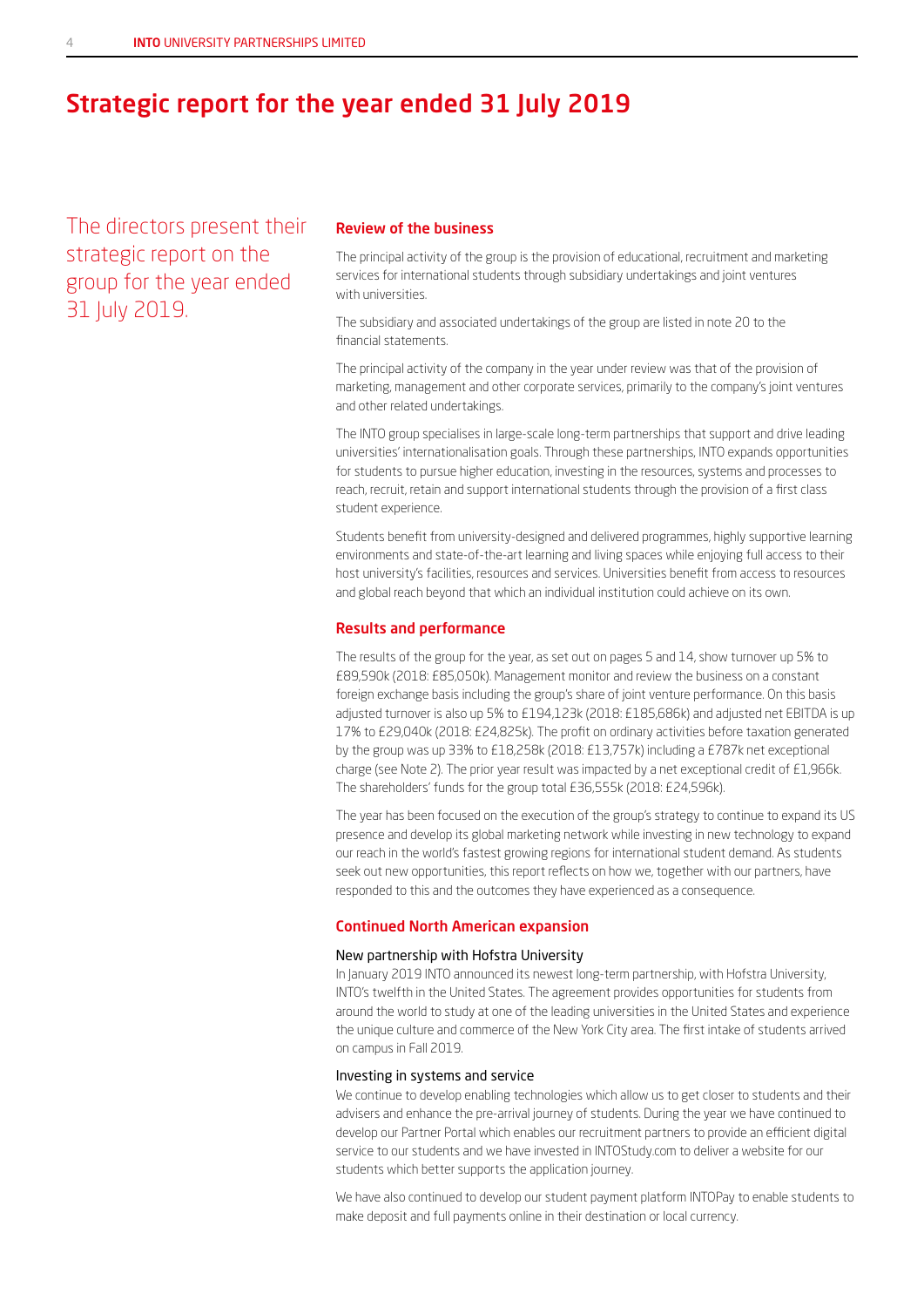Investment in technologies and smarter processes continues to be a key strategic focus for the coming year. It ensures we better serve our partners and students and enables us to drive our operating margins through a more detailed understanding of the student journey and student experience aligned with our core business values.

### Key performance indicators ("KPIs")

The Board monitors progress against the company's strategy by reference to the following KPIs:

|                                                               | 2019<br>£'000 | 2018<br>£'000 |
|---------------------------------------------------------------|---------------|---------------|
| Adjusted turnover *                                           | 194,123       | 185,686       |
| Profit on ordinary activities before tax                      | 18,258        | 13,757        |
| Underlying group and share of joint ventures operating profit | 15,768        | 12,691        |
| Adjusted EBITDA**                                             | 29,040        | 24,825        |
| University Partnership Centres                                | 23            | 22            |
| Student satisfaction                                          | 91%           | 90%           |
| Cash                                                          | 30,237        | 16,583        |

\* Adjusted turnover is calculated as statutory turnover plus the group's share of joint venture turnover. This helps INTO to ensure it is measuring the value we deliver to our Partners. Turnover is adjusted to remove discontinued operations and the prior year is presented at current year foreign exchange rates.

\*\* Adjusted EBITDA is a metric used by management to assess the underlying performance of the business. This metric adjusts for losses incurred for both new partnerships and products, one off items and board costs which can distort profitability. This metric is measured at current year foreign exchange and includes group and share of joint ventures.

|                                                           | 2019<br>£'000 | 2018<br>E'000 |
|-----------------------------------------------------------|---------------|---------------|
| Turnover                                                  | 89,590        | 85,050        |
| Share of joint venture turnover                           | 105,557       | 98,892        |
| Adjust prior year at current year foreign exchange rates  |               | 3.077         |
| Adjust for discontinued operations (see Strategic report) | (1,024)       | (1,333)       |
| Adjusted turnover (at constant foreign exchange rates)    | 194,123       | 185,686       |

|                                                             | 2019<br>£'000 | 2018<br>£'000 |
|-------------------------------------------------------------|---------------|---------------|
| Group and share of joint ventures operating profit          | 14,981        | 14,657        |
| Add: group administrative exceptional charge / (credit)     | 787           | (1,966)       |
| Add: depreciation and amortisation of group                 | 3,426         | 2.942         |
| Add: share of joint ventures' depreciation and amortisation | 1,847         | 1,621         |
| New partnership and product start-up losses                 | 4,069         | 3.545         |
| Board and one off costs                                     | 4,043         | 3.575         |
| Adjustment to current year foreign exchange rates           |               | 277           |
| Adjustment for non-coterminous year end and other timing    | (113)         | 174           |
| movements                                                   |               |               |
| Adjusted EBITDA (at constant foreign exchange rates)        | 29,040        | 24.825        |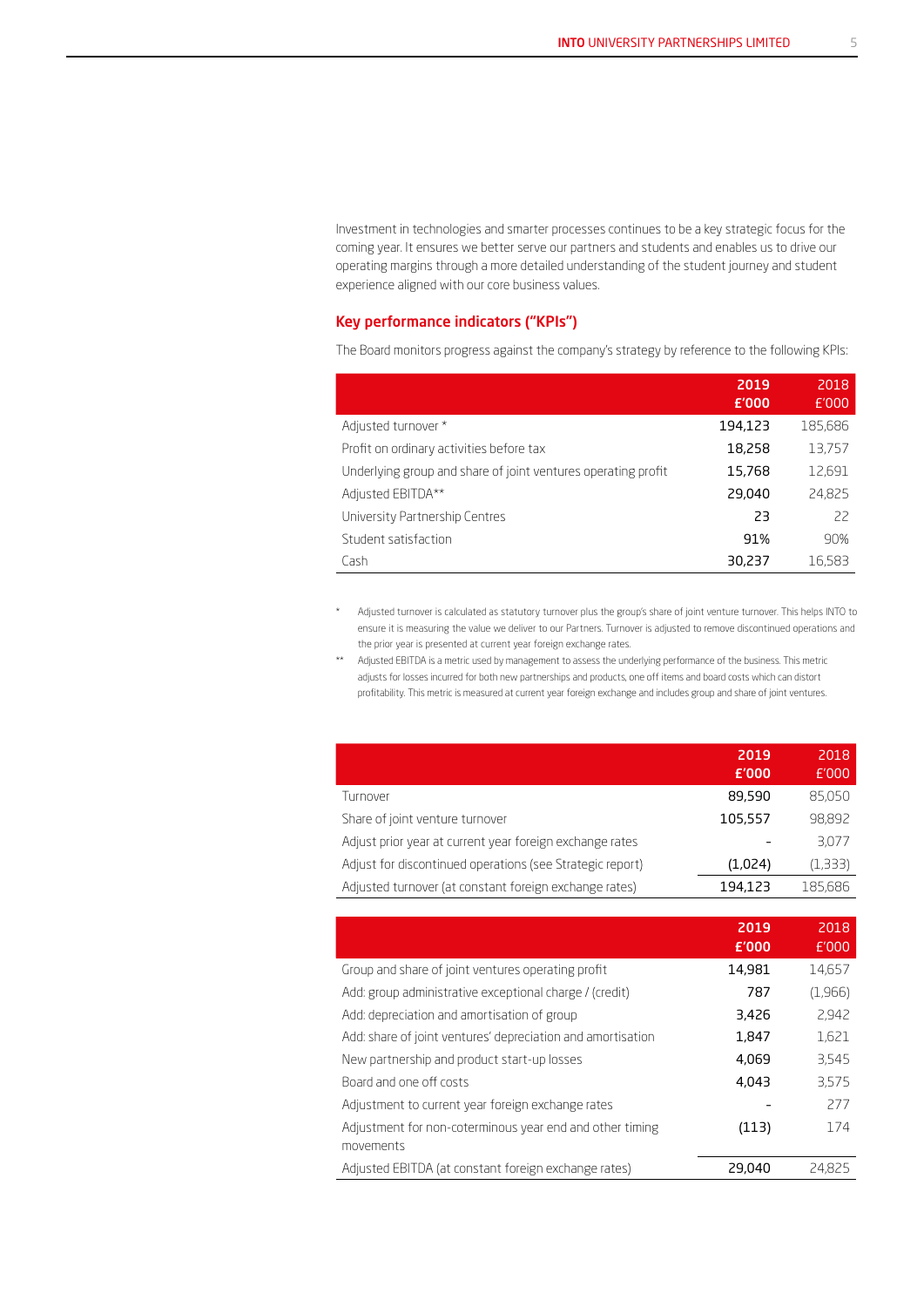The INTO group continued to grow and develop during the year resulting in a strong financial performance for the year ended 31 July 2019.

Statutory group turnover increased 5% to £89,590k (2018: £85,050k). Adjusted turnover which includes the group's share of joint venture turnover, stated at constant foreign exchange rates increased 5% to £194,123k in 2019 (2018: £185,686k).

The group reported a profit on ordinary activities before tax of £18,258k (2018: £13,757k) including a £787k net exceptional expense. The prior year was impacted by a non-recurring exceptional net credit of £1,966k in respect of exceptional income.

Underlying group and share of joint ventures operating profit in the year was £15,768k, an increase of £3,077k on the prior year (2018: £12,691k). This growth in the underlying performance of the business has been driven by continued focus on outcomes for our partner universities, ongoing cost control initiatives and growth in the number of University Partnership Centres.

Adjusted EBITDA performance was in line with budget and continues to be strong despite increased investment by the group. Adjusted EBITDA, measured at current year foreign exchange rate, is £29,040k, £4,215k ahead of the prior year (2018: £24,825k).

Student satisfaction increased by one percentage point to 91% in 2019 as a result of the group's continued focus on providing an exceptional student experience and supportive learning environments.

The group continues to be debt free and has maintained a strong cash position. The year end cash balance was £30,237k (2018: £16,583k). The group continues to invest in new joint ventures which typically require cash injections during their start up period.

### Principal risks and uncertainties

Process of risk acceptance and risk management is addressed through a framework of policies, procedures and internal controls. All polices are subject to Board approval and ongoing review by management. Compliance with regulation, legal and ethical standards is a high priority for the group and the group finance department take on an important oversight role in this regard. The Audit Committee is responsible for satisfying itself that a proper internal control framework exists to manage financial risks and the controls operate effectively.

The directors consider the following to be principal risks and uncertainties facing the company:

- global economic recession;
- changes to government regulations, particularly those affecting student visas; and
- natural disasters, acts of terrorism and the consequent impact on the ability of international students to travel.

The Board actively monitor these risks on an on-going basis. New initiatives are constantly being developed to attract and retain high quality students. The Board constantly reviews competitor activity. The directors also keep abreast of risk through market awareness, investment in information systems and process improvement, building robust working relationships with partners and developing a strong senior management team.

These risks are monitored by the management board on an ongoing basis and actions taken to mitigate these risks when appropriate.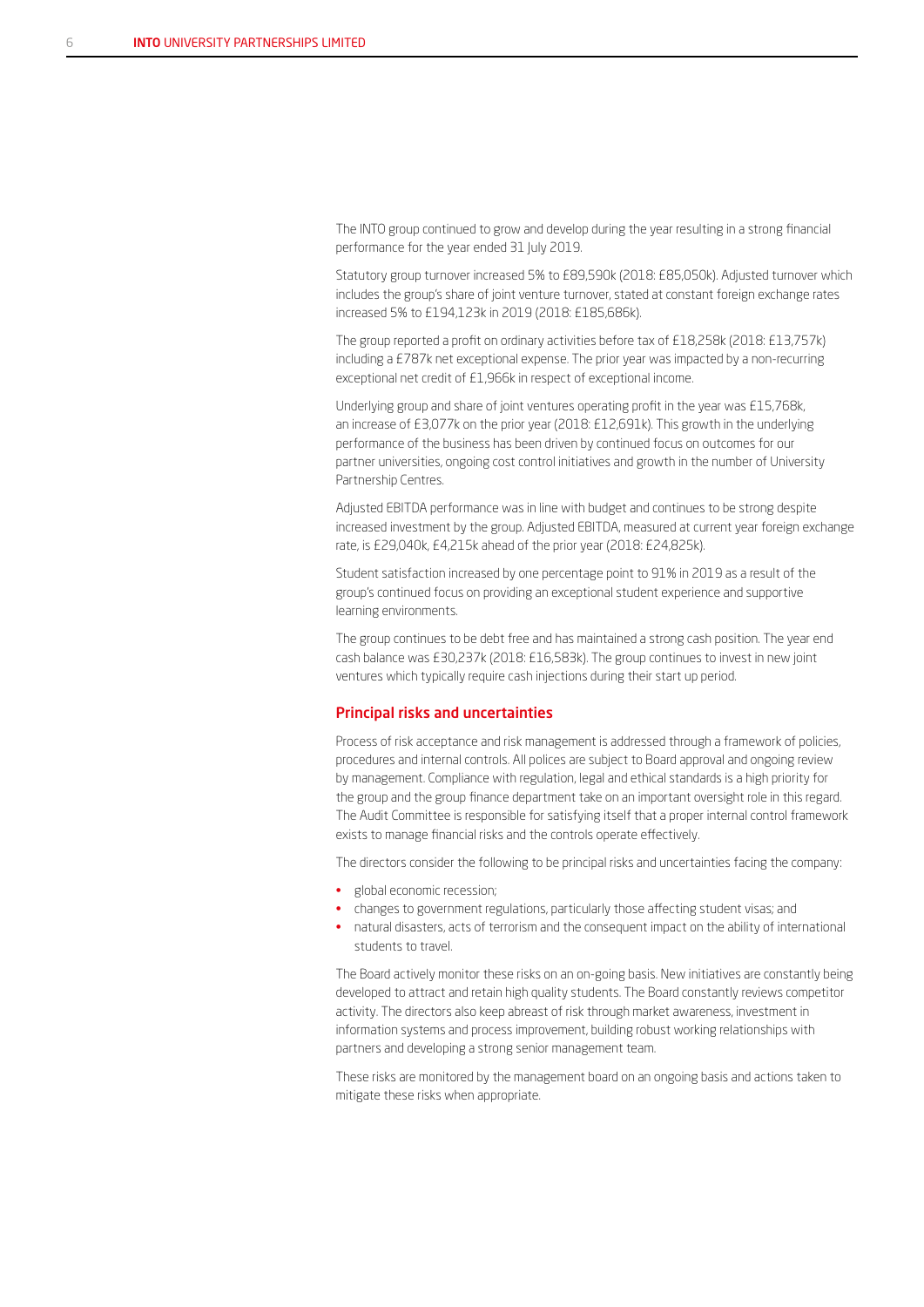## **Outlook**

Despite a challenging trading environment, we anticipate further growth of the business through 2020. We will drive strong revenue growth through the launch of new INTO partnerships in North America together with further growth from our existing partnerships, whilst continuing to deliver excellent student satisfaction and supportive learning environments.

Approved by the Board of Directors and signed on its behalf by:

Memleram

31 January 2020

John Latham, Director Date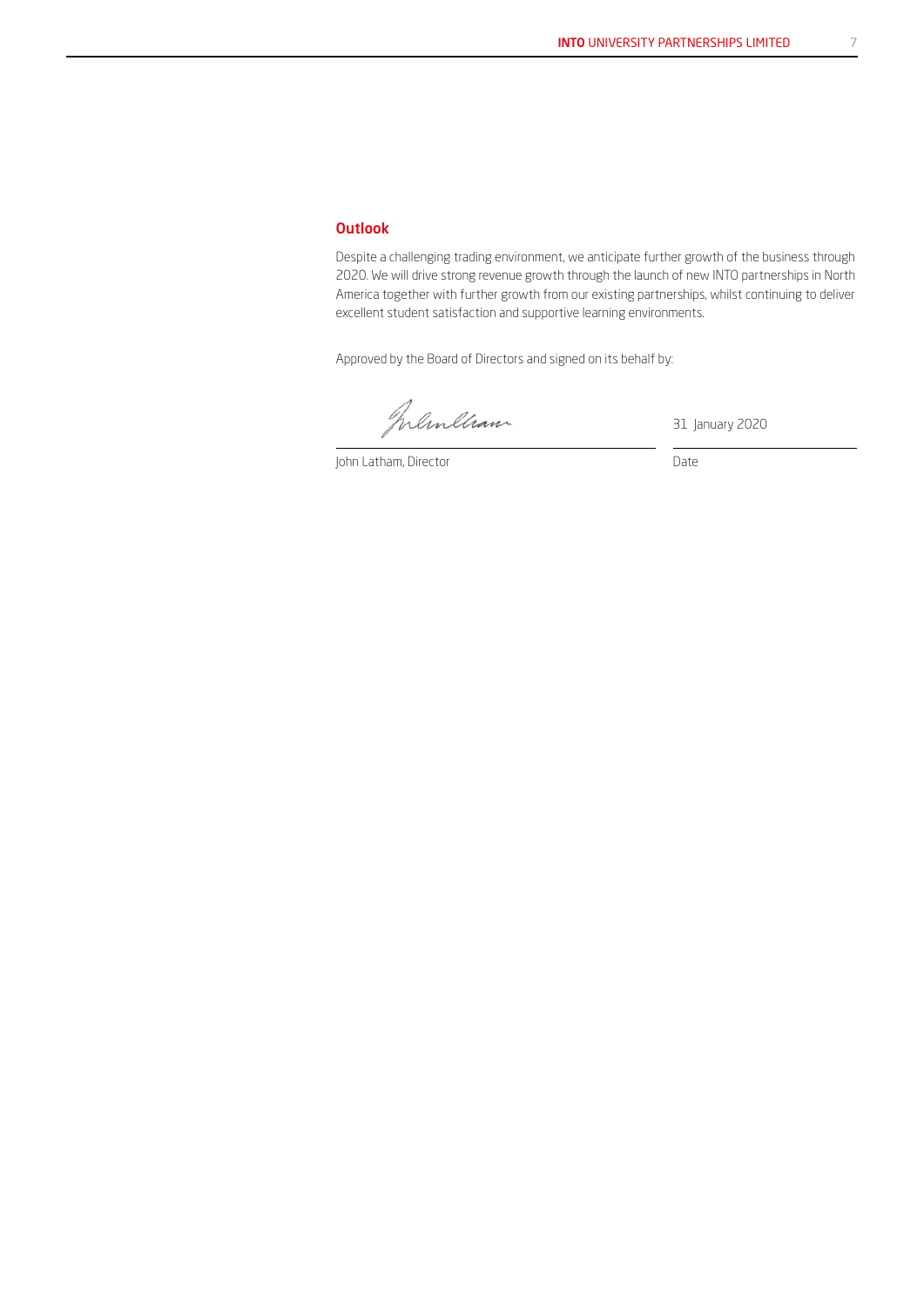## Directors' report for the year ended 31 July 2019

The directors present their annual report together with the audited consolidated financial statements of the group and company for the year ended 31 July 2019.

## Future developments

Please see Strategic Report for details.

#### Results and dividends

The profit for the financial year amounted to £13,484k (2018: £10,464k). The directors paid a dividend of £nil in the year (2018: £15m). A dividend was paid post year end in November 2019 of £6,698k.

#### Financial risk management

The straightforward nature of the group's financial instruments means that they are not subject to price risk or liquidity risk and the group does not actively use any complex financial instruments as part of its financial risk management. It is exposed to the usual credit risk and cash flow risk associated with selling on credit and manages this through credit control procedures.

The group is also exposed to foreign exchange risk through the ownership of subsidiaries and joint venture operations in North America and Asia and the income generated in these regions. Post year end the Board has approved a new hedging policy and the group began to place some limited forward contracts to sell US Dollars at fixed rates into GBP. The group has access to a £20m rolling cash flow facility with its bankers. The financial commitments in relation to this facility are disclosed in Note 15.

#### **Directors**

The directors of the company who were in office during the year and up to the date of signing the financial statements were:

A J Colin D S Eastwood J C Latham J T Leeds C J Mairs S G Smale J B Sykes

#### Company registration number

The company registration number is 05507863. The company is a limited company incorporated in the United Kingdom. The company's registered office is detailed on page 3.

#### Going concern

The financial statements have been prepared on the going concern basis, which assumes that the group will continue to be able to meet its liabilities as they fall due for the foreseeable future.

After considering the cash flow projections for the twelve months from the date these financial statements were issued for approval, the directors believe the group has sufficient funds to meet its liabilities as they fall due and have accordingly prepared the financial statements on a going concern basis.

## Directors' indemnities

As permitted by the Articles of Association, the directors have the benefit of an indemnity which is a qualifying third party indemnity provision as defined by Section 234 of the companies Act 2006. The indemnity was in force throughout the last financial year and is currently in force. The company also purchased and maintained throughout the financial year directors' and officers' liability insurance in respect of itself and its directors.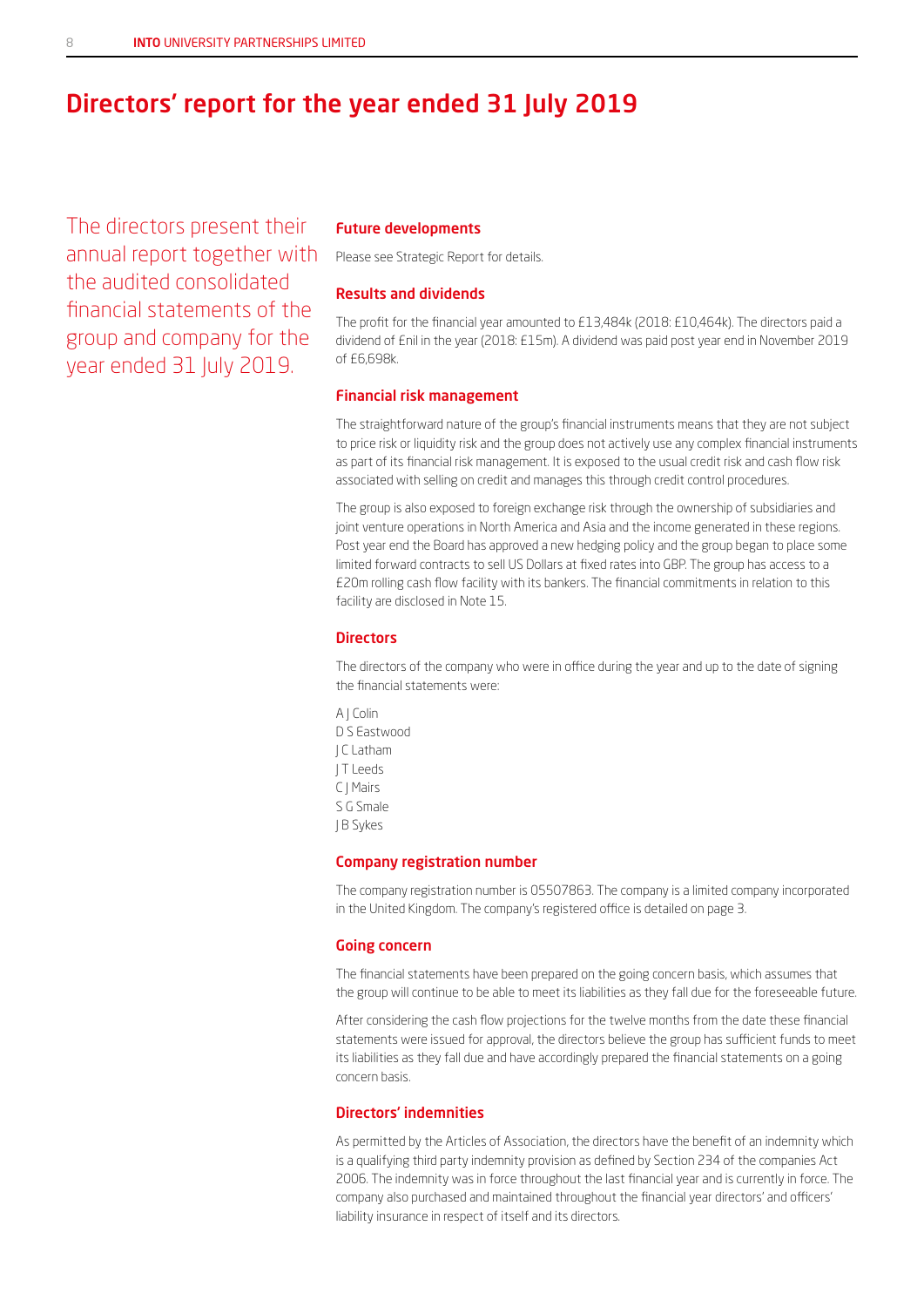#### Political and charitable donations

INTO University Partnerships allocates a proportion of its profits to fund the operating costs of INTO Giving, a charity supporting educational projects for poor and disadvantaged children around the world. During the year this amounted to £110,604 (2018: £114,389).

#### Post balance sheet events

INTO University Partnerships Limited has no post balance sheet events requiring disclosure.

#### Environmental, social and community issues

The company is committed to the promotion of environmental initiatives and minimising the environmental impact of its businesses. Through focusing on creating an efficient and sustainable business the company is taking steps to reduce its on-going carbon footprint.

The INTO group is driven by the desire to provide life-changing experiences for our students. Moreover, the investment and additional revenue generated are helping to revitalise our partner universities and the local and regional economy that surrounds them. The group also works closely with INTO Giving, a charity that supports educational projects for some of world's poorest and most disadvantaged children. The group supports INTO Giving through fundraising activities, and through staff volunteering their time and skills. In 2018/19, £165,114 was raised to support educational, community and humanitarian projects in in Afghanistan, Bangladesh, Colombia, Ghana, Greece, Lebanon, Nepal, Nigeria, Malawi, the UK, US and Zambia. Over the past year, funds raised by INTO employees and students have, for example, supported an anti-sexual exploitation programme for at-risk Colombian schoolchildren, supported teachers working with Syrian, Afghani and Kurdish schoolchildren who have fled to Lebanon and Greece to escape war and poverty, and supported a girls' education and mentoring programme in Sri Lanka.

#### Employees

Applications for employment by disabled persons are always fully considered, bearing in mind the respective aptitudes and abilities of the applicant concerned. In the event of members of staff becoming disabled, every effort is made to ensure that their employment with the company continues and the appropriate training is arranged, if required. It is the policy of the company that the training, career development and promotion of a disabled person should, as far as possible, be identical to that of a person who does not suffer a disability.

Consultations with employees or their representatives has continued at all levels, with the aim of ensuring that their views are taken into account when decisions are made that are likely to affect their interests and that all employees are aware of the financial and economic business units and the company as a whole. Communication with all employees continues through multiple media and employee engagement surveys are conducted twice a year.

During the year INTO published its first gender pay gap report covering the one entity on which INTO are required by law to report, as well as voluntary reporting of other entities and organisations which help round out the picture of the gender pay gap at INTO in the UK. INTO is working towards wider reporting in this area covering all entities within the group. The full report can be obtained from the INTO corporate website at https://intoglobal.com/corporate-information

### Branches outside the UK

The following branches exist outside of the UK in addition to the statutory entities listed in Note 20:

- In China the regional offices in Dalian, Shanghai and Tianjin are branches of Guangzhou INTO Education Ltd (incorporated in China).
- In Columbia MAS SAS (incorporated in Columbia), has a local branch as well as a legal entity.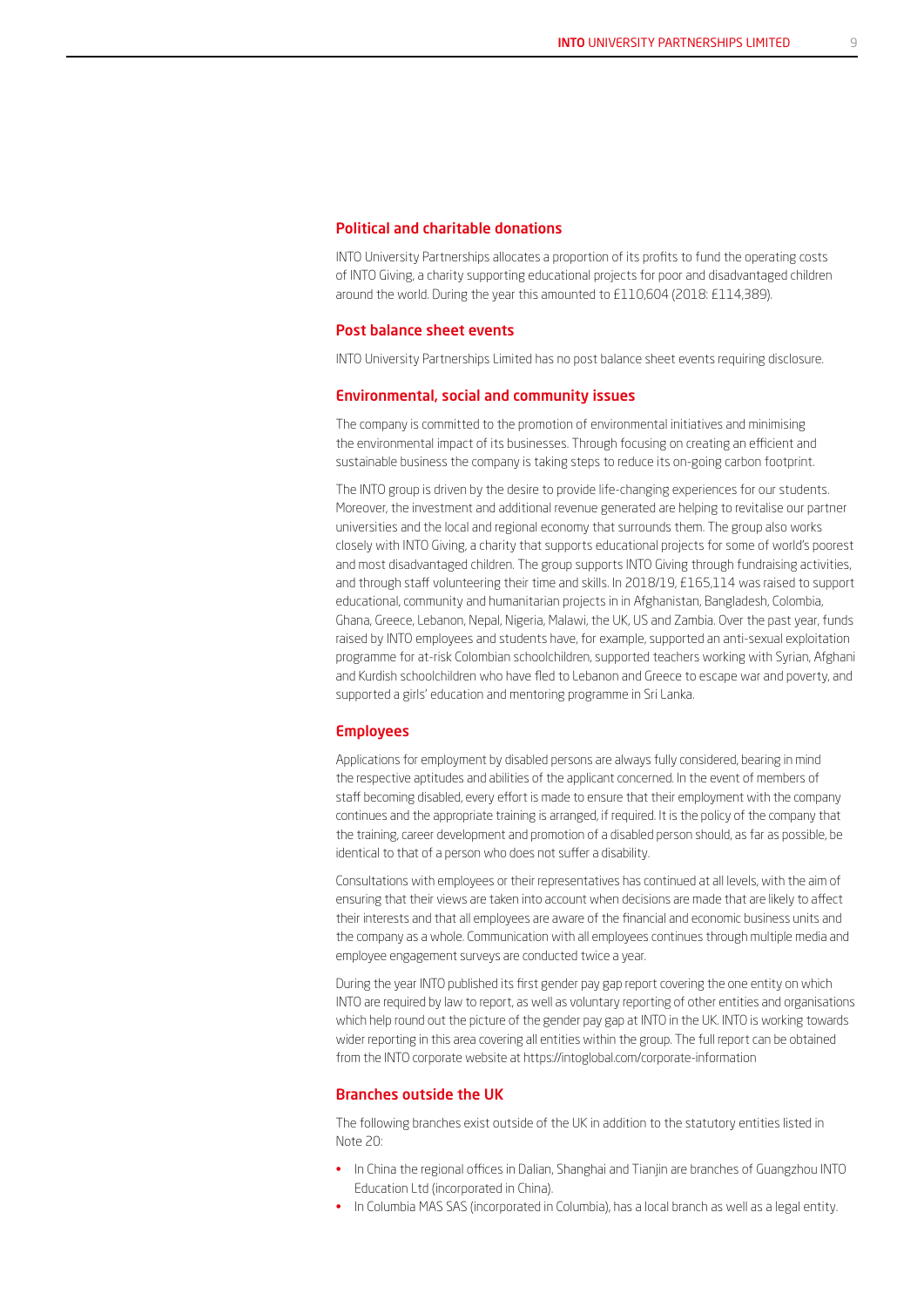#### Statement of directors' responsibilities

The directors are responsible for preparing the Annual Report and the financial statements in accordance with applicable law and regulation.

Company law requires the directors to prepare financial statements for each financial year. Under that law the directors have prepared the group and company financial statements in accordance with United Kingdom Generally Accepted Accounting Practice (United Kingdom Accounting Standards, comprising FRS 102 "The Financial Reporting Standard applicable in the UK and Republic of Ireland", and applicable law). Under company law the directors must not approve the financial statements unless they are satisfied that they give a true and fair view of the state of affairs of the group and company and of the profit or loss of the group and company for that period. In preparing the financial statements, the directors are required to:

- select suitable accounting policies and then apply them consistently;
- state whether applicable United Kingdom Accounting Standards, comprising FRS 102, have been followed, subject to any material departures disclosed and explained in the financial statements;
- make judgements and accounting estimates that are reasonable and prudent; and
- prepare the financial statements on the going concern basis unless it is inappropriate to presume that the company and the group will continue in business.

The directors are also responsible for safeguarding the assets of the group and company and hence for taking reasonable steps for the prevention and detection of fraud and other irregularities.

The directors are responsible for keeping adequate accounting records that are sufficient to show and explain the group and company's transactions and disclose with reasonable accuracy at any time the financial position of the group and company and enable them to ensure that the financial statements comply with the Companies Act 2006.

The directors are responsible for the maintenance and integrity of the company's website. Legislation in the United Kingdom governing the preparation and dissemination of financial statements may differ from legislation in other jurisdictions.

#### Statement of disclosure of information to auditors

Each of the persons who are a director at the date of approval of this report confirm that:

- so far as the directors are aware, there is no relevant audit information of which the company's auditors are unaware; and
- the directors have taken all the steps that they ought to have taken in order to make themselves aware of any relevant audit information and to establish that the company's auditors are aware of that information.

This confirmation is given and should be interpreted in accordance with the provisions of section 418 of the Companies Act 2006.

Approved by the Board of Directors and signed on its behalf by:

Inlinelian

31 January 2020

John Latham, Director Date Date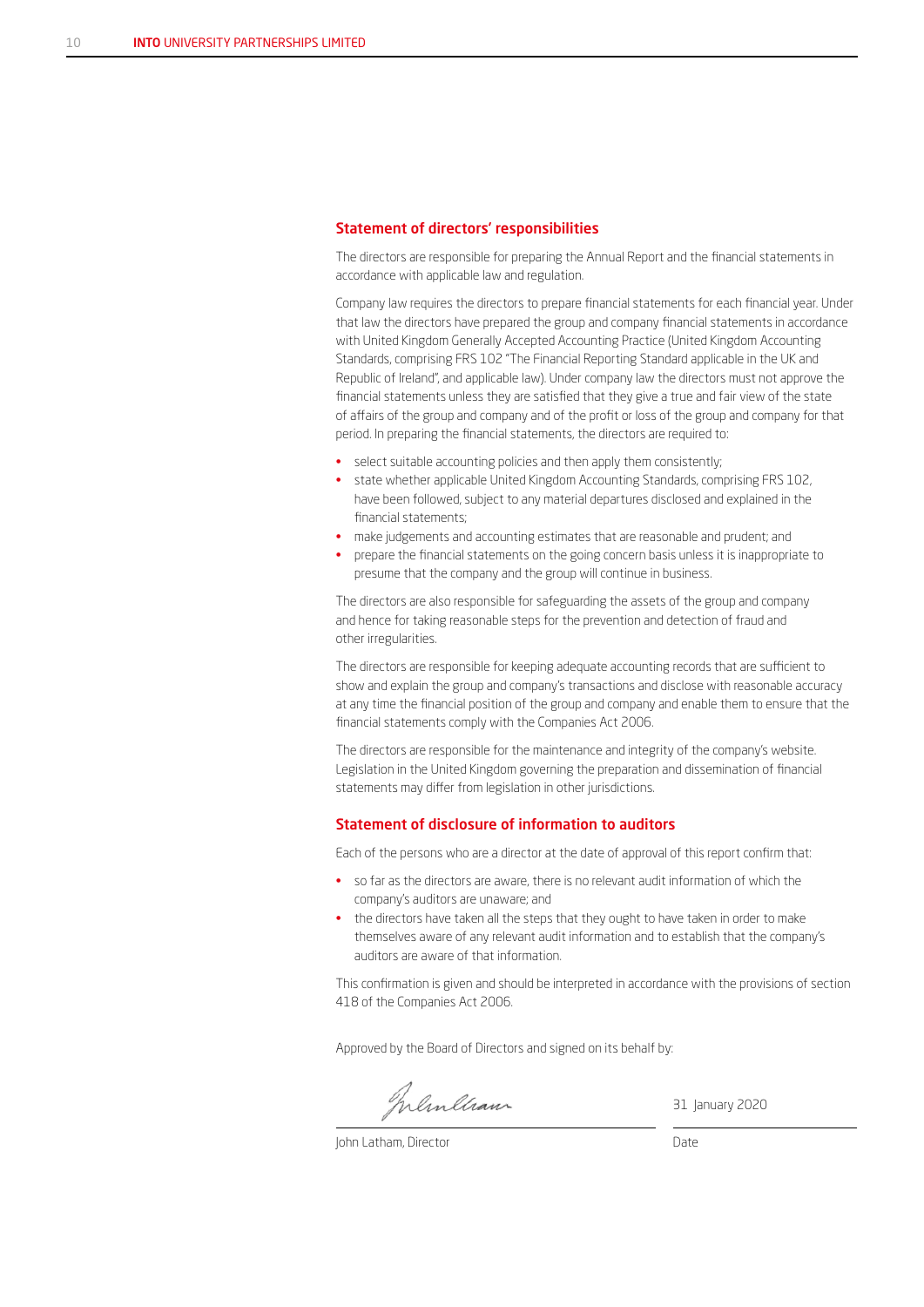## Independent auditors' report to the members of INTO University Partnerships Limited

#### Report on the audit of the financial statements

#### **Opinion**

In our opinion, INTO University Partnerships Limited's group financial statements and company financial statements (the "financial statements"):

- give a true and fair view of the state of the group's and of the company's affairs as at 31 July 2019 and of the group's profit and cash flows for the year then ended;
- have been properly prepared in accordance with United Kingdom Generally Accepted Accounting Practice (United Kingdom Accounting Standards, comprising FRS 102 "The Financial Reporting Standard applicable in the UK and Republic of Ireland", and applicable law); and
- have been prepared in accordance with the requirements of the Companies Act 2006.

We have audited the financial statements, included within the Annual report (the "Annual Report"), which comprise: the Consolidated and Company balance sheets as at 31 July 2019; the Consolidated statement of comprehensive income, the Consolidated cash flow statement, and the Consolidated and Company statements of changes in equity for the year then ended; the Principal accounting policies; and the notes to the financial statements.

#### Basis for opinion

We conducted our audit in accordance with International Standards on Auditing (UK) ("ISAs (UK)") and applicable law. Our responsibilities under ISAs (UK) are further described in the Auditors' responsibilities for the audit of the financial statements section of our report. We believe that the audit evidence we have obtained is sufficient and appropriate to provide a basis for our opinion.

#### *Independence*

We remained independent of the group in accordance with the ethical requirements that are relevant to our audit of the financial statements in the UK, which includes the FRC's Ethical Standard, and we have fulfilled our other ethical responsibilities in accordance with these requirements.

#### Conclusions relating to going concern

ISAs (UK) require us to report to you when:

- the directors' use of the going concern basis of accounting in the preparation of the financial statements is not appropriate; or
- the directors have not disclosed in the financial statements any identified material uncertainties that may cast significant doubt about the group's and company's ability to continue to adopt the going concern basis of accounting for a period of at least twelve months from the date when the financial statements are authorised for issue.

We have nothing to report in respect of the above matters.

However, because not all future events or conditions can be predicted, this statement is not a guarantee as to the group's and company's ability to continue as a going concern. For example, the terms on which the United Kingdom may withdraw from the European Union are not clear, and it is difficult to evaluate all of the potential implications on the group's trade, customers, suppliers and the wider economy.

#### Reporting on other information

The other information comprises all of the information in the Annual Report other than the financial statements and our auditors' report thereon. The directors are responsible for the other information. Our opinion on the financial statements does not cover the other information and, accordingly, we do not express an audit opinion or, except to the extent otherwise explicitly stated in this report, any form of assurance thereon.

In connection with our audit of the financial statements, our responsibility is to read the other information and, in doing so, consider whether the other information is materially inconsistent with the financial statements or our knowledge obtained in the audit, or otherwise appears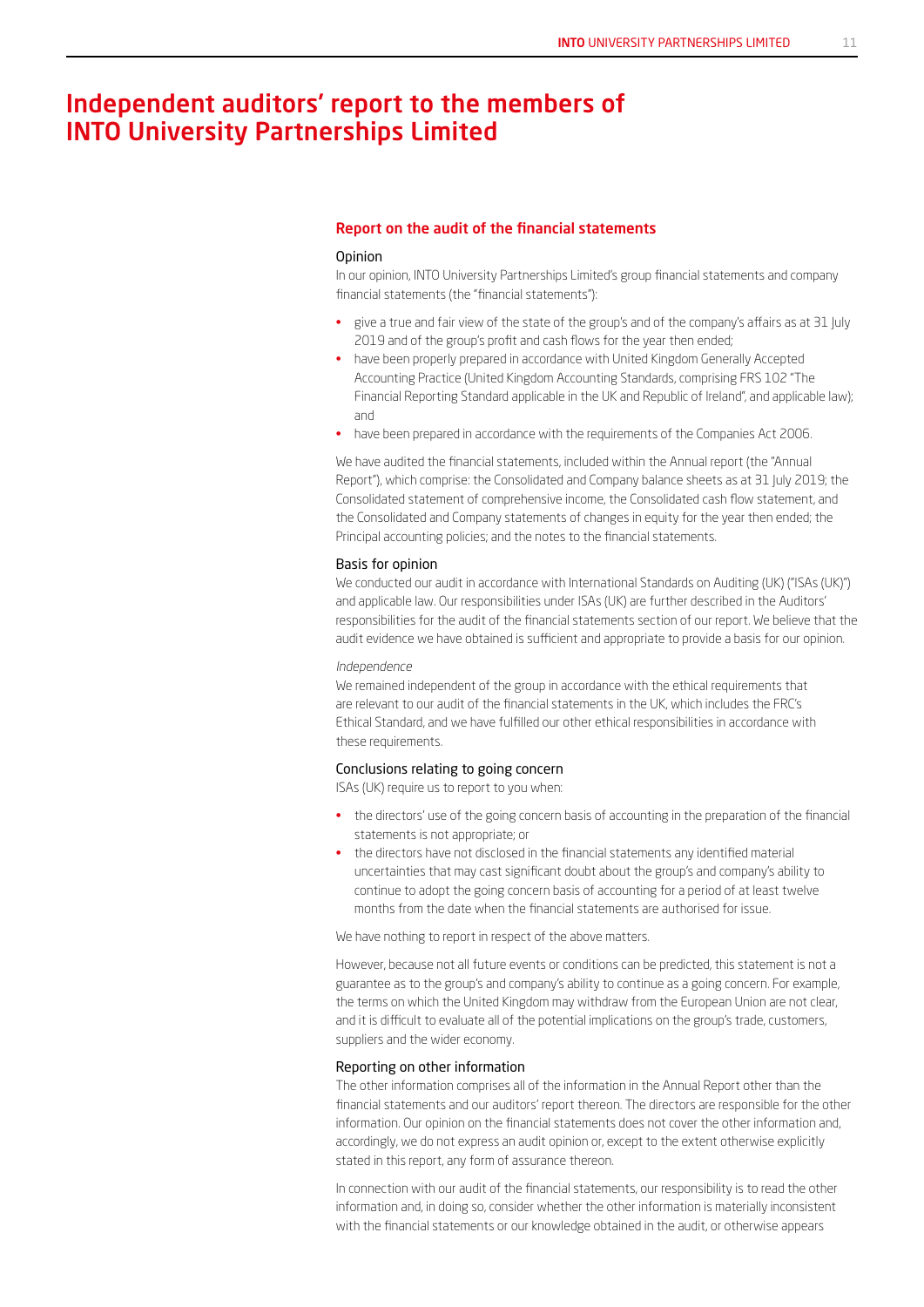to be materially misstated. If we identify an apparent material inconsistency or material misstatement, we are required to perform procedures to conclude whether there is a material misstatement of the financial statements or a material misstatement of the other information. If, based on the work we have performed, we conclude that there is a material misstatement of this other information, we are required to report that fact. We have nothing to report based on these responsibilities.

With respect to the Strategic Report and Directors' report, we also considered whether the disclosures required by the UK Companies Act 2006 have been included..

Based on the responsibilities described above and our work undertaken in the course of the audit, ISAs (UK) require us also to report certain opinions and matters as described below.

#### *Strategic Report and Directors' Report*

In our opinion, based on the work undertaken in the course of the audit, the information given in the Strategic Report and Directors' report for the year ended 31 July 2019 is consistent with the financial statements and has been prepared in accordance with applicable legal requirements.

In light of the knowledge and understanding of the group and company and their environment obtained in the course of the audit, we did not identify any material misstatements in the Strategic Report and Directors' report.

#### Responsibilities for the financial statements and the audit

*Responsibilities of the directors for the financial statements*

As explained more fully in the Statement of directors' responsibilities set out on page 10, the directors are responsible for the preparation of the financial statements in accordance with the applicable framework and for being satisfied that they give a true and fair view. The directors are also responsible for such internal control as they determine is necessary to enable the preparation of financial statements that are free from material misstatement, whether due to fraud or error.

In preparing the financial statements, the directors are responsible for assessing the group's and the company's ability to continue as a going concern, disclosing, as applicable, matters related to going concern and using the going concern basis of accounting unless the directors either intend to liquidate the group or the company or to cease operations, or have no realistic alternative but to do so.

#### *Auditors' responsibilities for the audit of the financial statements*

Our objectives are to obtain reasonable assurance about whether the financial statements as a whole are free from material misstatement, whether due to fraud or error, and to issue an auditors' report that includes our opinion. Reasonable assurance is a high level of assurance, but is not a guarantee that an audit conducted in accordance with ISAs (UK) will always detect a material misstatement when it exists. Misstatements can arise from fraud or error and are considered material if, individually or in the aggregate, they could reasonably be expected to influence the economic decisions of users taken on the basis of these financial statements.

A further description of our responsibilities for the audit of the financial statements is located on the FRC's website at: www.frc.org.uk/auditorsresponsibilities. This description forms part of our auditors' report.

#### *Use of this report*

This report, including the opinions, has been prepared for and only for the company's members as a body in accordance with Chapter 3 of Part 16 of the Companies Act 2006 and for no other purpose. We do not, in giving these opinions, accept or assume responsibility for any other purpose or to any other person to whom this report is shown or into whose hands it may come save where expressly agreed by our prior consent in writing.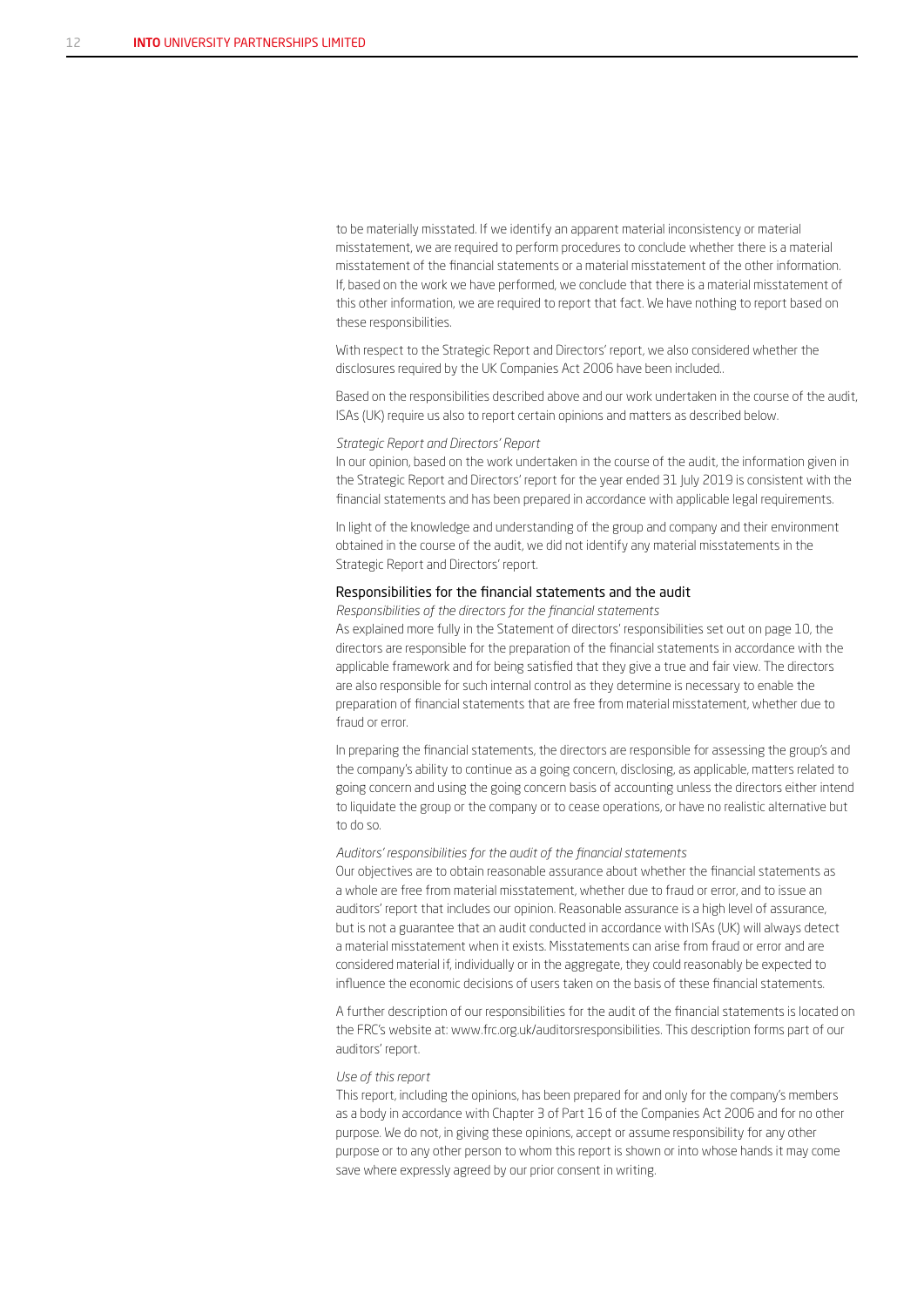## Other required reporting

## Companies Act 2006 exception reporting

Under the Companies Act 2006 we are required to report to you if, in our opinion:

- we have not received all the information and explanations we require for our audit; or
- adequate accounting records have not been kept by the company, or returns adequate for our audit have not been received from branches not visited by us; or
- certain disclosures of directors' remuneration specified by law are not made; or
- the company financial statements are not in agreement with the accounting records and returns.

We have no exceptions to report arising from this responsibility.

31 January 2020

Date

Mark Jordan (Senior Statutory Auditor) for and on behalf of PricewaterhouseCoopers LLP Chartered Accountants and Statutory Auditors London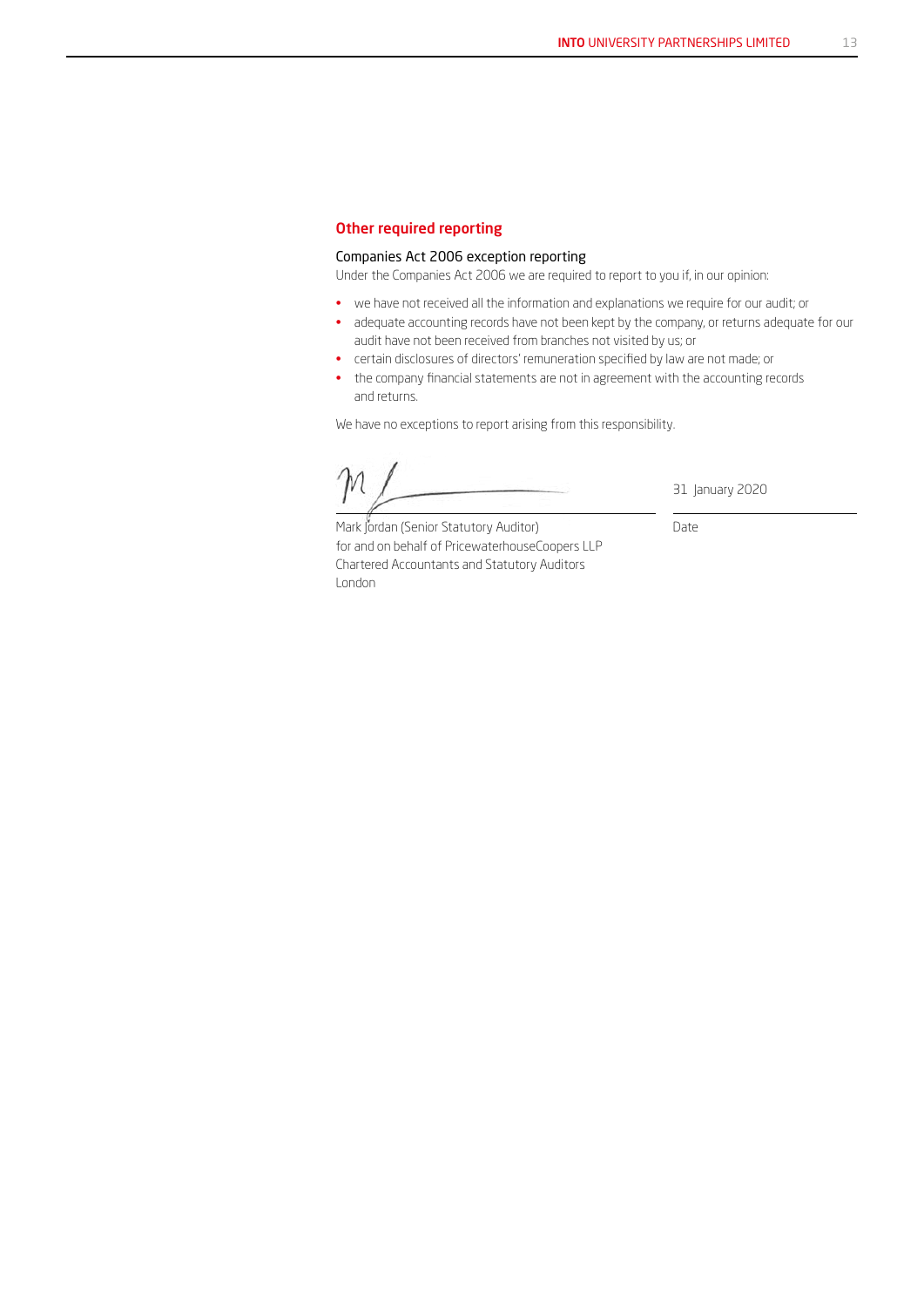## Consolidated statement of comprehensive income for the year ended 31 July 2019

Registered number: 05507863

|                                                         | <b>Note</b>             | 2019<br>Underlying | 2019 Non-<br>underlying  | 2019      | 2018<br>Underlying | 2018 Non-<br>underlying  | 2018     |
|---------------------------------------------------------|-------------------------|--------------------|--------------------------|-----------|--------------------|--------------------------|----------|
|                                                         |                         | £'000              | £'000                    | £'000     |                    |                          | £'000    |
|                                                         |                         |                    |                          |           |                    |                          |          |
| Group turnover <sup>1</sup>                             | $\mathbf 1$             | 89,590             |                          | 89,590    | 85,050             |                          | 85,050   |
| Cost of sales                                           |                         | (19, 344)          |                          | (19, 344) | (16,689)           |                          | (16,689) |
| Gross profit                                            |                         | 70,246             | $\equiv$                 | 70,246    | 68,361             | $\equiv$                 | 68,361   |
| Administrative expenses                                 | $\overline{c}$          | (55,698)           | (396)                    | (56,094)  | (53, 568)          | 531                      | (53,037) |
| (Loss) / profit on disposal of tangible fixed<br>assets |                         | (27)               |                          | (27)      | 43                 |                          | 43       |
| Group operating profit                                  | $\overline{\mathbf{B}}$ | 14,521             | (396)                    | 14,125    | 14,836             | 531                      | 15,367   |
| Existing operations                                     |                         | 14,521             | (396)                    | 14,125    | 14,489             | 531                      | 15,020   |
| Acquisitions                                            |                         |                    |                          |           | 347                | $\overline{\phantom{m}}$ | 347      |
| Share of operating profits / (losses) in joint          | 8                       | 1,247              | (391)                    | 856       | (2,145)            | 1,435                    | (710)    |
| ventures                                                |                         |                    |                          |           |                    |                          |          |
| Group and share of joint ventures<br>operating profit   |                         | 15,768             | (787)                    | 14,981    | 12,691             | 1,966                    | 14,657   |
| Net interest and similar credits / (charges)            |                         |                    |                          |           |                    |                          |          |
| Group                                                   |                         | 3,879              |                          | 3,879     | (482)              |                          | (482)    |
| Share of joint ventures'                                |                         | (602)              | $\overline{\phantom{m}}$ | (602)     | (418)              | $\overline{\phantom{0}}$ | (418)    |
| Profit on ordinary activities before                    |                         | 19,045             | (787)                    | 18,258    | 11,791             | 1,966                    | 13,757   |
| taxation                                                |                         |                    |                          |           |                    |                          |          |
| Tax on profit on ordinary activities of<br>subsidiaries | 5                       | (4,494)            | 69                       | (4,425)   | (3,178)            | 191                      | (2,987)  |
| Share of joint ventures taxation                        | 5                       | (349)              |                          | (349)     | (299)              | (7)                      | (306)    |
| Profit on ordinary activities after taxation            |                         | 14,202             | (718)                    | 13,484    | 8,314              | 2,150                    | 10,464   |
| Profit for the financial year                           |                         | 14,202             | (718)                    | 13,484    | 8,314              | 2,150                    | 10,464   |
| Currency translation difference on foreign              |                         | (1,691)            |                          | (1,691)   | 682                |                          | 682      |
| currency net investments                                |                         |                    |                          |           |                    |                          |          |
| Total comprehensive income                              |                         | 12,511             | (718)                    | 11,793    | 8,996              | 2,150                    | 11,146   |

<sup>1</sup> Adjusted turnover which includes statutory turnover and share of joint ventures' turnover was £194,123k (2018: £185,686k). Please see the Strategic Report on page 6 for details of this.

There is no material difference between the profit on ordinary activities before taxation and the profit for the current and prior financial year stated above and their historical cost equivalents.

The notes on pages 28 to 43 form part of these financial statements.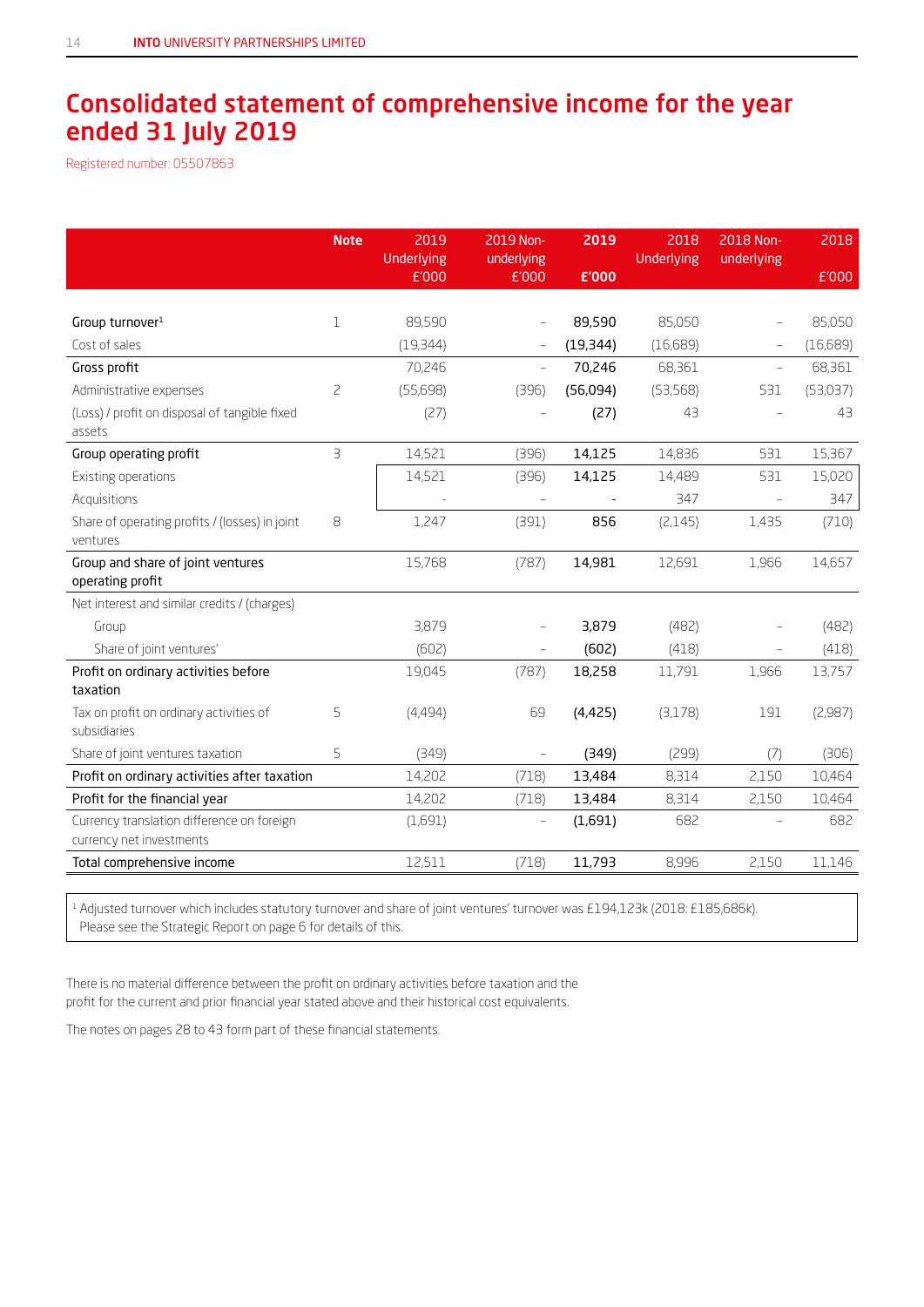## Consolidated balance sheet as at 31 July 2019

Registered number: 05507863

|                                                                      | <b>Note</b> | 2019<br>£'000 | 20181<br>£'000 |
|----------------------------------------------------------------------|-------------|---------------|----------------|
|                                                                      |             |               |                |
| <b>Fixed assets</b>                                                  |             |               |                |
| Intangible assets                                                    | 6           | 11,630        | 11,634         |
| Tangible assets                                                      | 7           | 4,809         | 4,804          |
| Investments in joint ventures                                        | 8           | 4,533         | 3,135          |
| Investments                                                          | 9           | 150           | 150            |
| Total fixed assets                                                   |             | 21,122        | 19,723         |
| Current assets                                                       |             |               |                |
| Debtors                                                              | $10\,$      | 66,844        | 51,716         |
| Prepayments and accrued income                                       |             |               |                |
| amounts falling due within one year                                  | 10          | 25,591        | 22,176         |
| amounts falling due after one year                                   | 10          | 7,192         | 6,505          |
| Cash at bank and in hand                                             |             | 30,237        | 16,583         |
|                                                                      |             | 129,864       | 96,980         |
|                                                                      |             |               |                |
| Creditors: amounts falling due within one year                       | 11          | (15,268)      | (12, 744)      |
| Accruals and deferred income                                         | 11          | (48,052)      | (36,517)       |
| Provisions for liabilities: amounts falling due within one year      | 12          | (2,472)       | (2,999)        |
| Net current assets                                                   |             | 64,072        | 44,720         |
|                                                                      |             |               |                |
| Total assets less current liabilities                                |             | 85,194        | 64,443         |
|                                                                      |             |               |                |
| Creditors: Amounts falling due after more than one year              | 13          | (166)         | (176)          |
| Provisions for liabilities: amounts falling after more than one year | 12          | (969)         | (933)          |
| Liabilities in respect of joint ventures                             | 8           | (47, 504)     | (38, 738)      |
| Net assets                                                           |             | 36,555        | 24,596         |
|                                                                      |             |               |                |
| Capital and reserves                                                 |             |               |                |
| Called up share capital                                              | 14          | 1,271         | 1,277          |
| Share premium account                                                |             | 2             | 2              |
| Capital redemption reserve                                           |             | 17            |                |
| Foreign exchange translation reserve                                 |             | 799           | 2,490          |
| Profit and loss reserve                                              |             | 34,466        | 20,827         |
| Total shareholders' funds                                            |             | 36,555        | 24,596         |

The consolidated financial statements on pages 14 to 43, were approved by the Board of Directors and signed on its behalf by:

Inlinelian

31 January 2020

John Latham, Director Date

The notes on pages 28 to 43 form part of these financial statements.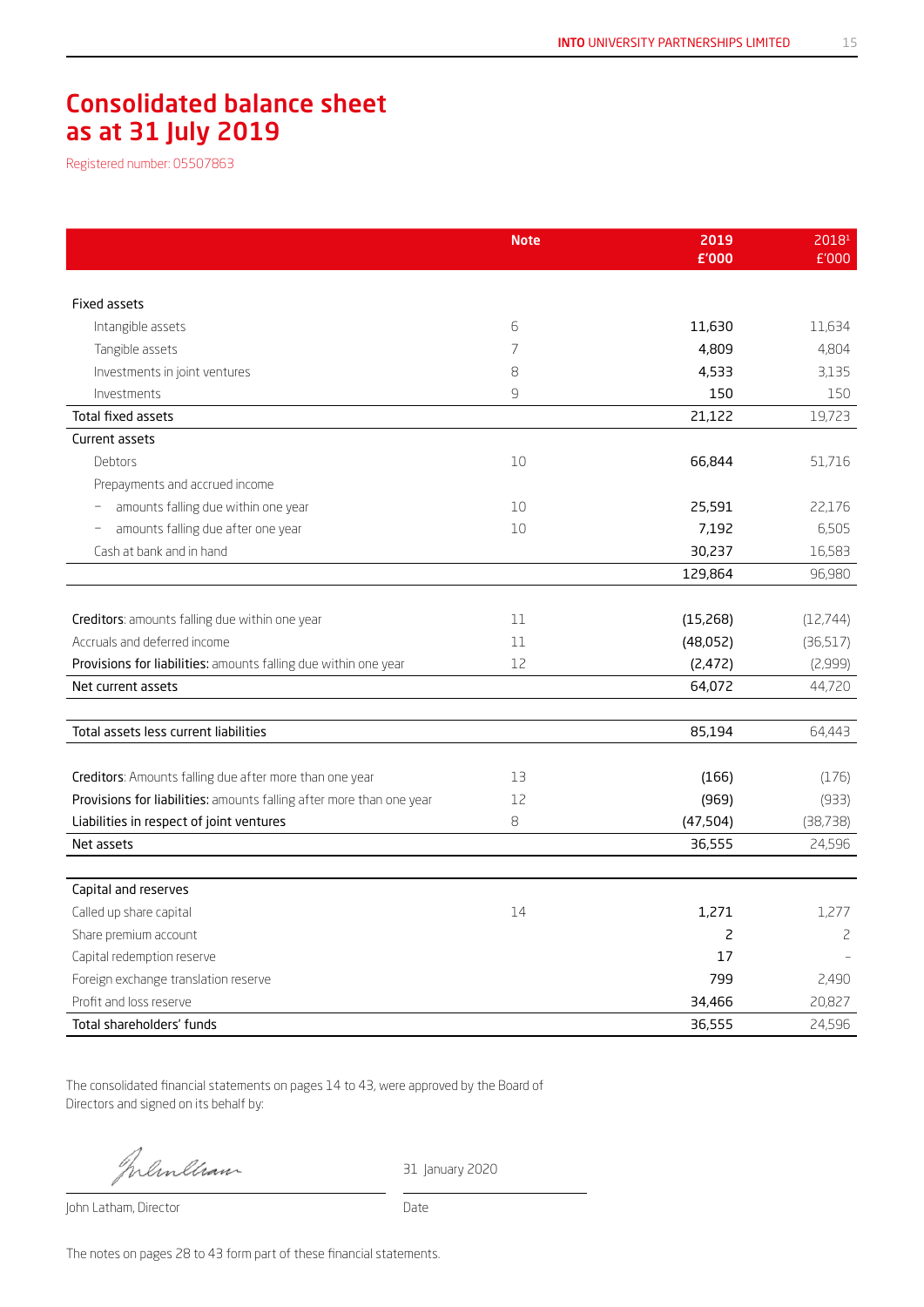## Company balance sheet as at 31 July 2019

Registered number: 05507863

|                                                                      | <b>Note</b> | 2019<br>£'000 | 2018    |
|----------------------------------------------------------------------|-------------|---------------|---------|
|                                                                      |             |               | £'000   |
| Investments                                                          | $\mathsf 9$ | 36,066        | 36,066  |
|                                                                      |             | 36,066        | 36,066  |
| Current assets                                                       |             |               |         |
| Debtors                                                              | 10          | 14,120        | 10,156  |
| Prepayments and accrued income                                       | 10          | 2,053         | 3,270   |
| Cash at bank and in hand                                             |             | 487           | 745     |
|                                                                      |             | 16,660        | 14,171  |
| Creditors: amounts falling due within one year                       | 11          | (11,789)      | (9,335) |
| Accruals and deferred income                                         | 11          | (1,066)       | (402)   |
| Provisions for liabilities: amounts falling after more than one year | 12          | (2,423)       | (2,999) |
| Net current assets                                                   |             | 1,382         | 1,435   |
| Total assets less current liabilities                                |             | 37,448        | 37,501  |
| Net assets                                                           |             | 37,448        | 37,501  |
|                                                                      |             |               |         |
| Capital and reserves                                                 |             |               |         |
| Called up share capital                                              | 14          | 1,271         | 1,277   |
| Share premium account                                                |             | 2             | 2       |
| Capital redemption reserve                                           |             | 17            |         |
| Profit and loss reserve                                              |             | 36,158        | 36,222  |
| Total shareholders' funds                                            |             | 37,448        | 37,501  |

As permitted by section 408 of the Companies Act 2006, no separate profit and loss account is presented in respect of the parent company. The result for the financial year ended 31 July 2019 of the parent company was a £219k loss (2018: £40k profit).

The financial statements on pages 14 to 43, were approved by the Board of Directors and signed on its behalf by

Wemllram

31 January 2020

John Latham, Director Date

The notes on pages 28 to 43 form part of these financial statements.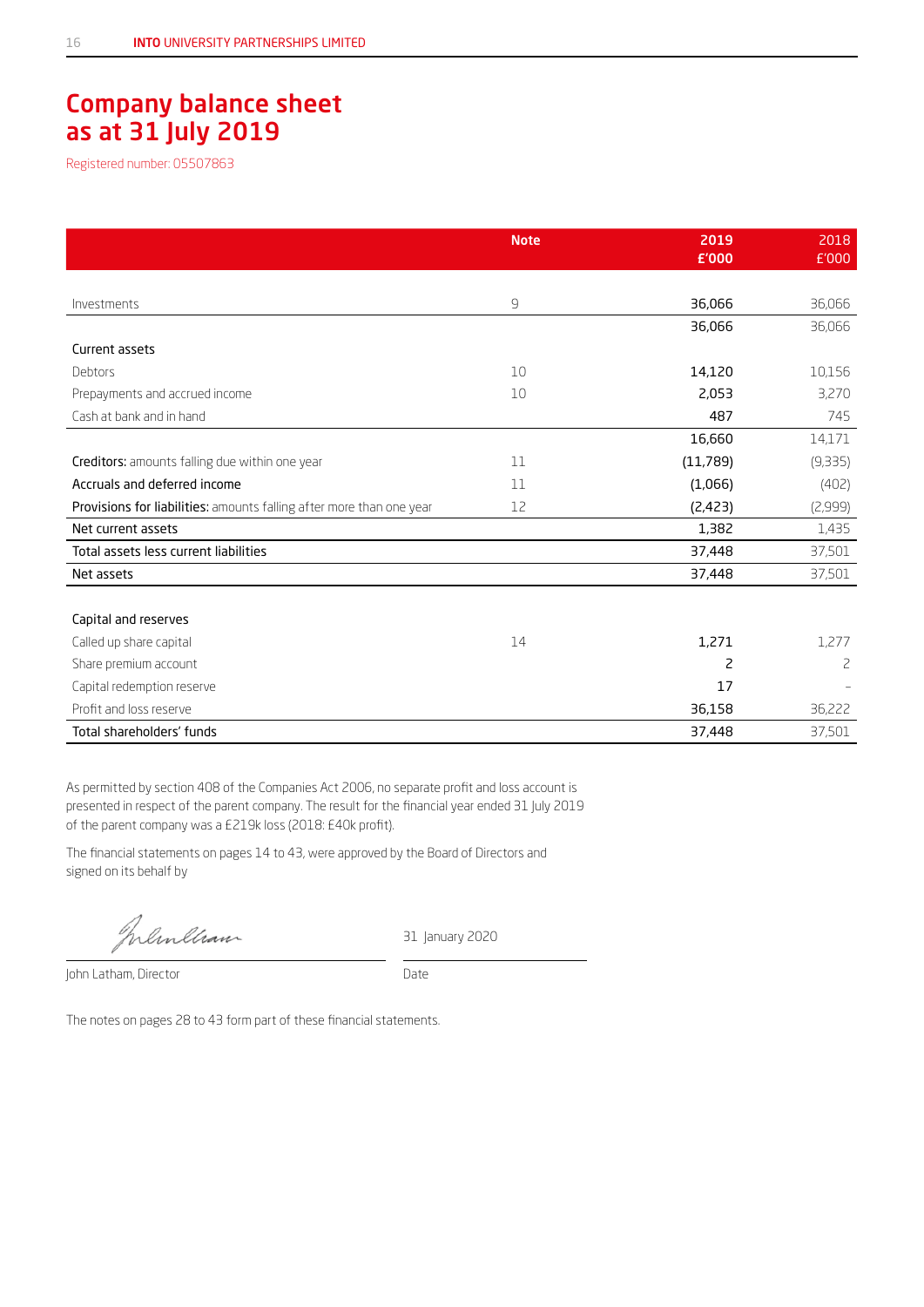## Consolidated statement of changes in equity for the year ended 31 July 2019

| <b>GROUP</b>                                              | <b>Called up</b><br>share<br>capital | <b>Share</b><br>premium  | <b>Capital</b><br>redemption<br>reserve | <b>Translation</b><br>reserve | <b>Profit and</b><br>loss reserve | <b>Total</b><br>shareholders'<br>funds |
|-----------------------------------------------------------|--------------------------------------|--------------------------|-----------------------------------------|-------------------------------|-----------------------------------|----------------------------------------|
|                                                           | £'000                                | £'000                    | £'000                                   | £'000                         | £'000                             | £'000                                  |
|                                                           |                                      |                          |                                         |                               |                                   |                                        |
| As at 1 August 2017                                       | 1,206                                | 33,002                   | $\overline{\phantom{0}}$                | 1,808                         | (8,868)                           | 27,148                                 |
|                                                           |                                      |                          |                                         |                               |                                   |                                        |
| Profit for the financial year                             |                                      |                          |                                         |                               | 10,464                            | 10,464                                 |
| Capital Reduction                                         |                                      | (33,002)                 |                                         | $\overline{\phantom{m}}$      | 33,002                            | $\overline{\phantom{m}}$               |
| Dividends                                                 |                                      |                          |                                         | L,                            | (15,000)                          | (15,000)                               |
| Movements in relation to the<br>Management Incentive Plan | 71                                   | $\overline{c}$           |                                         |                               | (47)                              | 26                                     |
| Charge for equity settled share<br>based payments         |                                      |                          |                                         |                               | 1,276                             | 1,276                                  |
| <b>Translation Reserve</b>                                |                                      |                          |                                         | 682                           |                                   | 682                                    |
| As at 31 July 2018                                        | 1,277                                | 2                        | $\overline{\phantom{0}}$                | 2,490                         | 20,827                            | 24,596                                 |
|                                                           |                                      |                          |                                         |                               |                                   |                                        |
| Profit for the financial year                             |                                      |                          |                                         |                               | 13,484                            | 13,484                                 |
| Movements in relation to the<br>Management Incentive Plan | (6)                                  |                          | 17                                      |                               |                                   | 11                                     |
| Charge for equity settled share<br>based payments         |                                      |                          |                                         |                               | 155                               | 155                                    |
| <b>Translation Reserve</b>                                |                                      | $\overline{\phantom{a}}$ |                                         | (1,691)                       |                                   | (1,691)                                |
| As at 31 July 2019                                        | 1,271                                | 2                        | 17                                      | 799                           | 34,466                            | 36,555                                 |

The credit to the capital redemption reserve during the year represents the buy back of shares associated with the management incentive scheme.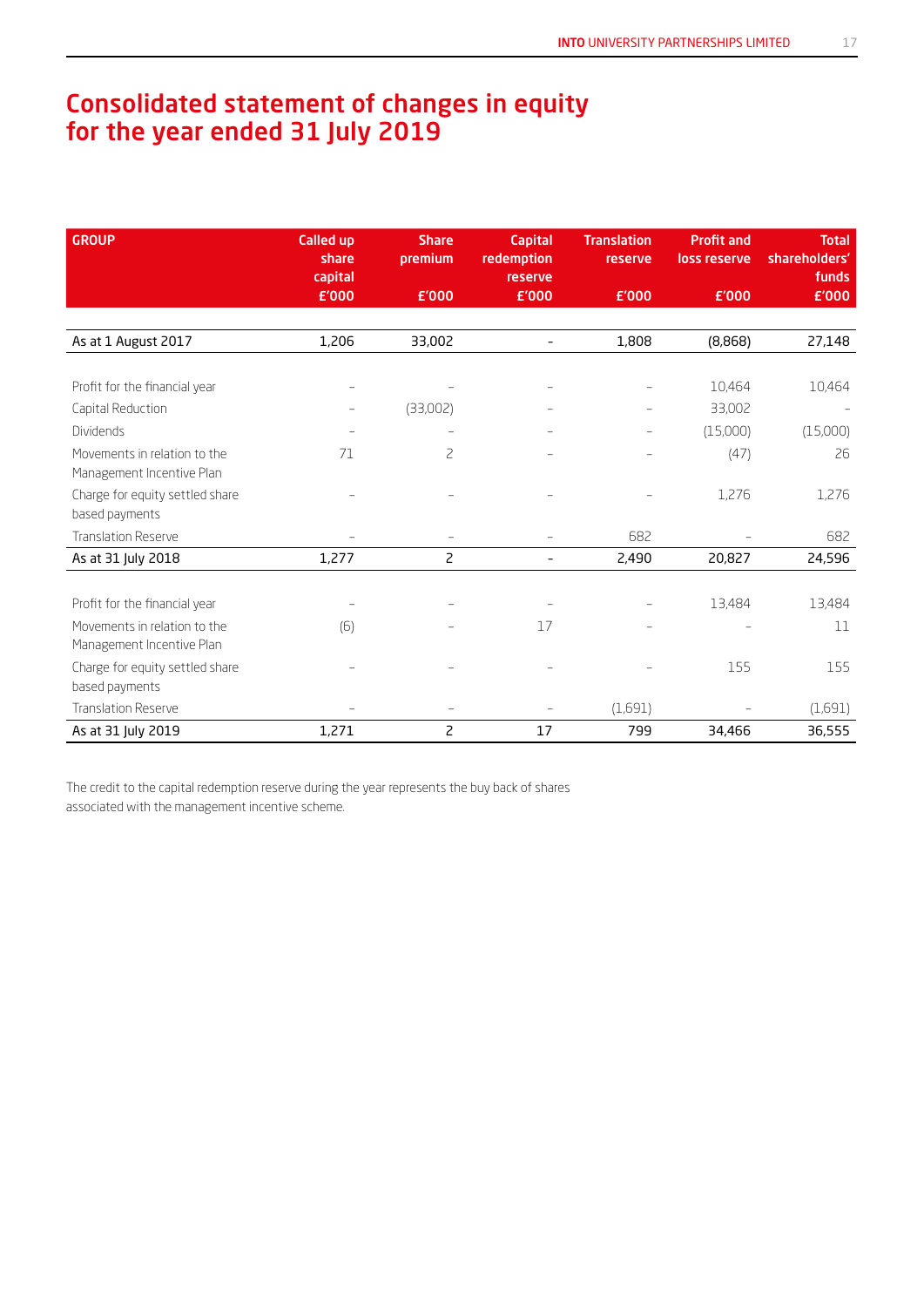## Company statement of changes in equity for the year ended 31 July 2019

|                                                           | <b>Called up</b><br>share<br>capital<br>£'000 | <b>Share</b><br>premium<br>£'000 | <b>Capital</b><br>redemption<br><b>reserve</b><br>£'000 | <b>Profit and</b><br>loss reserve<br>£'000 | <b>Total</b><br>shareholders'<br>funds<br>£'000 |
|-----------------------------------------------------------|-----------------------------------------------|----------------------------------|---------------------------------------------------------|--------------------------------------------|-------------------------------------------------|
|                                                           |                                               |                                  |                                                         |                                            |                                                 |
| As at 1 August 2017                                       | 1,206                                         | 33,002                           | $\overline{\phantom{0}}$                                | 16,951                                     | 51,159                                          |
|                                                           |                                               |                                  |                                                         |                                            |                                                 |
| Profit for the financial year                             |                                               |                                  |                                                         | 40                                         | 40                                              |
| Capital Reduction                                         |                                               | (33,002)                         |                                                         | 33,002                                     |                                                 |
| Dividends                                                 | $\overline{\phantom{m}}$                      |                                  | $\overline{\phantom{m}}$                                | (15,000)                                   | (15,000)                                        |
| Movements in relation to the Management<br>Incentive Plan | 71                                            | 2                                |                                                         | (47)                                       | 26                                              |
| Charge for equity settled share based payments            |                                               |                                  |                                                         | 1,276                                      | 1,276                                           |
| As at 31 July 2018                                        | 1,277                                         | 2                                |                                                         | 36,222                                     | 37,501                                          |
|                                                           |                                               |                                  |                                                         |                                            |                                                 |
| Loss for the financial year                               |                                               |                                  |                                                         | (219)                                      | (219)                                           |
| Movements in relation to the Management<br>Incentive Plan | (6)                                           |                                  | 17                                                      |                                            | 11                                              |
| Charge for equity settled share based payments            | $\qquad \qquad -$                             |                                  |                                                         | 155                                        | 155                                             |
| As at 31 July 2019                                        | 1,271                                         | 2                                | 17                                                      | 36,158                                     | 37,448                                          |

The credit to the capital redemption reserve during the year represents the buy back of shares associated with the management incentive scheme.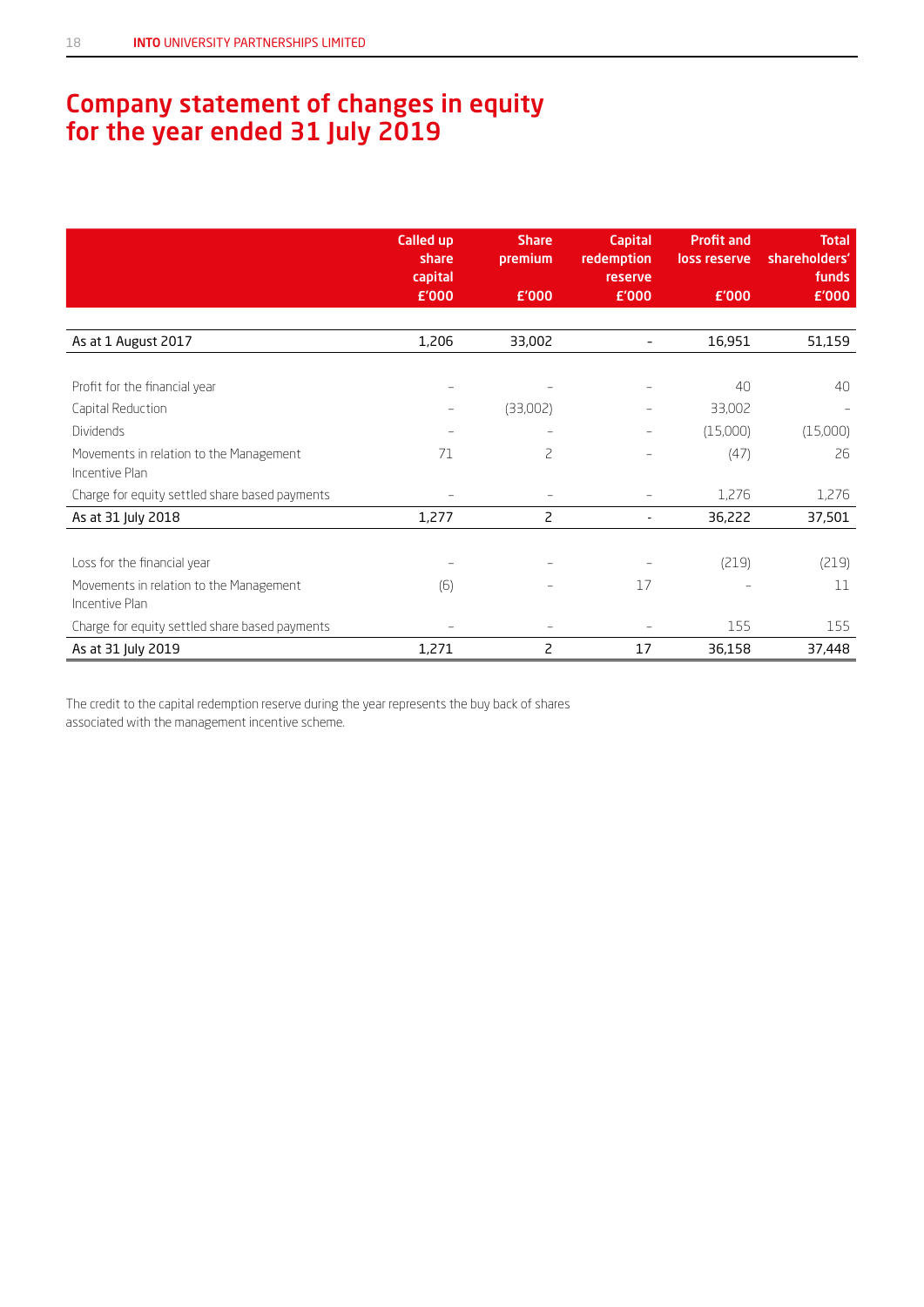## Consolidated cash flow statement for the year ended 31 July 2019

Registered number: 05507863

|                                                                   | 2019      | 2018      |
|-------------------------------------------------------------------|-----------|-----------|
|                                                                   | £'000     | £'000     |
|                                                                   |           |           |
| Cash flows from operating activities                              |           |           |
| Profit for the financial year                                     | 13,484    | 10,464    |
| Depreciation charge                                               | 1,213     | 1,019     |
| Amortisation of intangibles                                       | 2,213     | 1,923     |
| Loss on disposal of tangible assets                               | 27        |           |
| Net movement in relation to management incentive plan             | 11        |           |
| Share based payment charge                                        | 155       | 1,276     |
| Net interest and similar (credits) / charges                      | (3,879)   | 482       |
| Share of (profit) / loss for the financial year in joint ventures | (856)     | 710       |
| Share of interest in joint ventures                               | 602       | 418       |
| Taxation                                                          | 4,774     | 3,293     |
| Increase in debtors                                               | (17, 459) | (6,057)   |
| Increase / (decrease) in creditors                                | 13,012    | (4,160)   |
| Cash from operations                                              | 13,297    | 9,368     |
| Income taxes paid                                                 | (3,779)   | (7,810)   |
| Net cash inflow from operating activities                         | 9,518     | 1,558     |
|                                                                   |           |           |
| Cash flow from investing activities                               |           |           |
| Interest received and similar credits                             | 4,343     | 27        |
| Interest paid and similar charges                                 | (464)     | (509)     |
| Purchase of tangible fixed assets                                 | (1, 195)  | (1,741)   |
| Purchase of intangible fixed assets                               | (4,826)   | (5,707)   |
| Investment in joint ventures                                      |           | (1, 547)  |
| Dividends received from joint ventures                            | 6,099     | 3,568     |
| Net cash inflow / (outflow) from investing activities             | 3,957     | (5,909)   |
|                                                                   |           |           |
| Cash flow from financing activities                               |           |           |
| Issue of ordinary share capital                                   |           | 16        |
| Dividends paid                                                    |           | (15,000)  |
| Decrease in borrowings                                            | (10)      | (10)      |
| Net cash outflow from financing activities                        | (10)      | (14,994)  |
|                                                                   |           |           |
| Net increase / (decrease) in cash and cash equivalents            | 13,465    | (19, 345) |
| Cash and cash equivalents at beginning of the year                | 16,583    | 35,024    |
| Exchange adjustments                                              | 189       | 904       |
| Cash and cash equivalents at the end of the year                  | 30,237    | 16,583    |
| Cash and cash equivalents consists of:                            |           |           |
| Cash at bank and in hand                                          | 30,237    | 16,583    |
| Cash and cash equivalents                                         | 30,237    | 16,583    |

The company is a qualifying entity for the purposes of FRS 102 and has elected to take the exemption under FRS 102, para 1.12(b) not to present the company statement of cash flows.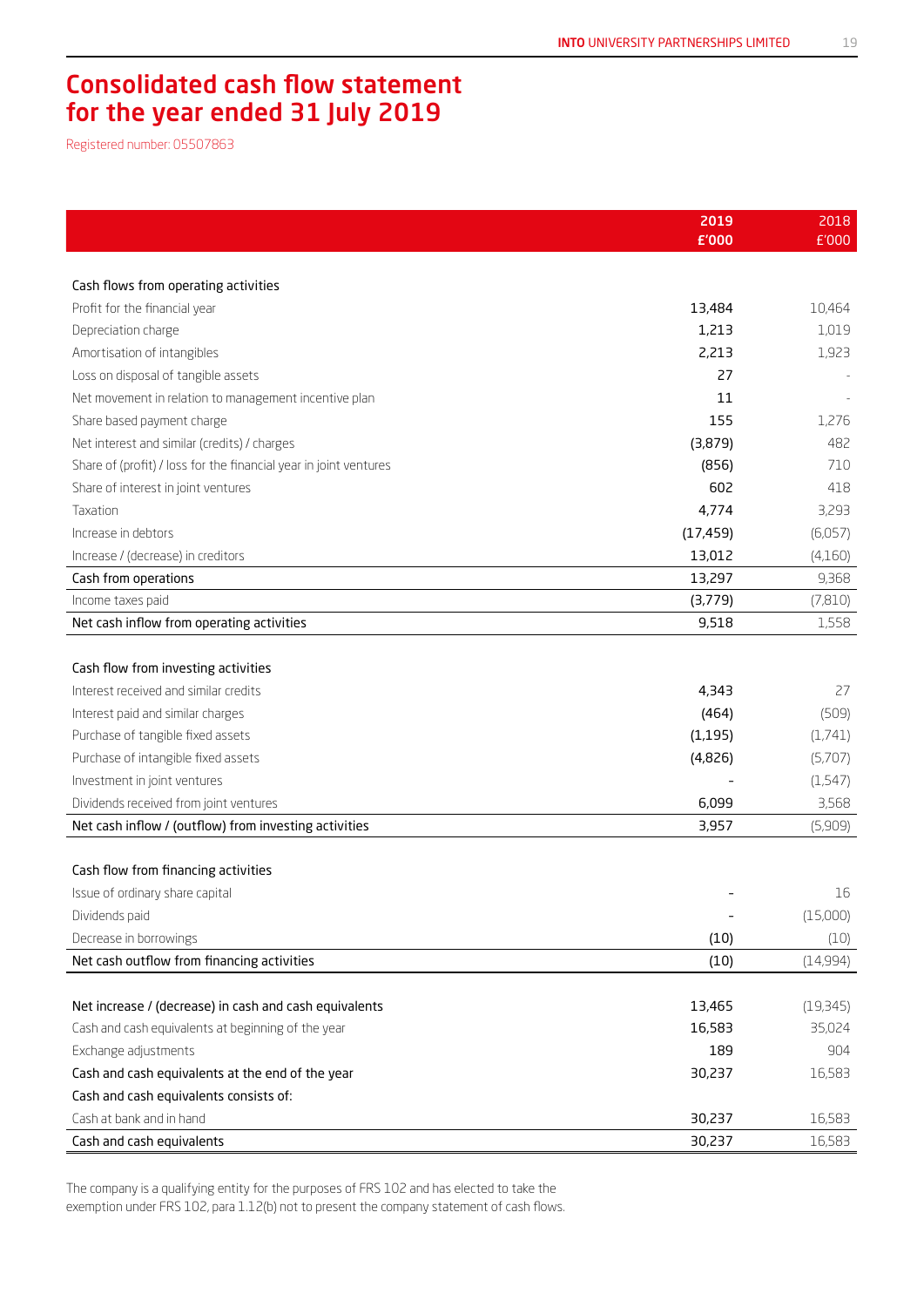## Principal accounting policies

## General information

The company is a private company limited by shares and is incorporated in England. The address of its registered office is One Gloucester Place, Brighton, United Kingdom, BN1 4AA.

#### Statement of compliance

The group and individual financial statements of INTO University Partnerships Limited have been prepared in compliance with United Kingdom Accounting Standards, including Financial Reporting Standard 102, 'The Financial Reporting Standard applicable in the United Kingdom and the Republic of Ireland' ('FRS 102') and the Companies Act 2006.

### Basis of preparation

These consolidated and separate financial statements are prepared on a going concern basis, under the historical cost convention, as modified by the recognition of certain financial assets and liabilities measured at fair value.

The preparation of financial statements requires the use of certain critical accounting estimates. It also requires management to exercise its judgement in the process of applying the group and company accounting policies. The areas involving a higher degree of judgement or complexity, or areas where assumptions and estimates are significant to the financial statements, are disclosed on page 26.

The company has taken advantage of the exemption in section 408 of the Companies Act from presenting its individual profit and loss account.

The following accounting policies have been applied consistently in both the current and preceding periods in dealing with items which are considered material in relation to the company's financial statements. These financial statements are prepared in Pounds Sterling (£) and in accordance with the Companies Act 2006 and Financial Reporting Standard 102 (FRS 102), issued by the Financial Reporting Council.

The functional and presentation currency of the company is considered to be Pounds Sterling (£) because that is the currency of the primary economic environment in which the group operates.

#### Exemptions for qualifying entities under FRS 102

INTO University Partnerships Limited meets the definition of a qualifying entity under FRS 102 and has therefore taken advantage of the disclosure exemptions available to it in respect of its separate financial statements, which are presented alongside the consolidated financial statements.

The company has taken advantage of the following exemptions in its individual financial statements:

- from the financial instrument disclosures, required under FRS 102 paragraphs 11.41(b), 11.41(c), 11.41(e), 11.41(f), 11.42, 11.44, 11.45, 11.47, 11.48(a)(iii), 11.48(a)(iv), 11.48(b), 11.48(c), 12.26, 12.27, 12.29(a), 12.29(b) and 12.29A as the information is provided in the consolidated financial statement disclosures;
- from disclosing share based payment arrangements, required under FRS 102 paragraphs 26.18(b), 26.19 to 26.21 and 26.23, concerning its own equity instruments, as the company financial statements are presented with the consolidated financial statements and the relevant disclosures are included therein; and
- from disclosing the company key management personnel compensation, as required by FRS 102 paragraph 33.7.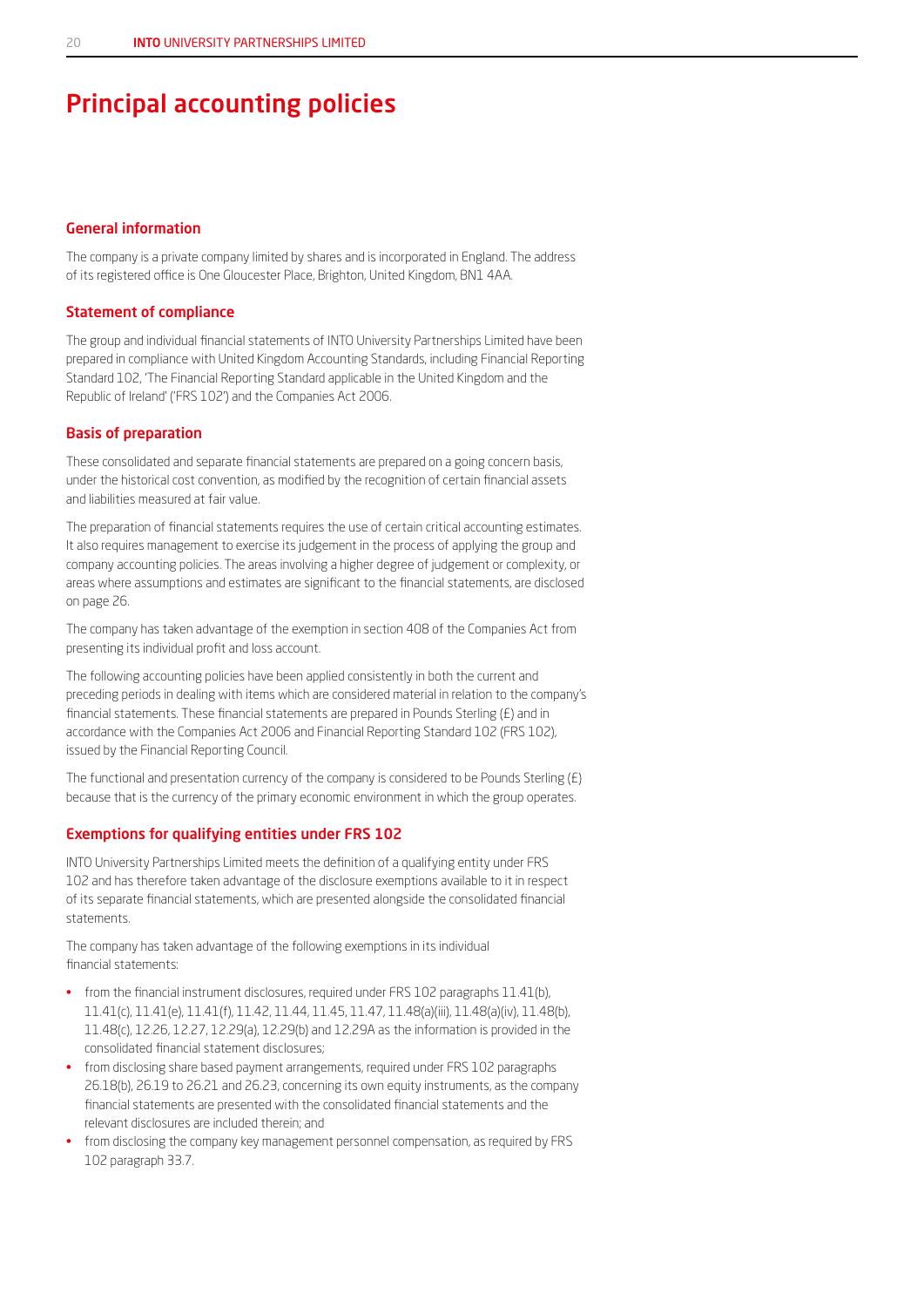## Going concern

The financial statements have been prepared on the going concern basis, which assumes that the group will continue to be able to meet its liabilities as they fall due for the foreseeable future.

After considering the cash flow projections for the twelve months from the date these financial statements were issued for approval, the directors believe the group has sufficient funds to meet its liabilities as they fall due and have accordingly prepared the financial statements on a going concern basis.

#### Basis of consolidation

The consolidated financial statements include the financial statements of the company and its subsidiary undertakings, together with the group's share of results of its joint ventures. A separate statement of comprehensive income has not been included for the company by virtue of section 408 of the Companies Act 2006.

The results of subsidiaries and share of profits and losses from joint ventures represent an annual year to 31 July 2019, with comparatives representing an annual year to 31 July 2018.

INTO USF Inc prepare their financial statements to 30 June. Given non-coterminous balance sheet dates, the share of profits and losses and net assets in relation to this joint venture represent the annual period to 30 June 2019. As the INTO USF Inc's balance sheet date is less than 3 months prior to the group's balance sheet date, this is permitted under FRS 102.

During the year INTO Illinois State University LLC moved its financial statement date from 31 July to 30 June. Given non-coterminous balance sheet dates, the share of profits and losses and net assets in relation to this joint venture represent the 11 month period to 30 June 2019. As the INTO Illinois State University LLC's balance sheet date is less than 3 months prior to the group's balance sheet date, this is permitted under FRS 102.

### Subsidiaries

Acquisitions of subsidiaries are accounted for using the acquisition method.

Inter-company transactions, balances and unrealised gains arising between the company and its subsidiaries are eliminated in preparing the consolidated financial statements. Accounting policies of subsidiaries have been aligned where necessary to ensure consistency with the policies adopted by the group. In the parent company financial statements investments in subsidiaries are accounted for at cost less impairment.

#### Investments in joint ventures

The results, assets and liabilities of a jointly controlled entity are incorporated in these financial statements using the equity method of accounting. Under the equity method, the investment in a jointly controlled entity is carried in the balance sheet at cost, plus post-acquisition changes in the group's share of net assets of the jointly controlled entity, less distributions received and less any impairment in value of the investment. The group statement of comprehensive income reflects the group's share of the results after tax of the jointly controlled entity.

Where necessary, adjustments are made to financial statements of jointly controlled entities to bring the accounting policies used into line with those of the group.

Unrealised gains on transactions between the group and its jointly controlled entities are eliminated to the extent of the group's interest in the jointly controlled entities.

The group assesses investments in jointly controlled entities for impairment whenever events or changes in circumstances indicate that the carrying value may not be recoverable. If any such indication of impairment exists, the carrying amount of the investment is compared with its recoverable amount, being the higher of its fair value less costs to sell and value in use. Where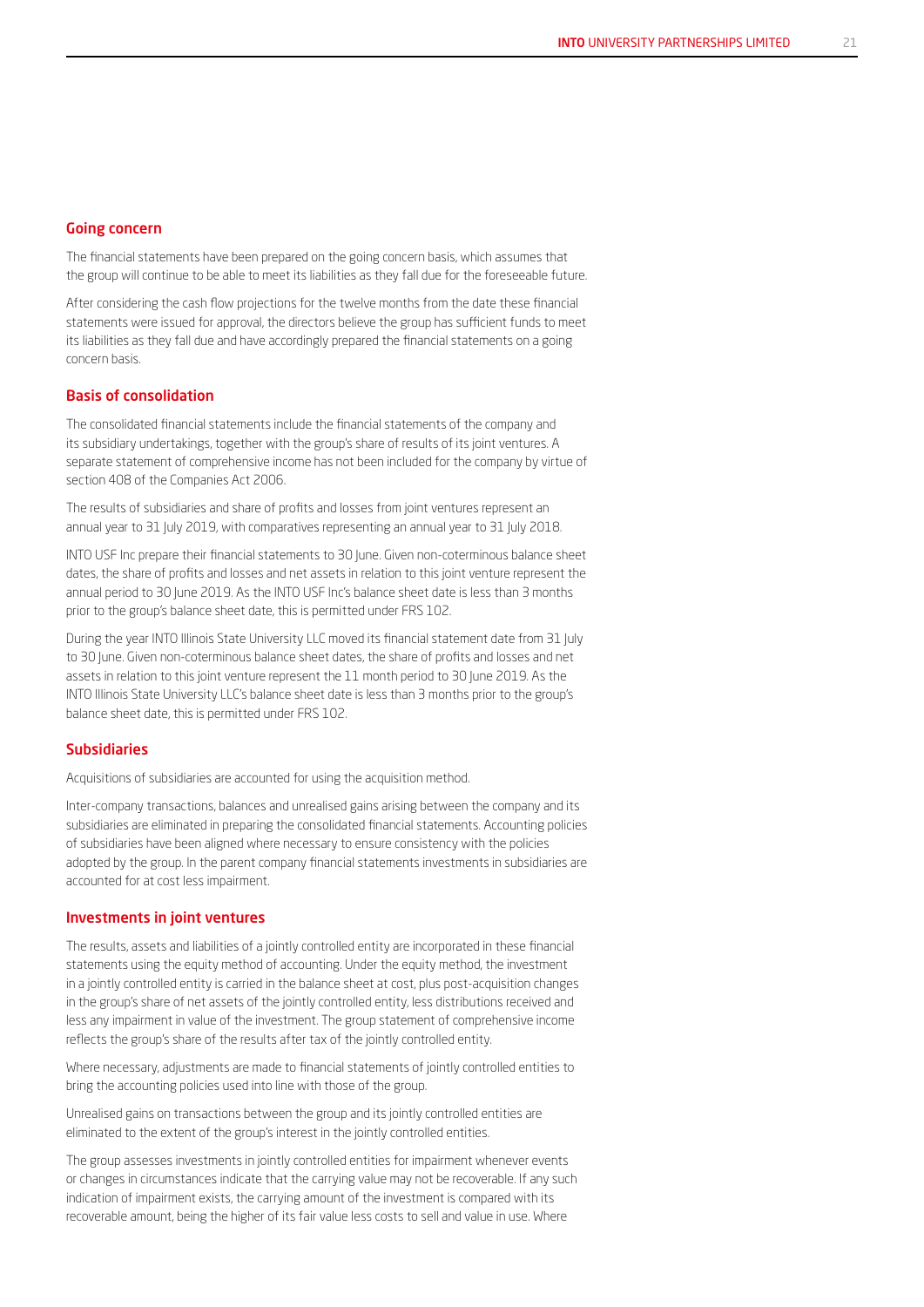the carrying amount exceeds the recoverable amount, the investment is written down to its recoverable amount.

In the parent company financial statements investments in joint ventures are accounted for at cost less impairment.

### Foreign currency translation

Foreign currency transactions are translated into the functional currency using the exchange rates prevailing at the dates of the transactions. Foreign exchange gains and losses resulting from the settlement of such transactions and from the translation at year end exchange rates of monetary assets and liabilities denominated in foreign currencies are recognised in the statement of comprehensive income. Unrealised gains and losses on intercompany balances are treated as investing activities and therefore included in the statement of comprehensive income within net interest receivable and similar credits / charges.

#### Foreign operations

The assets and liabilities of foreign operations are translated to Pounds Sterling at exchange rates at the reporting date. The income and expenses of foreign operations are translated to Pounds Sterling at the average rate for the year. Exchange differences arising on retranslation of foreign operations from the opening / average rate to the closing rate are recognised in other comprehensive income and are included in the translation reserve.

#### Intangible assets

Computer software is stated at cost less accumulated amortisation and accumulated impairment losses. Software is amortised over its estimated useful life, of 4 – 7 years, on a straight line basis.

Goodwill represents the excess of the cost of acquisition of a subsidiary over the group's share of the fair value of identifiable net assets acquired.

Agency relationships acquired as part of acquisitions of businesses are capitalised separately from goodwill as intangible assets if their value can be measured reliably on initial recognition and it is probable that the expected future economic benefits that are attributable to the asset will flow to the group.

Goodwill and agency relationships are amortised on a systematic basis over its useful life, which is 10 -15 years. It is believed that the useful life of 10-15 years is appropriate as the contacts in the acquired entities are expected to generate benefits over at least this period.

Goodwill is allocated to cash-generating units for the purpose of impairment testing. The allocation is made to those cash-generating units or groups of cash-generating units that are expected to benefit from the business combination in which the goodwill arose.

Assets under course of construction represents software being developed by the group's subsidiaries.

At each reporting date an assessment is conducted to review if there is any indication of impairment. If there is objective evidence of impairment an impairment loss is recognised in the statement of comprehensive income.

## Tangible fixed assets

Tangible fixed assets are stated at historical cost less accumulated depreciation and impairment. Historical cost includes expenditure directly attributable to acquisition. Subsequent costs are included in the assets' carrying amount or recognised as a separate asset, as appropriate, only when it is probable that the future economic benefits associated with the item will flow to the Group and the cost of the item can be measured reliably.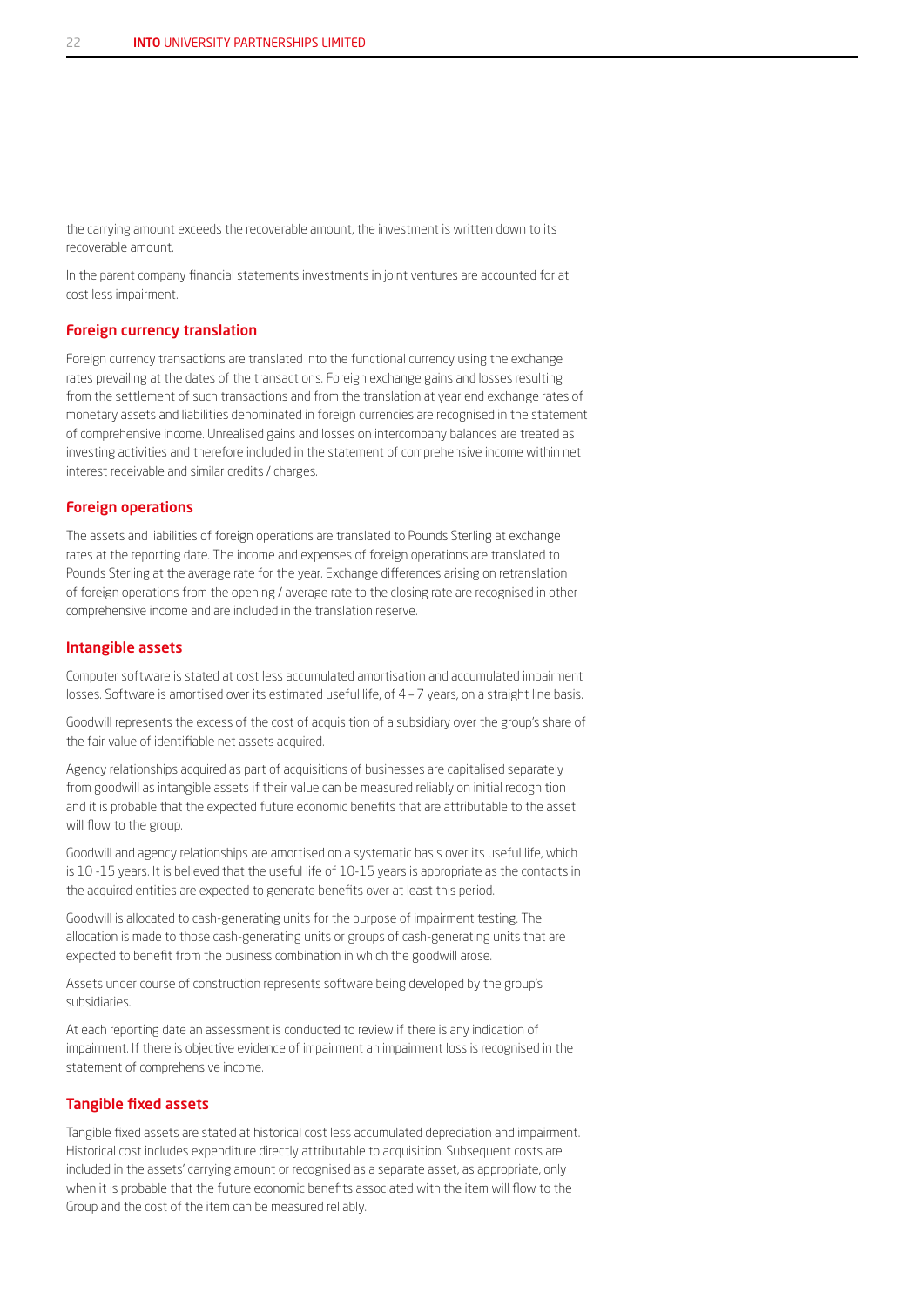Estimated depreciation is made on the following basis to write off the assets over their estimated useful economic lives:

| Land freehold          | Not depreciated         |
|------------------------|-------------------------|
| Buildings freehold     | 2% straight line        |
| Leasehold improvements | Life of the lease       |
| Fixtures and fittings  | 20% - 25% straight line |
| Office equipment       | 20% - 25% straight line |

Useful lives and residual values are reviewed and adjusted if appropriate, at each balance sheet date.

An asset's carrying amount is impaired immediately to its recoverable amount if the asset's carrying amount is greater than its estimated recoverable amount.

#### Employee benefits

The group provides a range of benefits to employees, including annual bonus arrangements, paid holiday arrangements and defined contribution pension plans.

#### • Short term benefits

Short term benefits, including holiday pay and other similar non-monetary benefits, are recognised as an expense in the period in which the service is received.

#### • Defined contribution pension plan

Contributions in respect of defined contribution pension schemes are charged to the statement of comprehensive income when they are payable. The group has no further payment obligations once the contributions have been paid. Prepaid contributions are recognised as an asset to the extent that a cash refund or a reduction in the future payments is available.

## • Defined benefit multi employer plans

Certain of the employees of the group's joint ventures are members of defined benefit pension schemes as a result of their being transferred from the partner university to the joint venture under TUPE arrangements when the joint ventures were formed. Liabilities in respect of each joint venture's required contributions to deficit recovery plans are included within the share of liabilities in relation to joint ventures at the balance sheet date. In relation to a scheme administered by Newcastle University it has been agreed that liabilities relating to the recovery of this deficit will be met by the shareholding companies of NUINTO Limited, a related company which holds these employees' contracts of employment. A provision of £47k has therefore been provided in the financial statements recognising the group's liability in respect of this deficit.

#### • Annual bonus plan

The group operates a number of annual bonus plans for employees. An expense is recognised in the profit and loss account when the group has a legal or constructive obligation to make payments under the plans as a result of past events and a reliable estimate of the obligation can be made.

#### Long term incentive plans

The company operates a long term incentive plan for certain key employees and Directors which is accounted for under the provisions of FRS102. See Note 18 for details of the scheme.

#### Financial instruments

Financial assets and liabilities are recognised when the group becomes a party to the contractual provisions of the instrument. All financial assets and liabilities are initially measured at transaction price. As detailed in the directors' report the group does not have any complex financial instruments.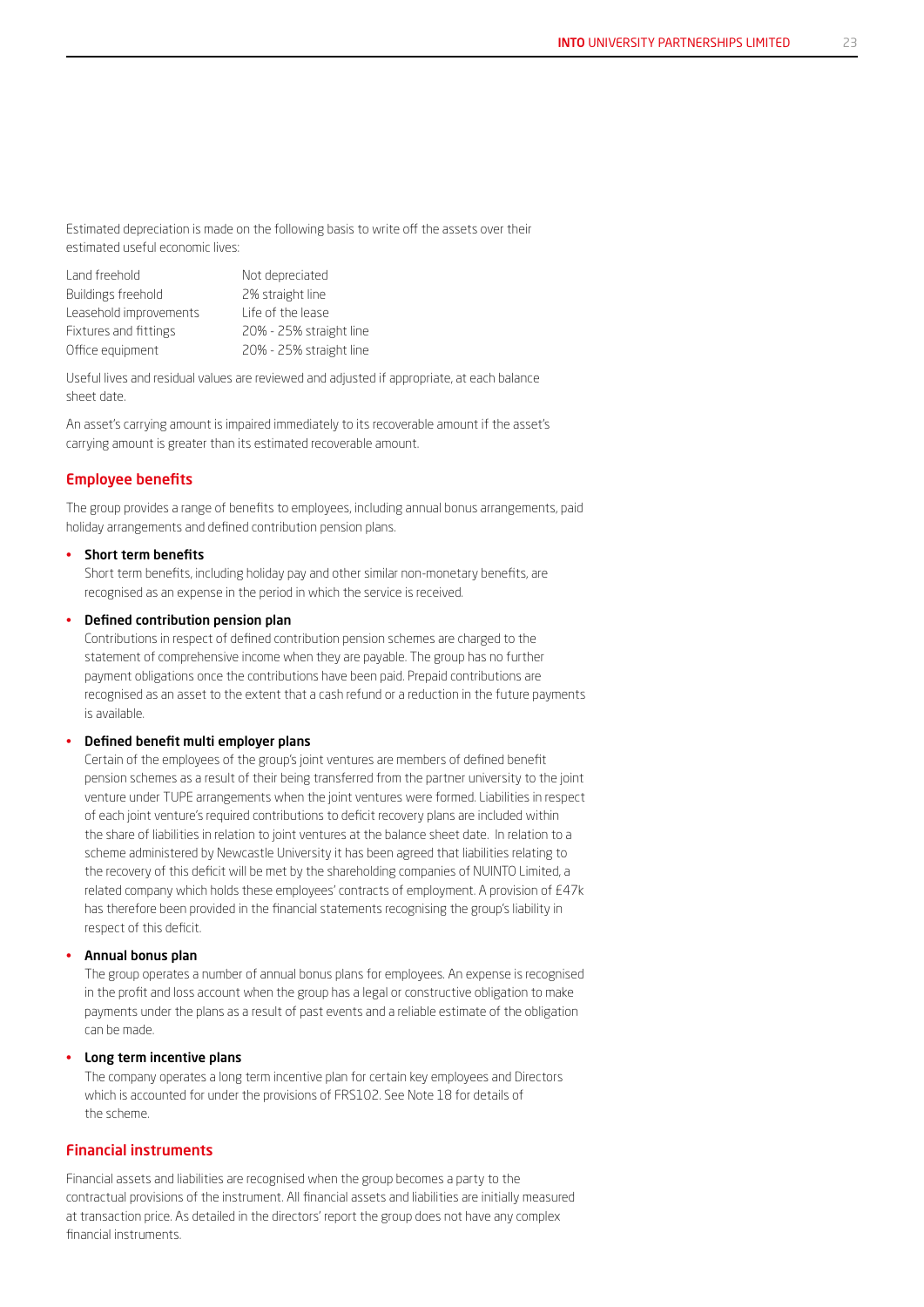#### • Financial assets and liabilities

Basic financial assets, including trade and other receivables, cash and bank balances and investments, and basic financial liabilities, including trade and other payable are recognised at fair value which is normally the transaction price.

#### Revenue recognition

Revenue is measured at the fair value of the consideration received or receivable for the provision of services in the ordinary course of the group's activities. Revenue is shown net of value-added tax and amounts due to third parties and after elimination of revenue within the group.

Amounts invoiced in advance of services being performed are deferred within creditors due in less than one year until the service is performed. Where services are performed prior to amounts being invoiced, amounts are recognised as accrued income within debtors.

#### • Tuition

Tuition fees represent all fees chargeable to students or their sponsors, attributable to the current accounting year, net of discounts. Tuition fees are attributed to accounting periods based on the tuition actually provided in that period. The costs of any fees waived or discounts are deducted from tuition fee income.

### **Accommodation**

Accommodation fees are spread over the period of occupancy to which they relate.

#### • Catering and other ancillary services

Catering income represents the sale of food and beverages from ancillary catering facilities and other services performed on students' behalf. Revenues are recognised in the period that they are provided.

#### • Management and corporate services fees

Marketing services, management services and other corporate services are provided by the group to its joint ventures. Such turnover is recognised in the accounting period in which the services are provided. The majority of these fees are based on services performed over a fixed period of time (monthly or quarterly) and are spread evenly over that period.

#### • Progression fees

The group receives contractual payments from certain Universities in relation to students progressing to join the University from INTO study centres and/or from direct applicants joining the University as a result of marketing activity conducted by the group.

For students applying directly to join the University turnover is recognised at the point students accept and become entitled to a place to study at the University and is recognised for all future payments in full less a provision for estimated student withdrawals.

For students progressing from INTO study centres turnover is recognised based on the current student cohort and historic student progression data from individual study centres. Turnover is recognised for all future payments in full less a provision for estimated student withdrawals, discounted where appropriate.

In some cases, INTO has additional obligations relating to the receipt of progression fees, relating to the provision of scholarships to pathway students. In those cases revenues are not recognised until those obligations are met.

#### • Placement / Commission fees

Contractual payments are received from certain education providers in relation to placing students where the group acts as agent. Such turnover is recognised at the point students accept and become entitled to a place to study and only the agency commission due is recognised as revenue. The Group also receives marketing fees, that are based on student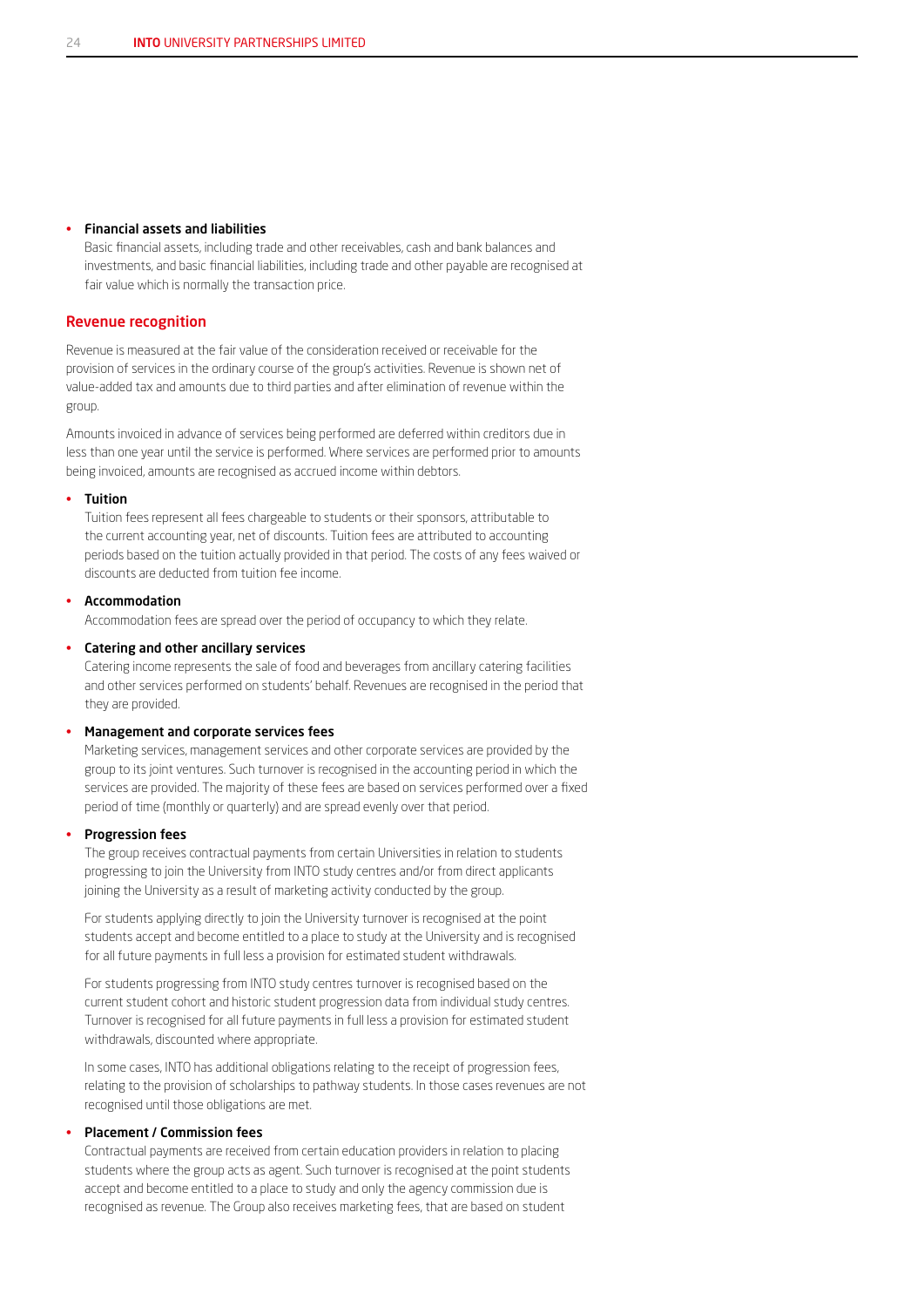numbers, from its joint ventures which are accounted for as commission fees and recognised over the period of tuition.

#### Student deposits and credit balances

The group holds credits on its balance sheet in relation to deposits and other credits held on behalf of students. In some cases in spite of multiple attempts to contact the relevant individuals the group is unable to identify an account into which to return the funds. These amounts are released to the Statement of comprehensive income after they become refundable.

#### • Rental income

Rental income receivable is recognised in the period to which it relates.

#### Operating leases

Rentals under operating leases are charged to the profit and loss account on a straight line basis over the term of the lease.

#### Contingent liabilities

Because of the nature of the business it is possible that from time to time the group will enter into disputes with third parties. Contingent liabilities are disclosed if the possibility of an outflow of economic benefit to settle the obligation is more than remote.

In approving these financial statements, the Board of Directors have confirmed their view that no further provisions need to be booked in respect of such matters.

#### Share based payments

The Group provides share based payment arrangements to certain employees and Directors. These arrangements include shares which have distribution rights in the event of a share sale or capital return. Equity settled arrangements are measured at fair value at the date of the grant. The fair value is expensed on a straight line basis over the vesting period. The amount recognised as an expense is adjusted to reflect the actual number of shares that will vest. Cash settled arrangements are measured at fair value and the fair value of the liability is recalculated at each reporting date. The Directors take into account various factors, including the scheme rules, the award value and the likelihood of a qualifying event when deciding whether to recognise an expense in relation to these arrangements.

#### Taxation

Current tax including UK corporate tax and foreign tax, is provided at amounts expected to be paid using the tax rates and laws enacted or substantially enacted by the balance sheet date.

Deferred tax is recognised in respect of all timing differences that have originated but not reversed at the balance sheet date where transactions or events that result in an obligation to pay more tax in the future or a right to pay less tax in the future have occurred at the balance sheet date and the reversal of these items is deemed likely. Deferred tax is provided at amounts expected to be paid using the tax rates and laws enacted or substantially enacted by the balance sheet date that are expected to apply to the reversal of the timing difference. Deferred tax is not provided for unused tax losses due to current uncertainties surrounding the reversal of the underlying differences.

#### Cash at bank and in hand

Cash at bank and in hand includes cash in hand, deposits held at call with banks, and other shortterm highly liquid investments with original maturities of three months or less.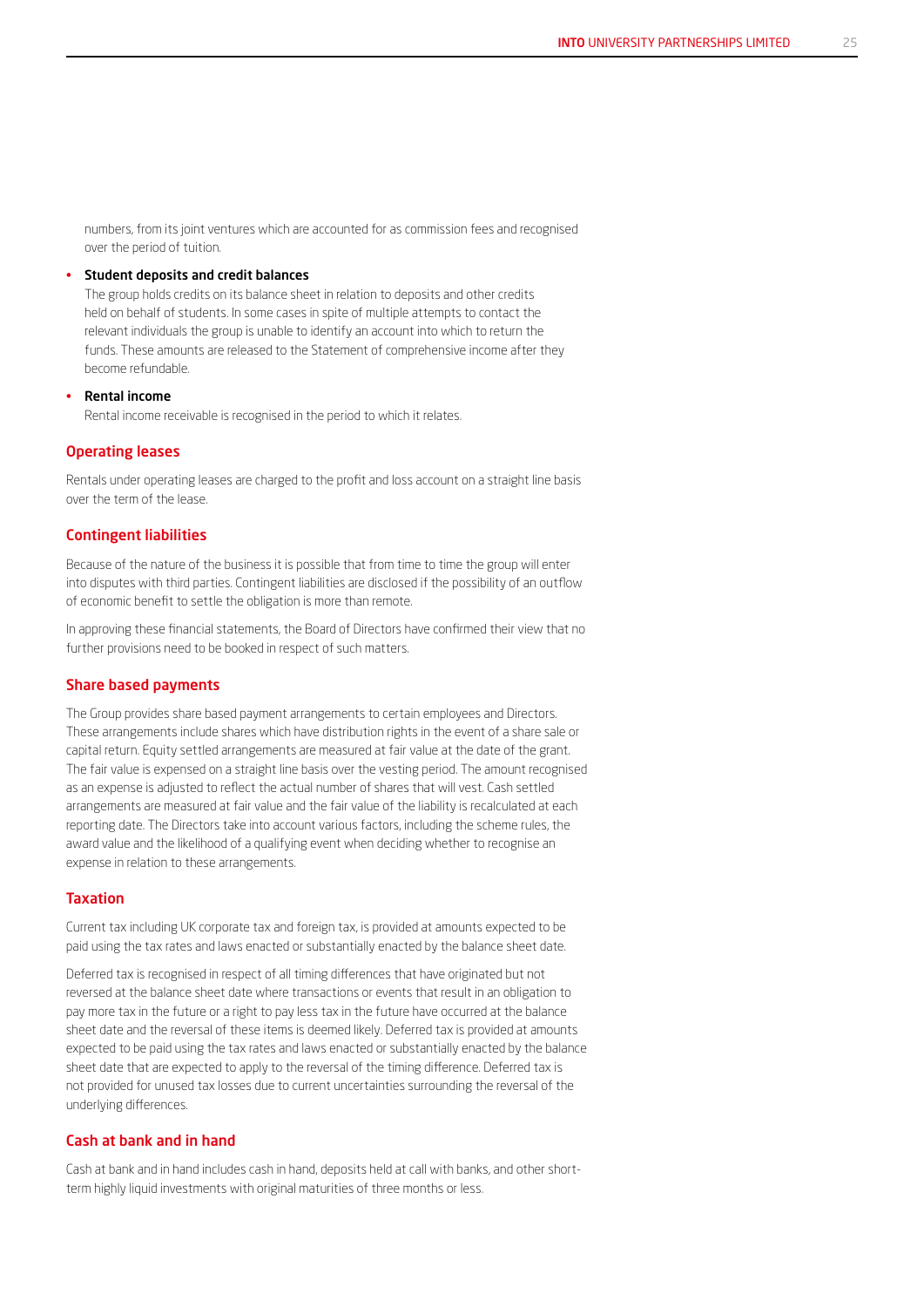#### Administrative exceptional items

The group classifies certain one-off charges or credits that have a material impact on the group's finance results as 'exceptional items'. These are disclosed separately to provide further understanding of the financial performance of the group.

### Agent Commission

Commission paid to third party agents, where the entity has a right to recover the payments in the event the student leaves before the completion of their course, are deferred on the balance sheet and recognised over the same period as the related student revenue. Payments made where the entity has no recourse to recover them are expensed as they are earned by the third party.

#### Dilapidations

Provisions for dilapidations represent management's best estimate of liabilities in respect of dilapidations clauses likely to arise on expiry of the group's property leases. These amounts are included within Provisions for Liabilities and Charges and are discounted at an appropriate rate.

#### Share capital, share premium and capital redemption reserve

The called up share capital reserve represents the nominal value of the shares issued. Ordinary shares are classified as equity. The share premium reserve includes the premium on issue of equity shares, net of any issue costs. Incremental costs directly attributable to the issue of new shares or options are shown in equity as a deduction, net of tax, against share premium. The capital redemption reserve is a reserve generated from the buy back of shares associated with the management incentive scheme.

#### Translation reserve

Exchange differences arising on a monetary item that forms part of the company's net investment in a foreign operation, are recognised in other comprehensive income and are accumulated in the translation reserve.

#### Profit and loss reserve

This represents cumulative profits or losses, net of dividends paid and other adjustments.

#### Critical accounting judgements and estimation uncertainty

Estimates and judgements are continually evaluated and are based on historical experience and other factors, including expectations of future events that are believed to be reasonable under the circumstances.

Management consider there to be no significant accounting judgements impacting the financial statements.

#### Key accounting estimates and assumptions

In the application of the groups accounting policies the directors are required to make key estimates and assumptions about the carrying amount of assets and liabilities that are not readily apparent from other sources. The estimates and associated assumptions are based on historical experience and other factors that are considered to be relevant. Actual results may differ from these estimates.

The estimates and underlying assumptions are reviewed on an ongoing basis. Revisions to accounting estimates are recognised in the period in which the estimate is revised and / or future period as applicable.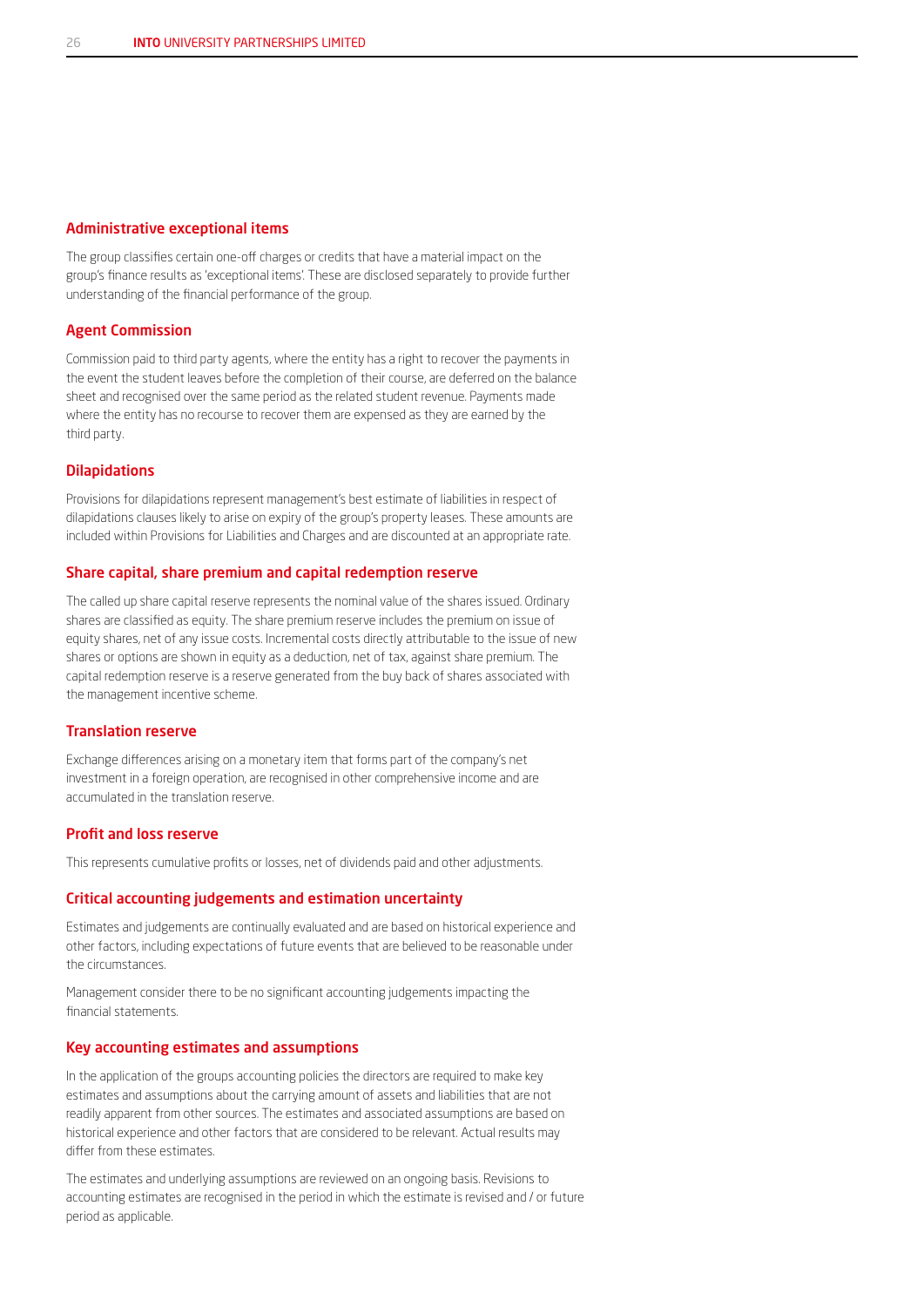The following are the key accounting estimates and assumptions that have the most significant effect on the amounts recognised in the financial statements.

#### • Progression fees

The estimation of contractual payments in relation to students progressing to the Universities from INTO study centres is the largest estimation in the year. The key assumptions are student volumes which includes the drop out rate and the discounting rate which is based on the group's current cost of borrowing.

#### • Useful economic lives of tangible and intangible assets

The annual depreciation charge for tangible and intangible assets is sensitive to changes in the estimated useful economic lives and residual values of the assets. The useful economic lives and residual values are re-assessed annually. They are amended when necessary to reflect current estimates, based on technological advancement, future investments, economic utilisation and the physical condition of the assets. See notes 6 and 7 for the carrying amount and Principal accounting policies for the useful economic lives for each class of assets.

#### • Provisions for liabilities

The provision in the year relates to a charge in respect of settlement of disputes and associated costs and a separate release in respect of settlement of disputes and associated costs. Management consider them a prudent assessment of the likely settlement and costs.

## • Share based payments

During the year the company recognised an expense associated with the management share scheme (see Note 18). A charge has been booked for both equity and cash settled share based payments totalling £155k (2018: £1.4m).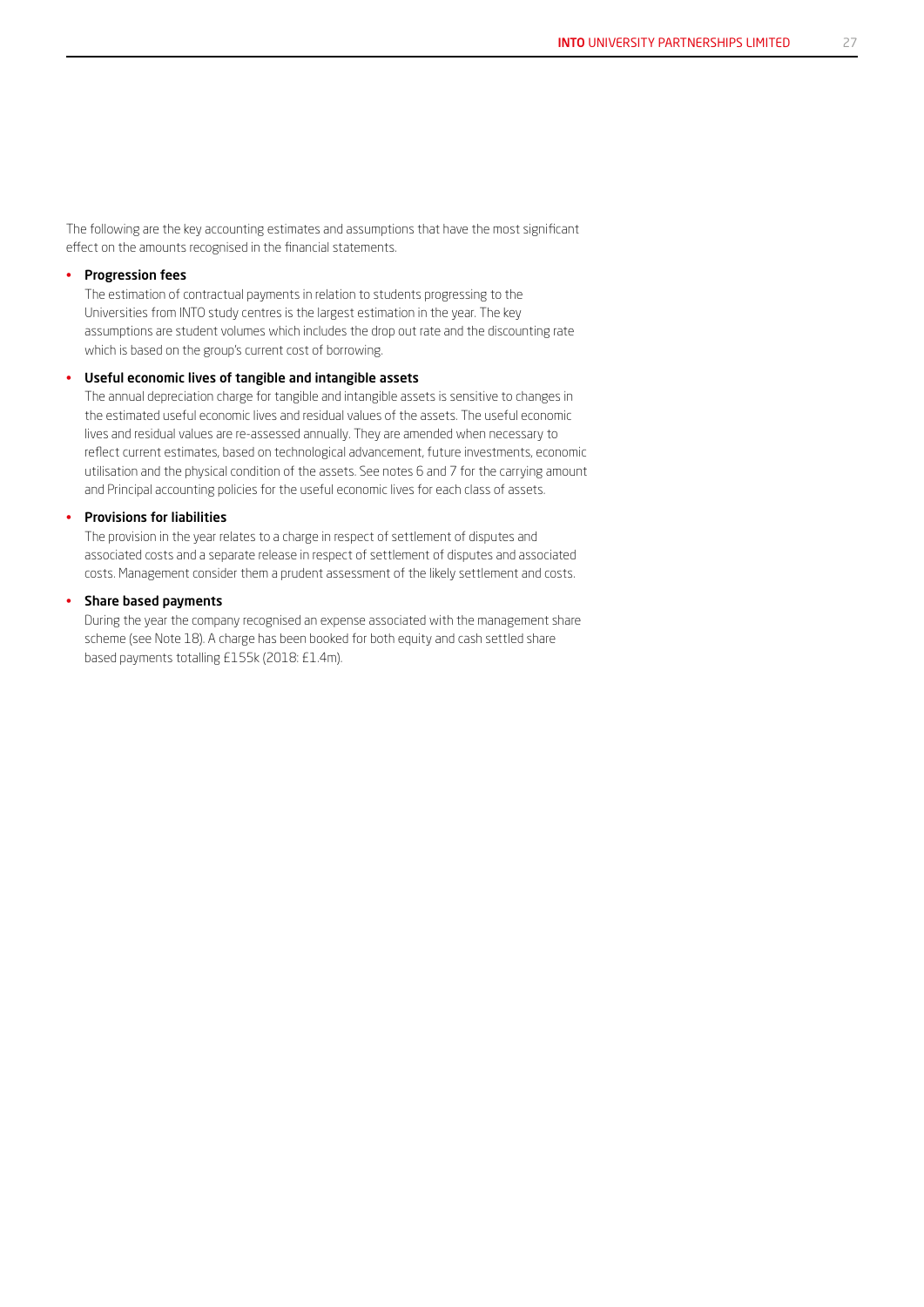## Notes to the financial statements

## 1 Turnover

|                       | 2019<br>£'000 | 2018<br>£'000 |
|-----------------------|---------------|---------------|
| Geographical analysis |               |               |
| UK                    | 47,657        | 45,806        |
| North America         | 37,298        | 35,884        |
| Asia                  | 4,635         | 3,360         |
|                       | 89,590        | 85,050        |

Geographical analysis is based on the country in which the services are received.

All turnover is derived from services provided in relation to the provision of education and marketing services for international students.

The figures shown above are at actual exchange rates (not at constant foreign exchange rate).

## 2 Administrative exceptional items

Administrative exceptional items relate to a £155k charge in respect of equity and cash settled share based payments, a £865k charge in respect of strategic project costs, a £1,372k release, and £568k charge in respect of provisions (see Note 12) and a £180k charge in respect of nonrecurring employee costs. This totals £396k charge (2018: £531k credit). These amounts have been designated as non-recurring by nature as they relate to matters that take place outside the normal course of business and are not expected to reoccur.

## 3 Group operating profit

The operating profit is stated after charging:

|                                                     | 2019<br>£'000 | 2018<br>£'000 |
|-----------------------------------------------------|---------------|---------------|
|                                                     |               |               |
| Amortisation of intangible fixed assets             | 2,213         | 1,923         |
| Depreciation of tangible fixed assets               | 1,213         | 1,019         |
| Loss on disposal of tangible fixed assets           | 27            |               |
| Operating lease charges                             | 3,308         | 3,554         |
| Foreign exchange losses                             | 248           | 257           |
|                                                     |               |               |
| Services provided by the Company's auditors         |               |               |
| Fees payable for the audit of the company's annual  | 19            | 30            |
| financial statements                                |               |               |
| Fees payable for other services - audit of          | 118           | 74            |
| subsidiaries pursuant to legislation                |               |               |
| Fees payable for other services - tax services      | 52            | 75            |
| Fees payable for other services - corporate finance |               | 72            |
| Fees payable for other services – other advisory    | 7             | 26            |

The company's auditors also audit a number of the joint ventures. The audit does not include fees payable by the respective joint ventures for those service.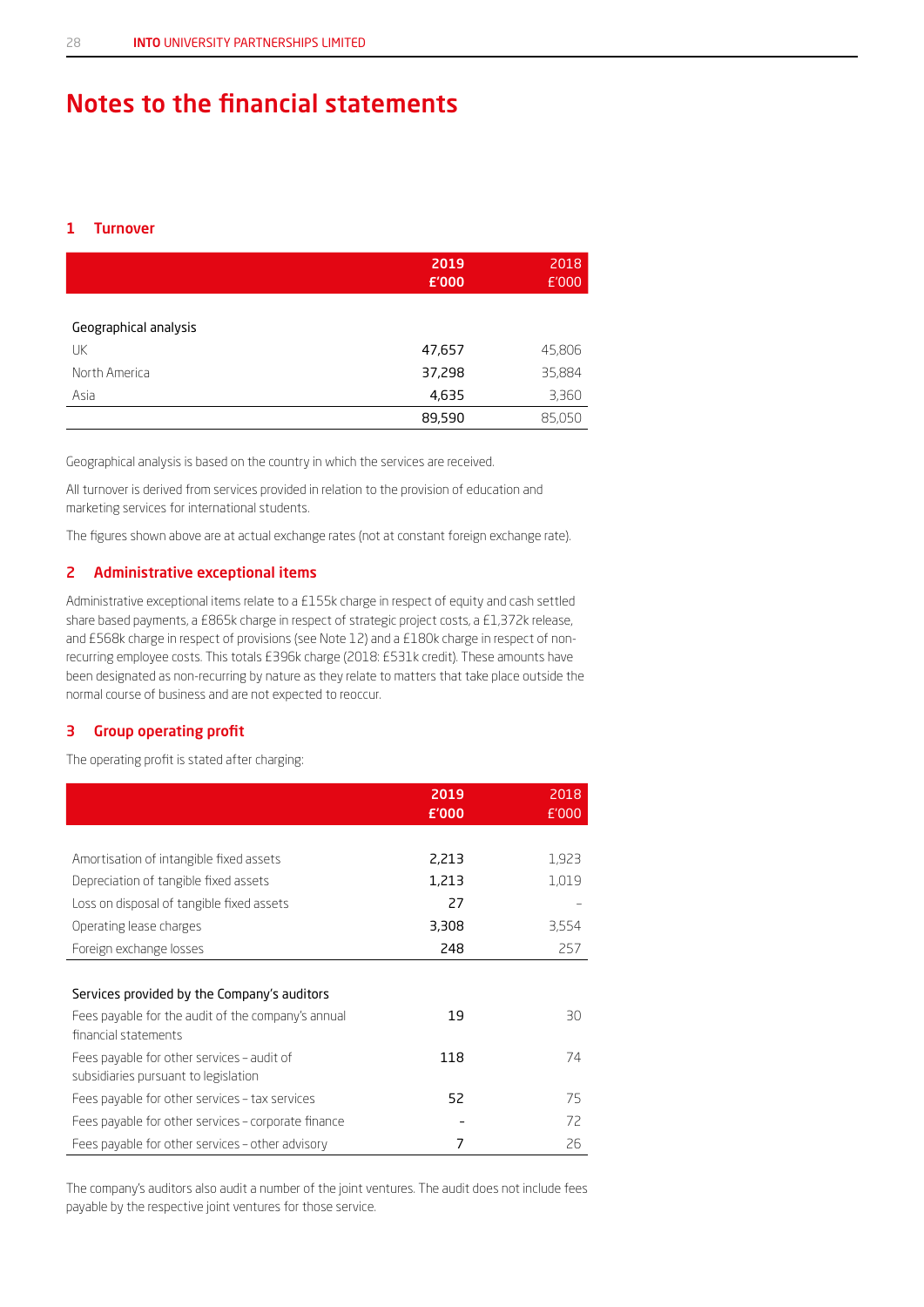## 4 Staff costs

Staff costs comprise:

| <b>GROUP</b>          | 2019<br>£'000 | 2018<br>E'000 |
|-----------------------|---------------|---------------|
|                       |               |               |
| Wages and salaries    | 30,704        | 27,583        |
| Social security costs | 3,148         | 3,179         |
| Other pension costs   | 2,076         | 1,519         |
|                       | 35,928        | 32,281        |
|                       |               |               |
| <b>COMPANY</b>        | 2019<br>£'000 | 2018<br>E'000 |
|                       |               |               |
| Wages and salaries    | 3,766         | 3,984         |
| Social security costs | 538           | 504           |
| Other pension costs   | 245           | 239           |
|                       | 4,549         | 4,727         |

The average monthly number of employees during the year was as follows:

| <b>GROUP</b>                                    | 2019<br>£'000 | 2018<br>£'000 |
|-------------------------------------------------|---------------|---------------|
|                                                 |               |               |
| Teaching                                        | 127           | 150           |
|                                                 | 203           | 186           |
| Marketing                                       |               |               |
| Admission and enrolment                         | 142           | 112           |
| Administration                                  | 306           | 288           |
|                                                 | 778           | 736           |
|                                                 |               |               |
| <b>COMPANY</b>                                  | 2019          | 2018          |
|                                                 | £'000         | £'000         |
|                                                 |               |               |
| Marketing                                       | 9             | 11            |
| Administration                                  | 15            | 15            |
|                                                 | 24            | 26            |
|                                                 |               |               |
| <b>Directors' remuneration</b>                  | 2019          | 2018          |
|                                                 | £'000         | E'000         |
|                                                 |               |               |
| Directors' remuneration consists of:            |               |               |
| Emoluments                                      | 1,116         | 1,049         |
| Payments to defined contribution pension scheme | 40            | 38            |
|                                                 | 1,156         | 1,087         |

There were 2 directors in the company's defined contribution pension scheme during the year (2018: 2).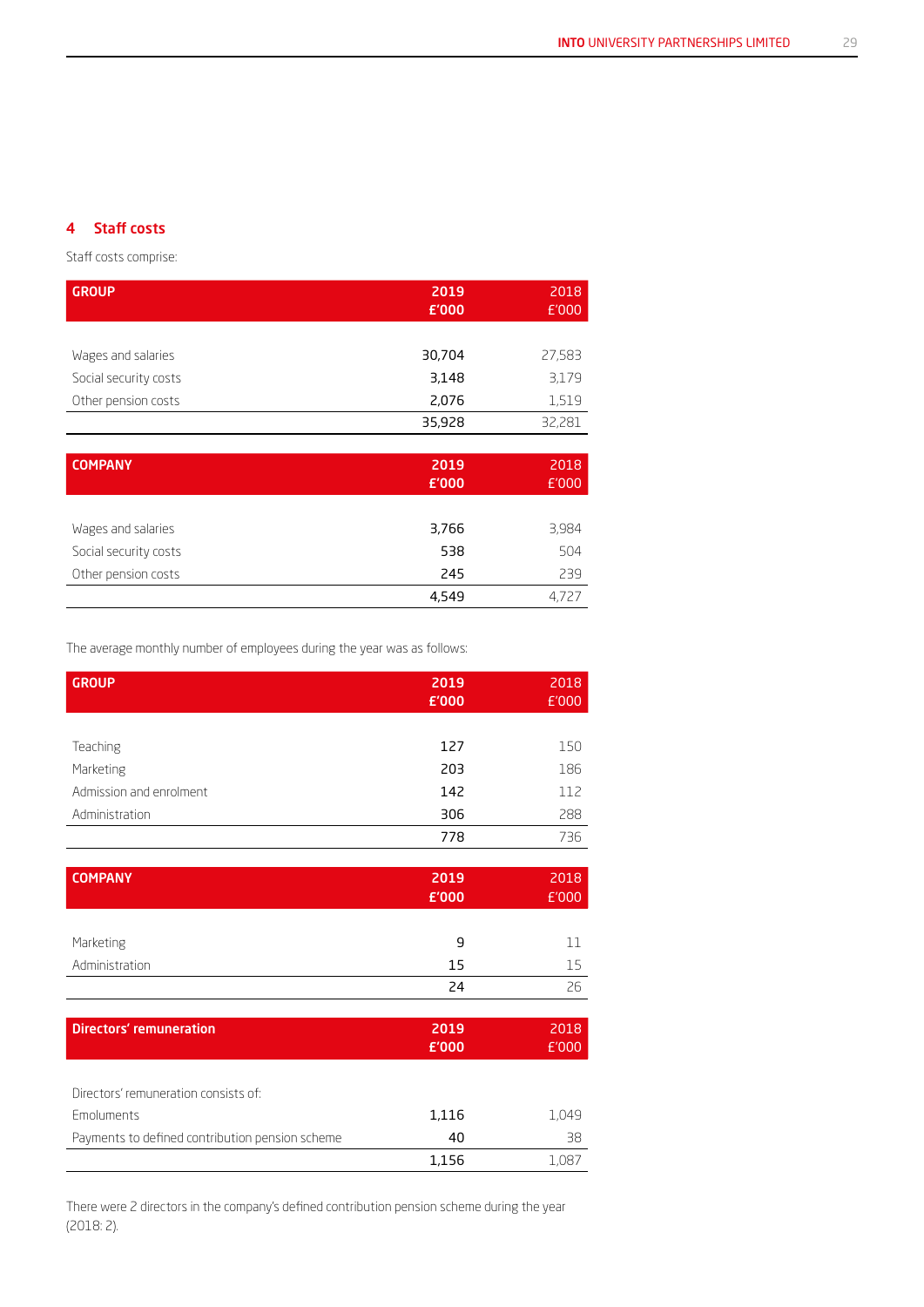The emoluments of the highest paid director in the year were £492k (2018: £460k). Payments to defined contribution pension scheme in respect of the highest paid director were £nil (2018: £nil). Key management personnel is considered to be directors only and therefore is disclosed above.

#### 5 Tax on profit on ordinary activities

|                                                   | 2019<br>£'000 | 2018<br>£'000 |
|---------------------------------------------------|---------------|---------------|
|                                                   |               |               |
| a) Tax on profit on ordinary activities           |               |               |
| Current tax:                                      |               |               |
| UK corporation tax on profits of the year         | 5,200         | 2,414         |
| Foreign corporation tax on profits of the year    | 462           | 306           |
| Tax charge relating to the prior period           | (374)         | 955           |
| Total current tax charge                          | 5,288         | 3,675         |
|                                                   |               |               |
| Deferred tax:                                     |               |               |
| Effect of changes in the tax rate                 |               | 138           |
| Origination and reversal of temporary differences | 516           | (234)         |
| Tax credit relating to the prior period           | (1,030)       | (286)         |
| Total deferred tax credit                         | (514)         | (382)         |
|                                                   |               |               |
| Tax on profit on ordinary activities including    | 4,774         | 3,293         |
| share of joint venture taxation                   |               |               |
| b) Factors affecting the total tax charge         |               |               |
| Tax calculated at the domestic UK rate applicable | 3,469         | 2,614         |
| (2019: 19%, 2018: 19%)                            |               |               |
| Effects of:                                       |               |               |
| Expenses not deductible                           | 458           | 412           |
| Income not taxable                                | (209)         | (132)         |
| Reversal of previously disallowed provision       |               | (433)         |
| Adjustments in respect of foreign tax rates       | 60            | 23            |
| Difference in tax rates                           |               | (344)         |
| Deferred tax not recognised                       | 2,400         | 484           |
| Prior year adjustment                             | (1, 404)      | 669           |
| Total tax charge                                  | 4,774         | 3,293         |

#### c) Factors that may affect future tax charges:

As the UK corporation tax rate is due to decrease to 17% from 1 April 2020, deferred tax has been recognised at a rate of 17%. Deferred tax was recognised at a rate of 19% at 31 July 2018.

Deductible temporary differences and unused tax losses for which no deferred tax asset has been recognised total £6,641k (2018: £4,295k). This asset has not been recognised in the financial statements due to current uncertainties surrounding the reversal of the underlying differences. This deferred tax asset would be recovered if there were future taxable profits from which the reversal of the underlying difference could be deducted.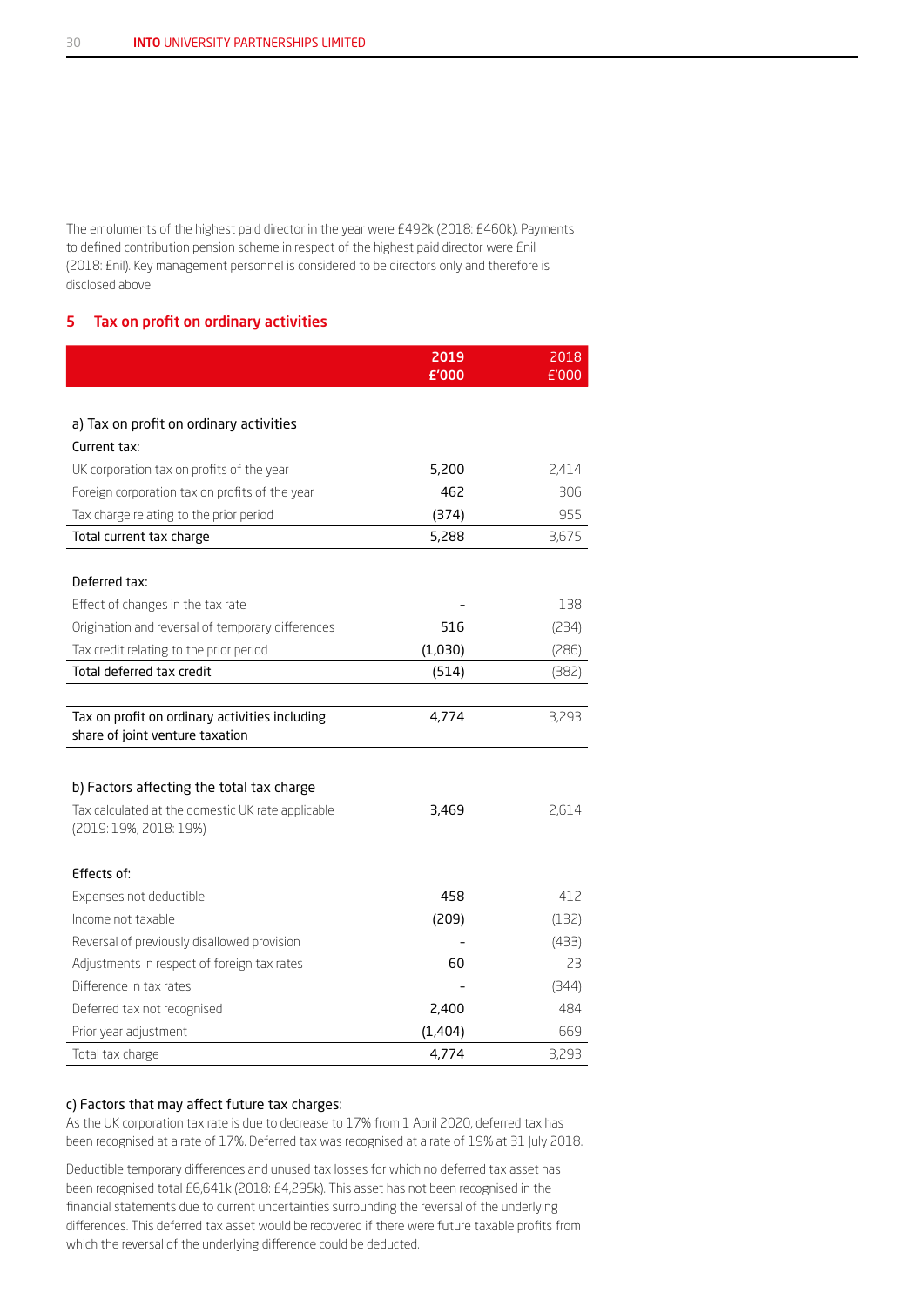No deferred tax is recognised on the unremitted earnings of overseas subsidiaries as the group can control the timing of any dividends payable.

## 6 Intangible assets

| <b>GROUP</b>                          | <b>Goodwill</b>          | <b>Agency</b><br>relationships | <b>Computer</b><br>software | <b>Assets under</b><br>course of<br>construction | <b>Total</b> |
|---------------------------------------|--------------------------|--------------------------------|-----------------------------|--------------------------------------------------|--------------|
|                                       | £'000                    | £'000                          | £'000                       | £'000                                            | £'000        |
|                                       |                          |                                |                             |                                                  |              |
| Cost                                  |                          |                                |                             |                                                  |              |
| At 1 August 2018                      | 6,793                    | 1,320                          | 8,151                       | 3,268                                            | 19,532       |
| Additions                             | $\overline{c}$           |                                | 420                         | 4,316                                            | 4,738        |
| Movement in contingent consideration  | (256)                    | 13                             | $\qquad \qquad -$           |                                                  | (243)        |
| Reclassification from tangible assets | $\overline{\phantom{0}}$ | $\qquad \qquad -$              | 4,868                       | (4,868)                                          |              |
| <b>Disposals</b>                      |                          |                                |                             | (2,628)                                          | (2,628)      |
| Foreign exchange                      | 358                      | 100                            | 8                           |                                                  | 466          |
| At 31 July 2019                       | 6,897                    | 1,433                          | 13,447                      | 88                                               | 21,865       |
|                                       |                          |                                |                             |                                                  |              |
| Accumulated amortisation              |                          |                                |                             |                                                  |              |
| At 1 August 2018                      | 2,344                    | 268                            | 5,286                       |                                                  | 7,898        |
| Charge                                | 428                      | 125                            | 1,660                       |                                                  | 2,213        |
| Foreign exchange                      | 95                       | 28                             | 1                           | $\overline{\phantom{0}}$                         | 124          |
| At 31 July 2019                       | 2,867                    | 421                            | 6,947                       | $\overline{\phantom{a}}$                         | 10,235       |
|                                       |                          |                                |                             |                                                  |              |
| Net book value                        |                          |                                |                             |                                                  |              |
| At 31 July 2019                       | 4,030                    | 1,012                          | 6,500                       | 88                                               | 11,630       |
|                                       |                          |                                |                             |                                                  |              |
| At 31 July 2018                       | 4,449                    | 1,052                          | 2,865                       | 3,268                                            | 11,634       |

Disposals include software developed by the group's subsidiaries that is sold to the group's joint ventures.

Amortisation is charged to administrative expenses in the consolidated statement of comprehensive income. No impairment has been recognised in the year.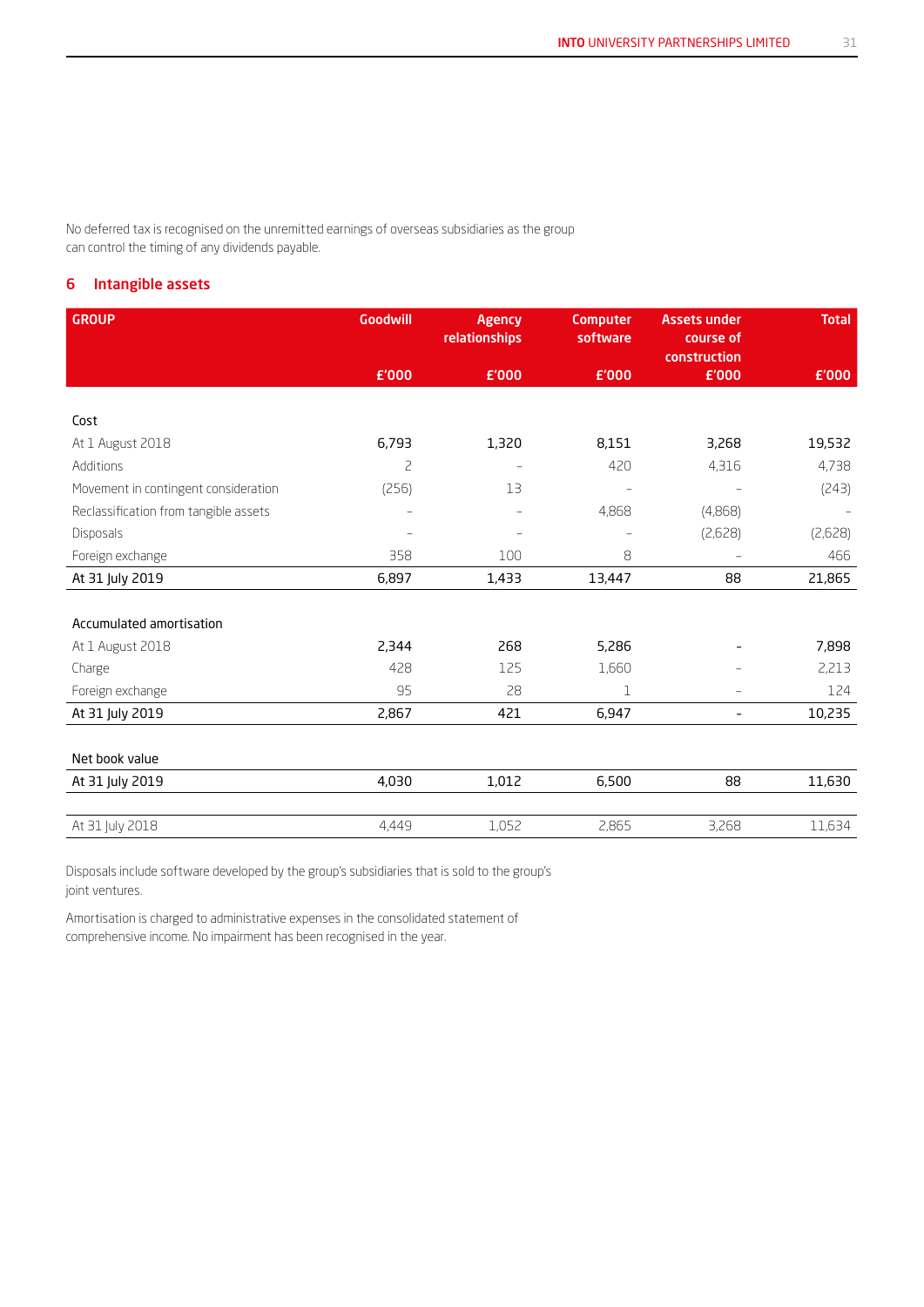## 7 Tangible assets

| <b>GROUP</b>            | freehold          | Land & buildings Land & buildings<br>leasehold<br><b>improvements</b> | <b>Fixtures &amp;</b><br>fittings | <b>Office</b><br>equipment | <b>Total</b> |
|-------------------------|-------------------|-----------------------------------------------------------------------|-----------------------------------|----------------------------|--------------|
|                         | £'000             | £'000                                                                 | £'000                             | £'000                      | £'000        |
|                         |                   |                                                                       |                                   |                            |              |
| Cost                    |                   |                                                                       |                                   |                            |              |
| At 1 August 2018        | 995               | 3,430                                                                 | 2,712                             | 3,198                      | 10,335       |
| Additions               | 37                | 467                                                                   | 231                               | 460                        | 1,195        |
| Disposals               | $\qquad \qquad -$ | $\qquad \qquad -$                                                     | (146)                             |                            | (146)        |
| Foreign exchange        | $\qquad \qquad -$ | 22                                                                    | 28                                | 43                         | 93           |
| At 31 July 2019         | 1,032             | 3,919                                                                 | 2,825                             | 3,701                      | 11,477       |
|                         |                   |                                                                       |                                   |                            |              |
| Accumulate depreciation |                   |                                                                       |                                   |                            |              |
| At 1 August 2018        | 131               | 1,172                                                                 | 2,074                             | 2,154                      | 5,531        |
| Charge for the year     | 20                | 357                                                                   | 256                               | 580                        | 1,213        |
| Disposals               |                   | $\overline{\phantom{a}}$                                              | (119)                             | $\overline{\phantom{a}}$   | (119)        |
| Foreign exchange        | $\sim$            | 5                                                                     | 13                                | 25                         | 43           |
| At 31 July 2019         | 151               | 1,534                                                                 | 2,224                             | 2,759                      | 6,668        |
|                         |                   |                                                                       |                                   |                            |              |
| Net book value          |                   |                                                                       |                                   |                            |              |
| At 31 July 2019         | 881               | 2,385                                                                 | 601                               | 942                        | 4,809        |
|                         |                   |                                                                       |                                   |                            |              |
| At 31 July 2018         | 864               | 2,258                                                                 | 638                               | 1,044                      | 4,804        |

Depreciation is charged to administrative expenses in the consolidated statement of comprehensive income.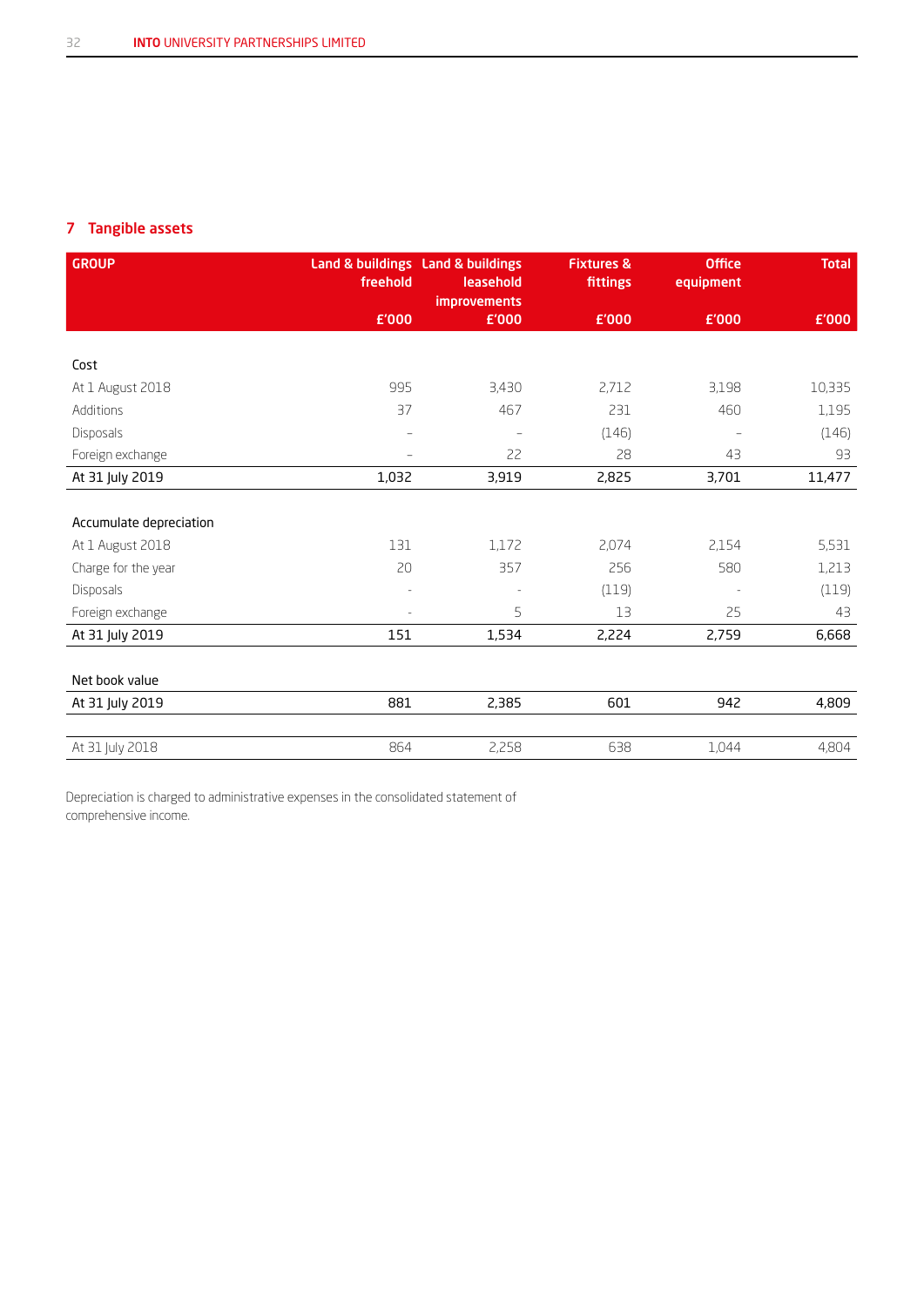## 8 Investments in joint ventures

| <b>GROUP</b>                             | 2019<br>£'000 | 2018<br>£'000 |
|------------------------------------------|---------------|---------------|
|                                          |               |               |
| Share of assets                          |               |               |
| Share of current assets                  | 75,695        | 76,289        |
| Share of fixed assets                    | 10,342        | 10,256        |
|                                          | 86,037        | 86,545        |
| Share of liabilities                     |               |               |
| Liabilities due within one year          | (129,008)     | (122,148)     |
| Share of net liabilities                 | (42, 971)     | (35,603)      |
| Presented on the balance sheet as:       |               |               |
| Investment in joint ventures             | 4,533         | 3.135         |
| Liabilities in respect of joint ventures | (47, 504)     | (38,738)      |
| Share of turnover                        | 105,557       | 98,892        |
| Share of expenses                        | (104, 701)    | (99,602)      |
| Share of operating profit / (loss)       | 856           | (710)         |

Exceptional administration costs in the year of £391k relate to restructuring.

The group does not have any individually significant joint ventures. A significant joint venture is defined as one which represents 25% of the group's (excluding joint ventures) gross assets, gross liabilities, turnover or operating profit.

## 9 Investments

| <b>GROUP</b>     | <b>Other</b><br><b>Investments</b><br>E'000 |
|------------------|---------------------------------------------|
|                  |                                             |
| At 1 August 2018 | 150                                         |
| At 31 July 2019  | 150                                         |

| <b>COMPANY</b>   | Investment in<br>subsidiaries<br>E'000 | <b>Other</b><br><b>investments</b><br>£'000 | <b>Total</b><br>£'000 |
|------------------|----------------------------------------|---------------------------------------------|-----------------------|
|                  |                                        |                                             |                       |
| At 1 August 2018 | 35,962                                 | 104                                         | 36,066                |
| At 31 July 2019  | 35,962                                 | 104                                         | 36,066                |

The directors believe that the carrying value of the investments is supported by their underlying net assets.

A full list of the subsidiaries and joint ventures of the group can be found in Note 20.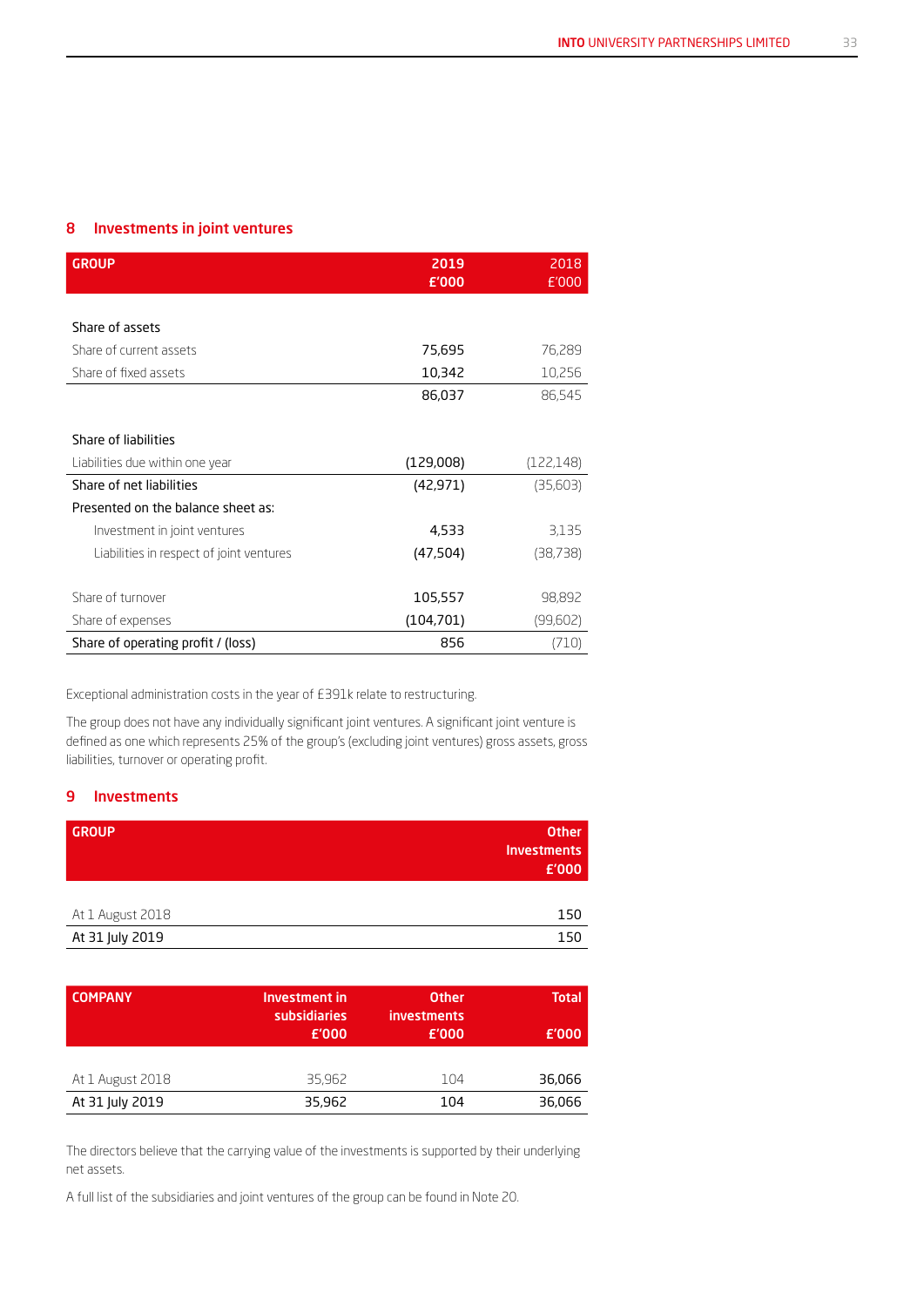## 10 Debtors

| 2019<br>£'000 | 2018<br>E'000 |
|---------------|---------------|
|               |               |
|               |               |
| 24,161        | 13,516        |
| 39,846        | 34,714        |
| 2,837         | 3,486         |
| 66,844        | 51,716        |
|               |               |
| 25,591        | 22.176        |
|               |               |
|               |               |
| 7,192         | 6,505         |
|               |               |

| <b>COMPANY</b>                       | 2019   | 2018   |
|--------------------------------------|--------|--------|
|                                      | £'000  | £'000  |
|                                      |        |        |
| Due within one year:                 |        |        |
| Trade debtors                        | 26     |        |
| Amounts owed by group undertakings   | 13,703 | 8,017  |
| Amounts owed by related undertakings | 292    | 1,820  |
| Other debtors                        | 99     | 319    |
|                                      | 14,120 | 10.156 |
|                                      |        |        |
| Prepayments and accrued income       | 2,053  | 3,270  |

Prepayments and accrued income, for the Company, include £nil (2018: £nil) falling due after more than one year.

Amounts owed by group and related undertakings are unsecured, non-interest bearing and have no fixed repayment date.

Trade debtors for the group is stated net of a £186k provision for bad debts (2018:£95k).

Trade debtors for the company is stated net of a £nil provision for bad debts (2018:£nil).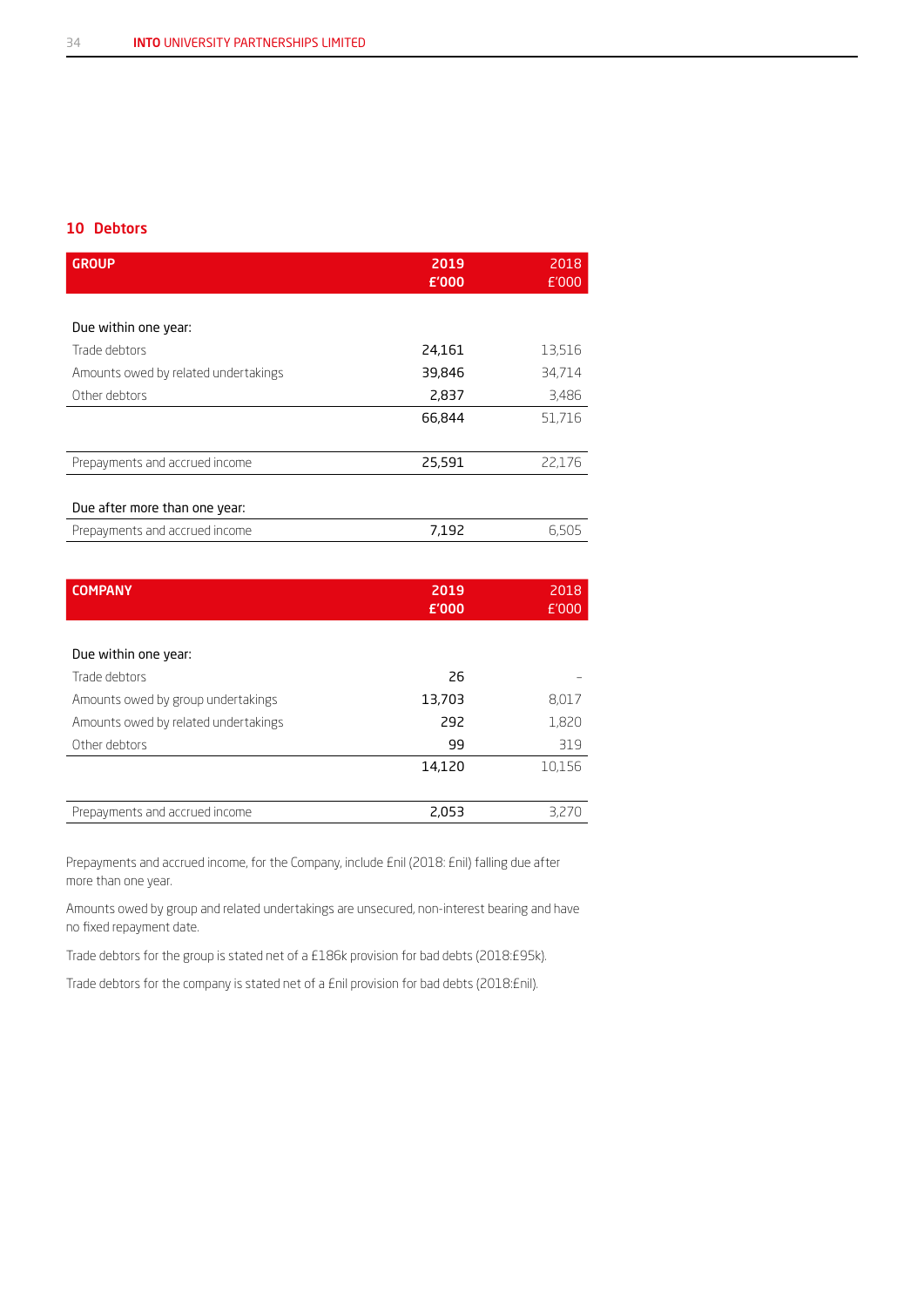## 11 Creditors

| <b>GROUP</b>                         | 2019<br>£'000 | 2018<br>£'000 |
|--------------------------------------|---------------|---------------|
|                                      |               |               |
| Amounts falling due within one year: |               |               |
| Trade creditors                      | 4,436         | 2,628         |
| Amounts owed to related undertakings | 4,802         | 5,215         |
| Corporation tax                      | 966           | 319           |
| Other taxation and social security   | 860           | 1,002         |
| Other creditors                      | 4,204         | 3,580         |
|                                      | 15,268        | 12,744        |
|                                      |               |               |
| Accruals                             | 11,470        | 14,004        |
| Deferred income                      | 36,582        | 22,513        |
|                                      | 48,052        | 36,517        |

| <b>COMPANY</b>                       | 2019<br>£'000 | 2018<br>£'000 |
|--------------------------------------|---------------|---------------|
|                                      |               |               |
|                                      |               |               |
| Trade creditors                      | 517           | 767           |
| Amounts owed to group undertakings   | 6,989         | 6,568         |
| Amounts owed to related undertakings | 1,841         | 1,125         |
| Corporation tax                      | 1,557         | 83            |
| Other taxation and social security   | 304           | 251           |
| Other creditors                      | 581           | 541           |
|                                      | 11,789        | 9,335         |
|                                      |               |               |
| Accruals                             | 852           | 182           |
| Deferred income                      | 214           | 220           |
|                                      | 1,066         | 402           |

Amounts owed to group and related undertakings are unsecured, non-interest bearing and have no fixed repayment date.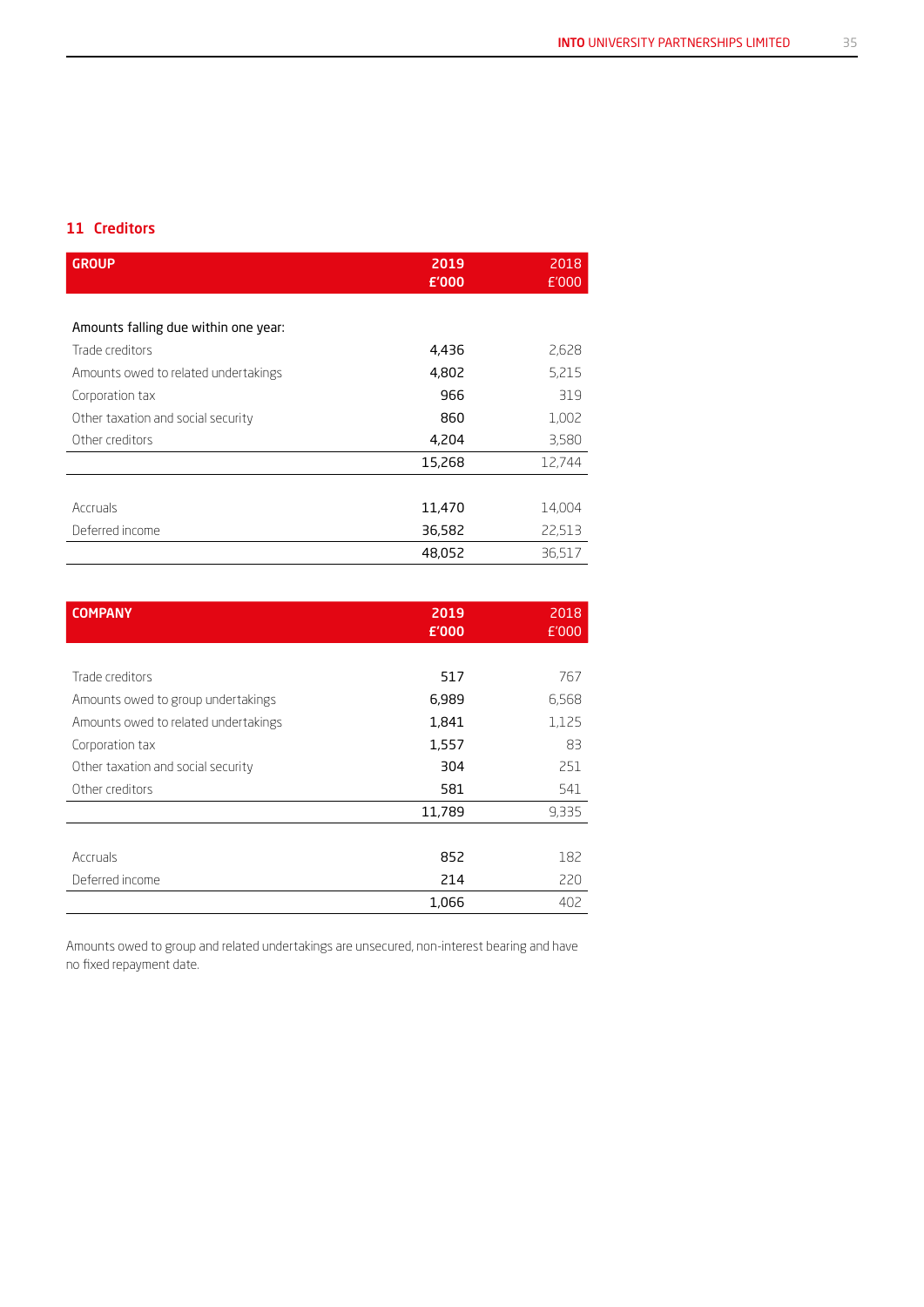### 12 Provisions for liabilities

| <b>GROUP</b>                                  | <b>Total</b><br>£'000 |
|-----------------------------------------------|-----------------------|
|                                               |                       |
| Amounts falling due within one year:          |                       |
| At 1 August 2018                              | 2,999                 |
| Charged                                       | 895                   |
| Utilised                                      | (50)                  |
| Released                                      | (1,372)               |
| At 31 July 2019                               | 2,472                 |
|                                               |                       |
| Amounts falling due after more than one year: |                       |
| At 1 August 2018                              | 933                   |
| Charged                                       | 29                    |
| Foreign exchange                              | 7                     |
| At 31 July 2019                               | 969                   |
|                                               |                       |

| <b>COMPANY</b>                                | <b>Total</b><br>£'000 |
|-----------------------------------------------|-----------------------|
|                                               |                       |
| Amounts falling due within one year:          |                       |
| At 1 August 2018                              | 2,999                 |
| Charged                                       | 846                   |
| Utilised                                      | (50)                  |
| Released to statement of comprehensive income | (1,372)               |
| At 31 July 2019                               | 2,423                 |

Provisions for the Company, include £nil (2018: £nil) falling due after more than one year.

Provisions for liabilities at 31 July 2019 falling due within one year are in respect of potential settlement of disputes in which the group is involved along with associated costs.

Provisions for liabilities at 31 July 2019 falling due after more than one year comprise costs of dilapidations.

The directors consider that the provisions cover their best estimate of the likely settlement and costs in each case.

## 13 Creditors; amounts falling due after more than one year

| <b>GROUP</b>             | 2019  | 2018  |
|--------------------------|-------|-------|
|                          | £'000 | E'000 |
|                          |       |       |
| Long term                |       |       |
| Loans due after one year | 166   | 176   |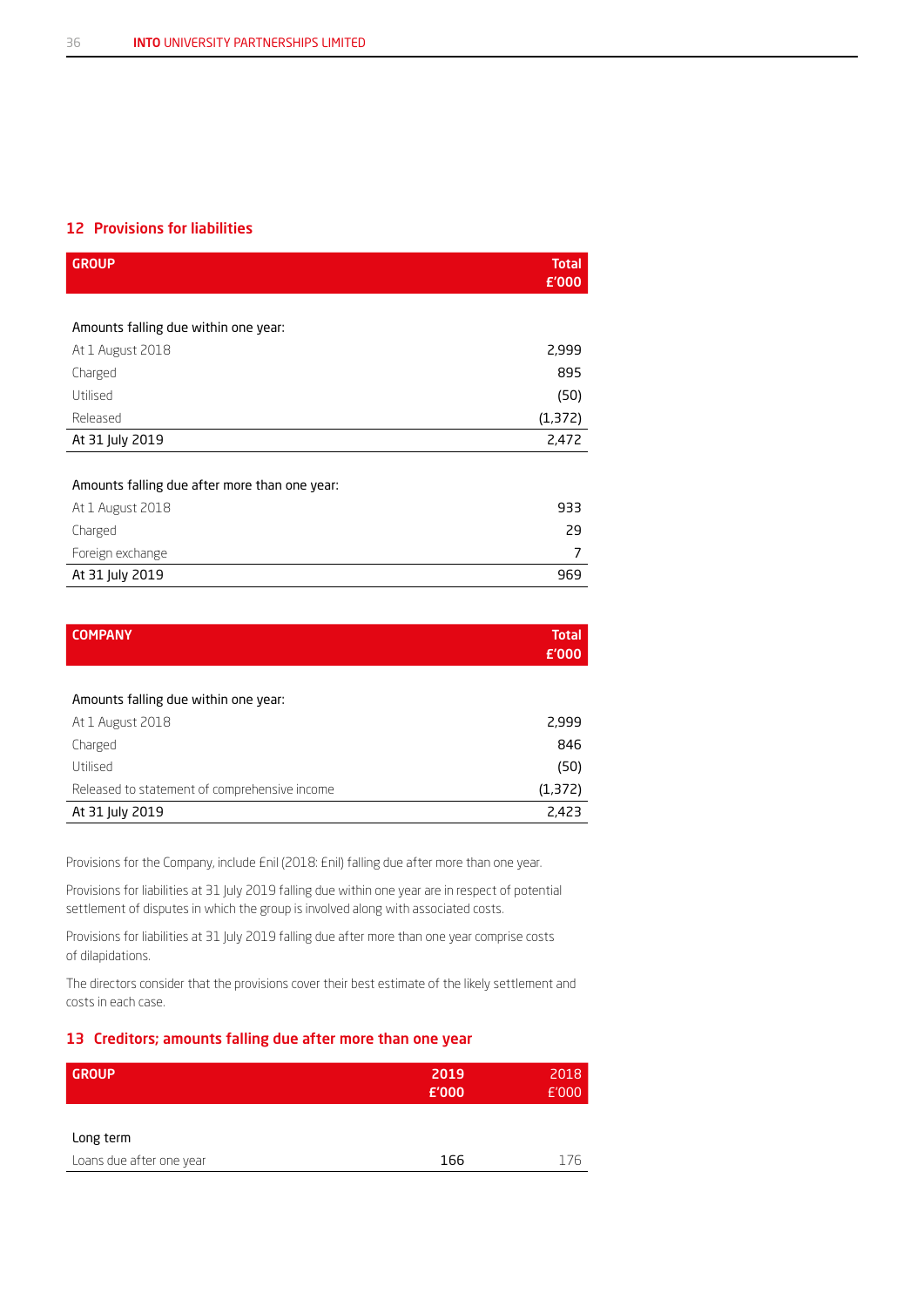Bank loans represent a commercial mortgage loan agreement secured against the freehold property of the group by way of a first legal charge. The interest rate on the mortgage is calculated at 3.8% per annum above the HSBC Bank plc Sterling Base Rate.

The maturity of long term borrowings is as follows:

| GROUP                 | 2019<br>£'000 | 2018<br>E'000 |
|-----------------------|---------------|---------------|
| Between 2 and 5 years | 166           | 176           |

### 14 Called up share capital – Group and Company

| Allotted, called up and fully paid          | 2019<br>E'000 | 2018<br>E'000 |
|---------------------------------------------|---------------|---------------|
|                                             |               |               |
| 67,500,000 A1 Ordinary Shares of £0.01 each | 675           | 675           |
| 22,500,000 B1 Ordinary Shares of £0.01 each | 225           | 225           |
| 22.788.800 Deferred Shares of £0.01 each    | 228           | 228           |
| 6,720,000 C Ordinary Shares of £0.01 each   | 76            | 82            |
| 100,000 D Ordinary Shares of £0.01 each     | 1             |               |
| 1,000,000 E Ordinary Shares of £0.01 each   | 10            | 10            |
| 1,000,000 F Ordinary Shares of £0.01 each   | 56            | 56            |
|                                             | 1.271         | 1.277         |

#### A1 Ordinary Shares:

The A1 ordinary shares carry one vote on a written resolution and one vote on a resolution on a poll taken at a meeting. The holders of the A1 ordinary shares also have the right to vote on a resolution on a show of hands at a meeting. Subject to the payment of a Preference Dividend (as defined in the prescribed particulars of the B1 ordinary shares below) to the holders of B1 ordinary shares, dividends are payable by reference to each shareholder's holding of shares, other than Deferred shares, on the date of the resolution or decision to declare or pay it. On a distribution of capital, the holders of A1 ordinary shares are entitled to participate in accordance with the formulae set out in the Company's articles of association. The A1 ordinary shares are not redeemable.

#### B1 Ordinary Shares:

The B1 ordinary shares carry one vote on a written resolution and one vote on a resolution on a poll taken at a meeting. The holders of the B1 ordinary shares also have the right to vote on a resolution on a show of hands at a meeting. Conditional on the shareholders of B1 ordinary shares submitting written notice to the Company, a dividend of 15% of the price each such shareholder paid to acquire each B1 ordinary share is payable in priority to any other dividends paid in respect of any class of share (a "Preference Dividend"). Subject to the payment of a Preference Dividend, dividends are payable by reference to each shareholder's holding of shares, other than Deferred shares, on the date of the resolution or decision to declare or pay it. On a distribution of capital, the holders of B1 ordinary shares are entitled to participate in accordance with the formulae set out in the Company's articles of association. The B1 ordinary shares are not redeemable.

#### Deferred Shares:

The Deferred shares do not carry any rights to receive notice of or to attend or vote at any general meeting of the Company or to receive a copy of or to vote on any written resolution of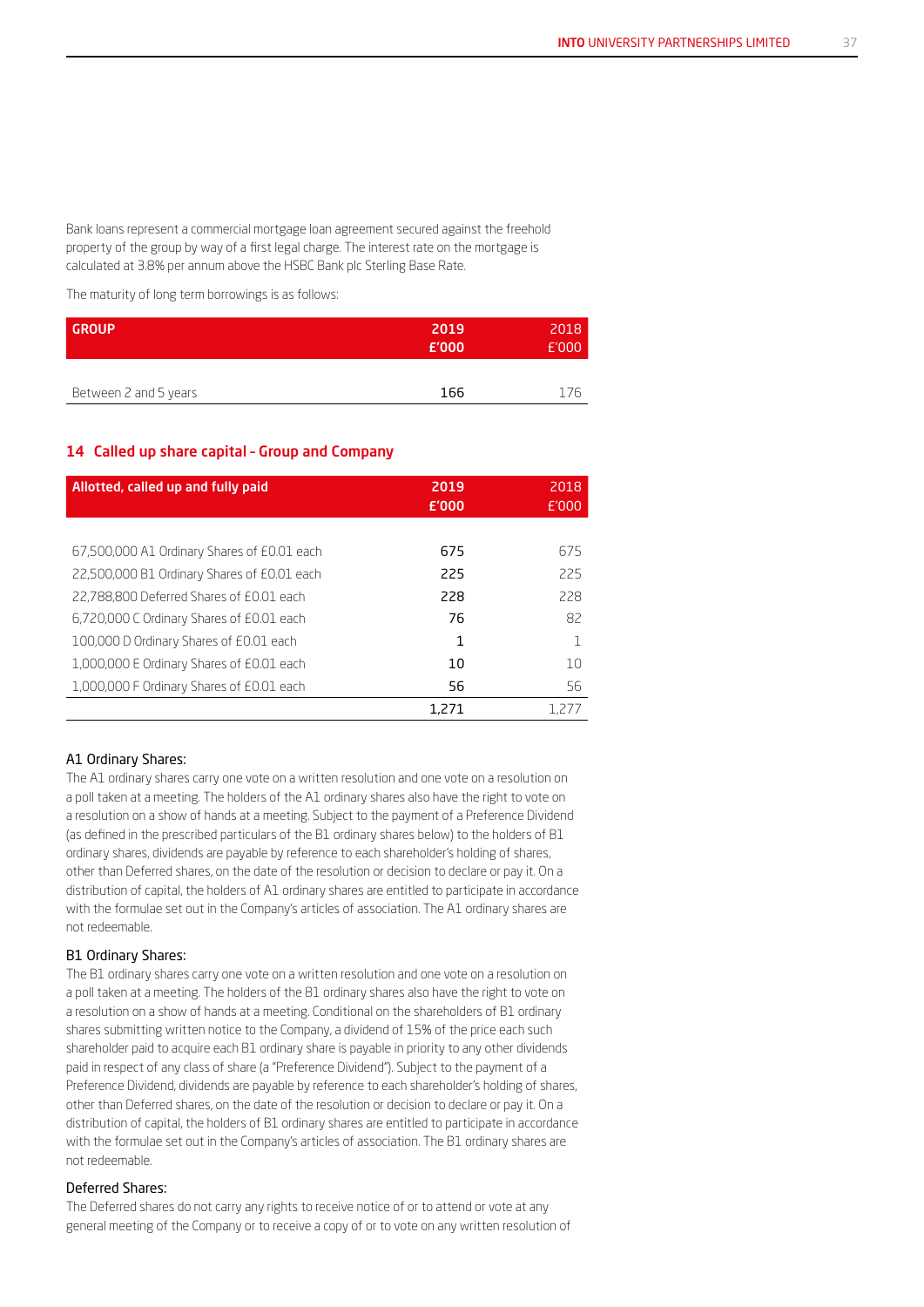the Company. The holders of Deferred shares are not entitled to participate in any dividend or capital distribution. The Deferred shares are not redeemable.

#### C, D, E and F Ordinary Shares:

The C, D, E and F ordinary shares do not carry any rights to receive notice of or to attend or vote at any general meeting of the Company or to receive a copy of or to vote on any written resolution of the Company. The C, D, E and F ordinary shareholders will not have any rights to participate in any distribution of capital upon winding up except in accordance with the formula set out in the Company's articles of association. The C, D, E and F ordinary shares are not redeemable. The F shares issued in the year mirror the benefits of the C shares other than participating in any distribution in the event of a partial sale.

During the year a charge of £17k was incurred from buying back shares which have forfeited by employees and Directors in the current and prior years.

See Note 18.

## 15 Financial commitments

The following reflects the minimum total future commitments under operating leases for the group companies analysed by the remaining uncancellable lease term:

| <b>GROUP</b>                     | 2019<br>£'000 | 2018<br>£'000 |
|----------------------------------|---------------|---------------|
|                                  |               |               |
| Land and Buildings:              |               |               |
| Within one year                  | 2,217         | 3,110         |
| Between two years and five years | 4,598         | 5,964         |
| After five years                 |               | 624           |

| <b>COMPANY</b>                   | 2019<br>£'000 | 2018<br>E'000 |
|----------------------------------|---------------|---------------|
|                                  |               |               |
| Land and Buildings:              |               |               |
| Within one year                  | 573           | 573           |
| Between two years and five years | 908           | 1,481         |
| After five years                 |               |               |

The lease payments recognised as an expense in the year are £3,308k (2018: £3,554k).

There are debentures over assets held in INTO University Partnerships Limited, INTO Manchester Limited, INTO London World Education Centre Limited, Delta Language Training & Consultancy Limited, INTO London MDX Street LLP, Friars 607 Limited, Newincco 1306 Limited, Newincco 1183 Limited and INTO USA LP in relation to a three year Revolving Loan Facility in place with HSBC PLC. In addition, there is a Security Agreement in place with IUP2 LLP in relation to the same loan facility which grants security over its assets other than those related to INTO UEA LLP. The facility was undrawn at the year end.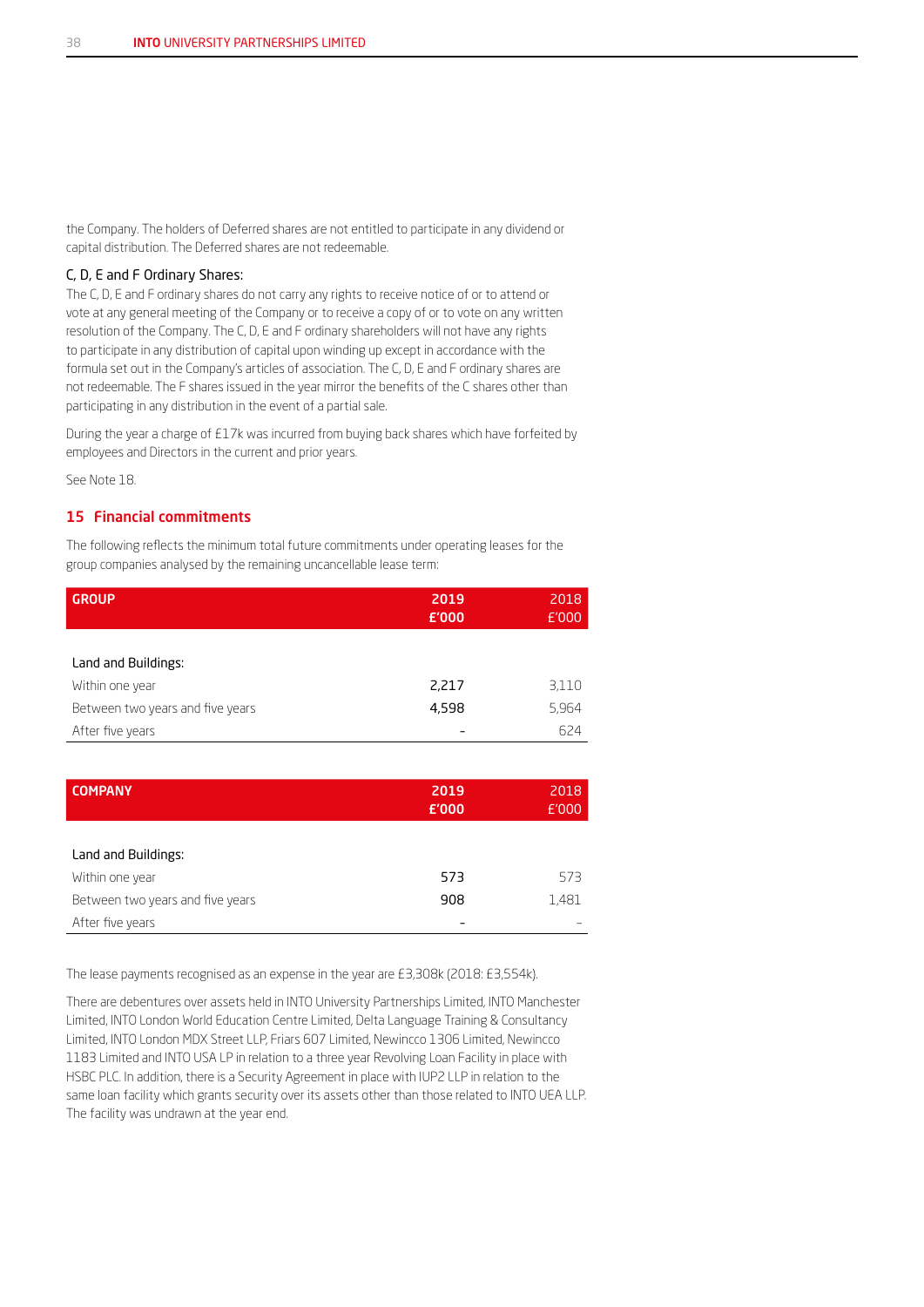## 16 Related party transactions

The company has taken advantage of the exemptions available under FRS 102, not to disclose any transactions or balances with entities that are 100% controlled by INTO University Partnerships Limited.

The fundamental core of the group's business model is entering into joint venture partnerships with leading Universities to furnish overseas students with the requisite qualifications to enter onto undergraduate or postgraduate courses at those establishments. The group provides Management and Corporate Services to these partnerships.

On an aggregated basis, the level of Management and Corporate Services provided by the group to its joint ventures during the year was £46,485k (2018: £42,182k).

The total remuneration for key management personnel for the period totalled £1,156k (2018: £1,087k) being remuneration disclosed in Note 4.

During the year the group entered into the following transactions with related parties, and had the following balances at year end:

|                                                | 2019<br>£'000<br><b>Sales</b> | 2019<br>£'000<br><b>Purchases</b> | 2019<br>£'000<br>Debtor /<br>(Creditor) | 2018<br>£'000<br><b>Sales</b> | 2018<br>£'000<br><b>Purchases</b> | 2018<br>£'000<br>Debtor /<br>(Creditor) | Relationship                               |
|------------------------------------------------|-------------------------------|-----------------------------------|-----------------------------------------|-------------------------------|-----------------------------------|-----------------------------------------|--------------------------------------------|
|                                                |                               |                                   |                                         |                               |                                   |                                         |                                            |
| <b>INTO UEA LLP</b>                            | 3,323                         | 36                                | 279                                     | 3,032                         | 32                                | 311                                     | 50% owned by INTO Group                    |
| INTO University of Exeter LLP                  | 3,659                         | 17                                | (1,073)                                 | 2,981                         | 17                                | (1, 125)                                | 50% owned by INTO Group                    |
| <b>INTO Newcastle University LLP</b>           | 3,858                         | 17                                | (1,208)                                 | 3,373                         | 16                                | (1,242)                                 | 50% owned by INTO Group                    |
| <b>INTO Scotland LLP</b>                       | 964                           | $\overline{\phantom{a}}$          | 1,678                                   | 910                           | $\equiv$                          | 1,648                                   | 50% owned by INTO Group                    |
| <b>INTO Queen's LLP</b>                        | 2,504                         | $\overline{7}$                    | 1,312                                   | 2,332                         | 13                                | 1,907                                   | 50% owned by INTO Group                    |
| <b>INTO City LLP</b>                           | 1,224                         | 863                               | (1,100)                                 | 1,257                         | 840                               | 1,313                                   | 50% owned by INTO Group                    |
| <b>INTO Gloucestershire LLP</b>                | (112)                         | 14                                | 1,070                                   | 664                           | 17                                | 1,773                                   | 50% owned by INTO Group                    |
| <b>INTO USF inc</b>                            | 4,201                         | 102                               | (338)                                   | 4,176                         | 21                                | (2,848)                                 | 50% owned by INTO Group                    |
| INTO Oregon State University inc               | 6,407                         | 54                                | 532                                     | 5,864                         | 13                                | 1,133                                   | 50% owned by INTO Group                    |
| <b>INTO CSU LLC</b>                            | 2,261                         | 42                                | 3,941                                   | 2,089                         | 45                                | 2,722                                   | 50% owned by INTO Group                    |
| <b>INTO Marshall LLC</b>                       | 2,508                         | 63                                | 4,596                                   | 2,172                         | 61                                | 2,999                                   | 50% owned by INTO Group                    |
| <b>INTO Mason LLC</b>                          | 3,844                         | 290                               | 566                                     | 3,486                         | 13                                | 559                                     | 50% owned by INTO Group                    |
| <b>INTO New York at Drew LLC</b>               | 2,716                         | З                                 | 5,398                                   | 2,446                         | 31                                | 5,372                                   | 50% owned by INTO Group                    |
| <b>INTO Stirling LLP</b>                       | 1,578                         | $\overline{a}$                    | 2,385                                   | 1,576                         | 83                                | 1,400                                   | 50% owned by INTO Group                    |
| Newcastle University INTO<br>London LLP        | 2,201                         | 53                                | 5,249                                   | 2,146                         | 13                                | 5,330                                   | 50% owned by INTO Group                    |
| <b>INTO SLU LLC</b>                            | 2,394                         | 18                                | 1,646                                   | 2,284                         | 21                                | 1,570                                   | 50% owned by INTO Group                    |
| <b>INTO UAB LLC</b>                            | 2,911                         | 6                                 | 4,959                                   | 2,479                         | $\mathsf 9$                       | 3.137                                   | 50% owned by INTO Group                    |
| <b>INTO Washington State</b><br>University LLC | 3,170                         | 3                                 | 1,342                                   | 2,498                         | 1                                 | 637                                     | 50% owned by INTO Group                    |
| INTO Illinois State University LLC             | 3,001                         | $\overline{\phantom{a}}$          | 3,780                                   | 1,602                         | 6                                 | 1,659                                   | 50% owned by INTO Group                    |
| <b>INTO Suffolk LLC</b>                        | 2,653                         | 6                                 | 1,111                                   | 3,143                         | $\overline{\phantom{a}}$          | 1,243                                   | 50% owned by INTO Group                    |
| Espalier Ventures Limited                      | 30                            | 439                               | (1,082)                                 | 179                           | 868                               |                                         | Parent Company of the<br><b>INTO Group</b> |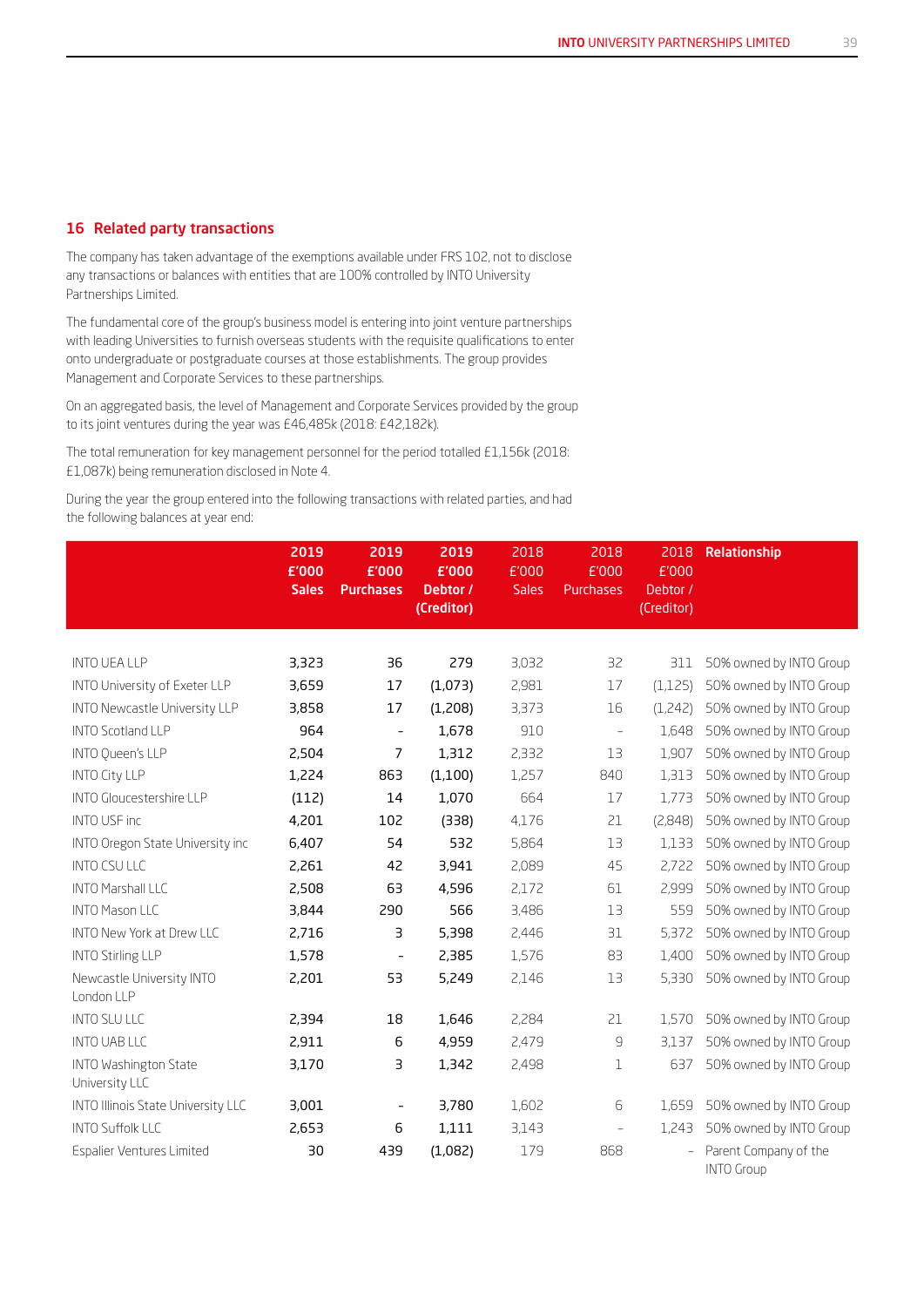### 17 Ultimate controlling party

The company's immediate parent and ultimate parent undertaking is Espalier Ventures Limited, a company registered in the United Kingdom. The ultimate controlling party is A J Colin.

Accordingly, the largest and smallest group into which the results of the company are consolidated, as at 31 July 2019, is Espalier Ventures Limited. These financial statements are available to the public and may be obtained from the registered office at One Gloucester Place, Brighton, BN1 4AA.

#### 18 Share-based payments

The company has a Management Incentive Plan ("MIP") where certain key employees and Directors have been awarded C, D, E and F shares in the company.

Details of the shares awarded are as follows:

|                            | <b>Total number of</b><br>shares awarded | £'000 |
|----------------------------|------------------------------------------|-------|
|                            |                                          |       |
| J Sykes                    | 741,721                                  |       |
| S Smale                    | 2,186,219                                | 22    |
| D Eastwood                 | 258,000                                  | 3     |
| Latham                     | 4,492,172                                | 45    |
| All other qualifying staff | 6,636,404                                | 66    |
| Total                      | 14,314,516                               | 143   |

The shares will vest on a Share Sale or Capital Return. Subject to the vesting conditions, the amount available for distribution to the shareholders is based on a defined hurdle share value. The value of the shares when the capital distribution amount exceeds the hurdle share value is determined using a formula defined in the Articles of Association of the company.

During the year no shares were granted or exercised. 598,000 "C" shares were forfeited in the year. The value of the shares is determined using a capitalisation of earnings method which encapsulates the growth prospects and risks related to the future earnings. Costs are recognised over the duration of the vesting period. The company recognised a total expense of £155k related to share based payments in the year (2018: £1.4m).

## 19 Subsequent events

Following a joint strategic review by both The University of Gloucestershire and INTO University Partnerships, it has been agreed that from September 2019, there will no longer be on-campus preparation programmes at the University's campus in Cheltenham. INTO will continue to provide recruitment support for Direct Entry students and the University, in turn, will continue to validate Foundation and International Year One programmes at INTO's World Education Centre in London. As a result, INTO Gloucestershire LLP will be wound up in the coming months and provision for this has been made in the results included in this annual report.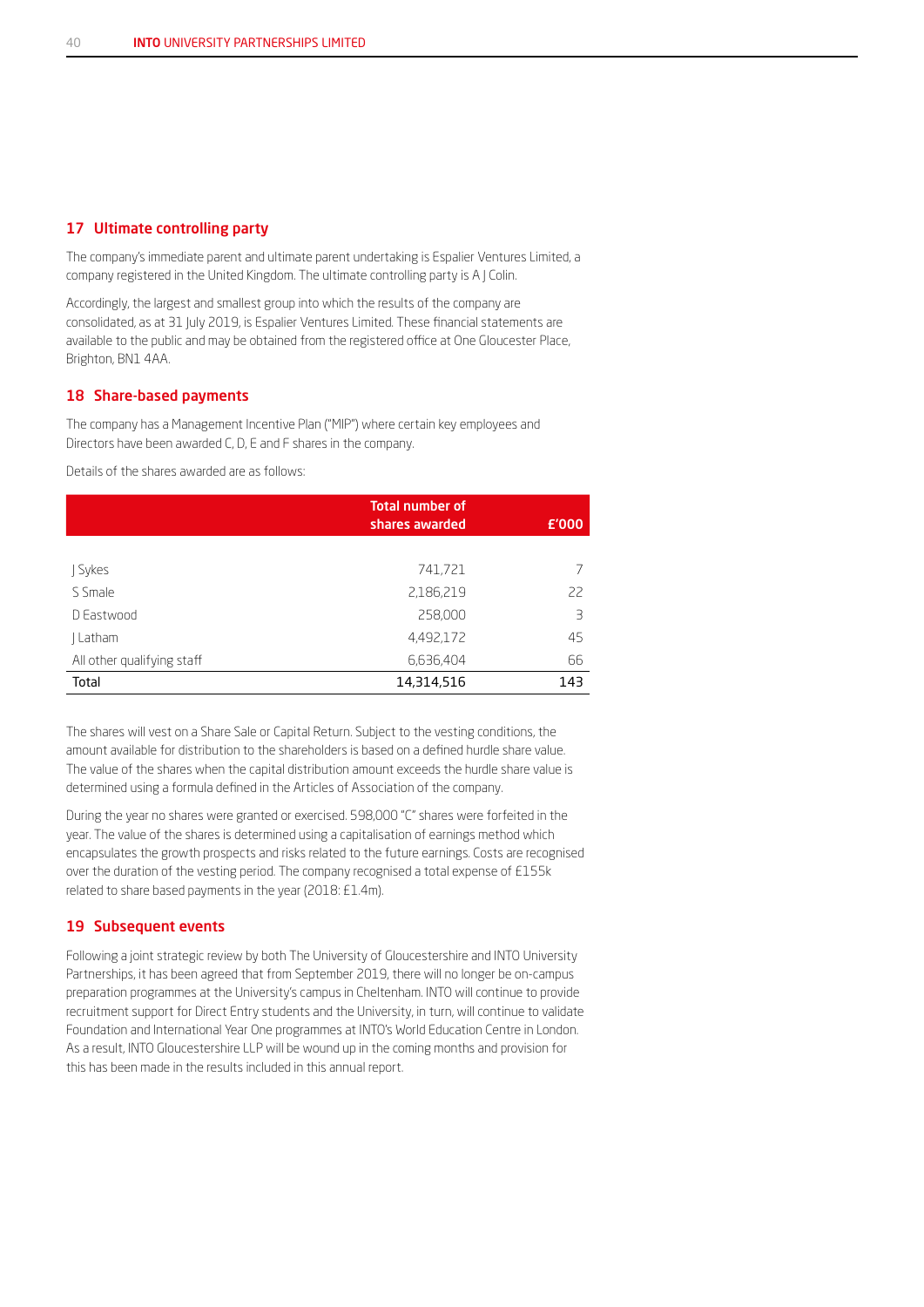## 20 Subsidiaries and joint ventures of the group

The subsidiaries and joint ventures of the group are shown below together with details of their main activities.

| Directly held subsidiary undertakings                                            | <b>Country / State</b><br>of incorporation | <b>Holding</b> | <b>Main activities</b>                                      |
|----------------------------------------------------------------------------------|--------------------------------------------|----------------|-------------------------------------------------------------|
| INTO Manchester Limited (Registered No. 06438137) * (1)                          | England & Wales                            | 100%           | <b>Educational services</b>                                 |
| Delta Language Training & Consultancy Limited (Registered No. 02976005) *<br>(1) | England & Wales                            | 100%           | Educational services                                        |
| Friars 607 Limited (Registered No. 06885738) * (1)                               | England & Wales                            | 100%           | Investment holding Company                                  |
| IUP East Anglia Limited (Registered No. 06296000) * (1)                          | England & Wales                            | 100%           | Investment holding Company                                  |
| INTO Exeter Limited (Registered No. 05980246) * (1)                              | England & Wales                            | 100%           | Investment holding Company                                  |
| INTO Newcastle Limited (Registered No. 06030536) * (1)                           | England & Wales                            | 100%           | Investment holding Company                                  |
| Newincco 821 Limited (Registered No. 06556353) * (1)                             | England & Wales                            | 100%           | Investment holding Company                                  |
| Newincco 921 Limited (Registered No. 06858769) * (1)                             | England & Wales                            | 100%           | Investment holding Company                                  |
| Newincco 922 Limited (Registered No. 06858821) * (1)                             | England & Wales                            | 100%           | Investment holding Company                                  |
| INTO Medical Limited (Registered No. 07601122) * (1)                             | England & Wales                            | 100%           | Investment holding Company                                  |
| INTO UOG Limited (Registered No. 08404156) * (1)                                 | England & Wales                            | 100%           | Investment holding Company                                  |
| INTO University Partnerships (Asia) Limited (2)                                  | England & Wales                            | 100%           | Educational services                                        |
| IUP 2 LLP (Registered No. 0C376452) * (1)                                        | England & Wales                            | 100%           | Provision of corporate services                             |
| Newincco 1183 Limited (Registered No. 08068260) ** (1)                           | England & Wales                            | 100%           | Dormant                                                     |
| Newincco 1306 Limited (Registered No. 09083887) * (1)                            | England & Wales                            | 100%           | Investment holding Company                                  |
| INTO GP LP $(3)$                                                                 | Delaware, USA                              | 100%           | Investment holding Company                                  |
| INTO Newcastle Line East Property Limited (Registered No. 09061279) * (1)        | England & Wales                            | 100%           | Development of building<br>projects                         |
| INTO York Property Limited (Registered No. 08848481) * (1)                       | England & Wales                            | 100%           | Development of building<br>projects                         |
| INTO MAS Limited (Registered No. 09738488) * (1)                                 | England & Wales                            | 100%           | Educational services                                        |
| MAS Education S.A.S (4)                                                          | Columbia                                   | 100%           | Educational services                                        |
| MDX Street Former Member Limited (Registered No. 09382151) ** (1)                | England & Wales                            | 100%           | Dormant                                                     |
| Espalier Property Project 004 Limited (Registered No. 07331859) * (1)            | England & Wales                            | 100%           | Other letting and operating of<br>own or leased real estate |
| Espalier Property Project 005 Limited (Registered No. 07331899) * (1)            | England & Wales                            | 100%           | Other letting and operating of<br>own or leased real estate |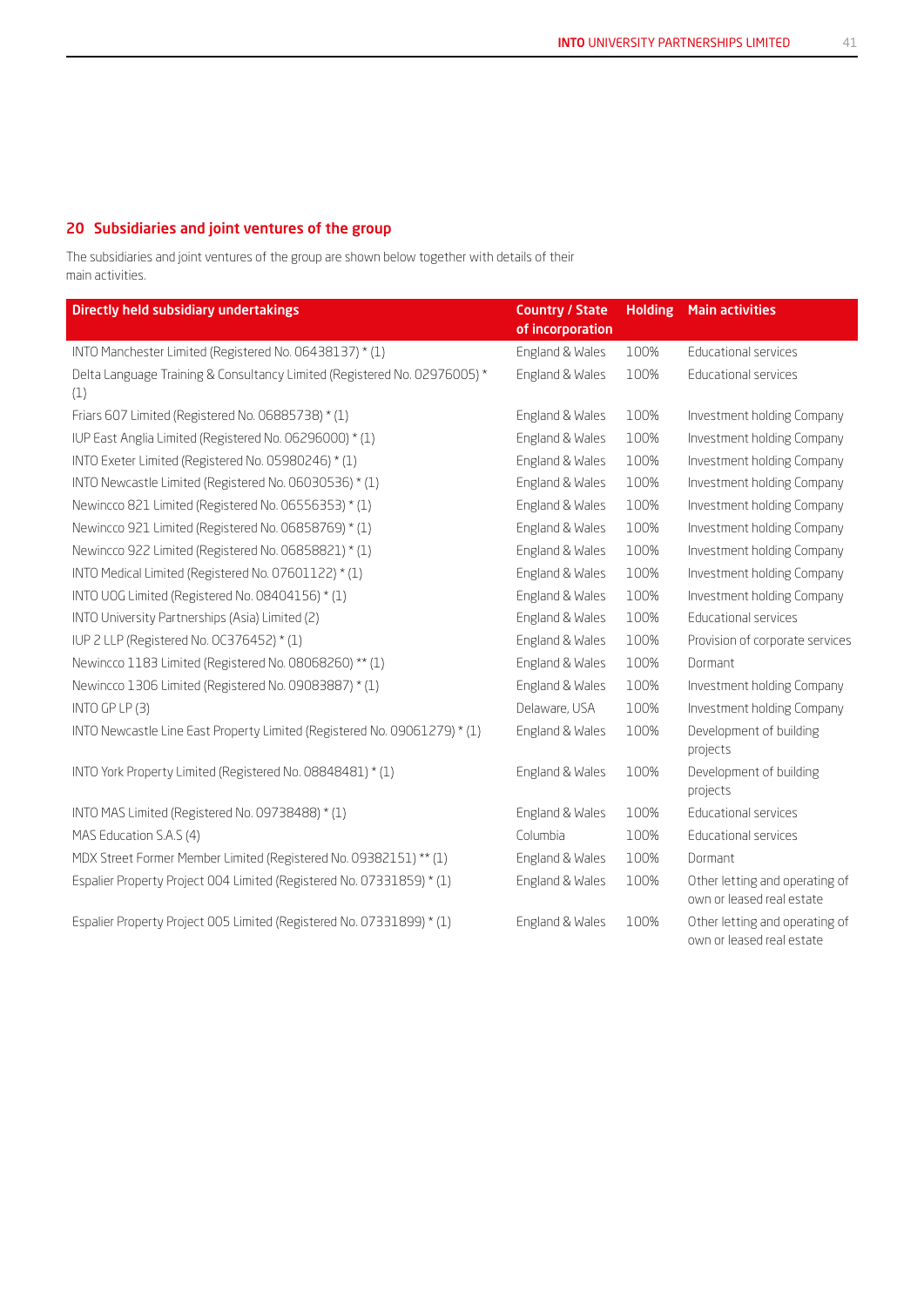| Indirectly held subsidiary undertakings                                    | <b>Country / State</b><br>of incorporation | <b>Holding</b> | <b>Main activities</b>          |
|----------------------------------------------------------------------------|--------------------------------------------|----------------|---------------------------------|
| IUP Asia Limited (2)                                                       | Hong Kong                                  | 100%           | Educational services            |
| INTO TEFL Limited (Registered No. 07269199) * (1)                          | England & Wales                            | 100%           | Educational services            |
| INTO London MDX Street LLP (Registered No. OC346266) * (1)                 | England & Wales                            | 100%           | Educational services            |
| INTO China Limited (2)                                                     | Hong Kong                                  | 100%           | Educational services            |
| Guangzhou INTO Education Limited (5)                                       | China                                      | 100%           | Educational services            |
| INTO London World Education Centre Limited (Registered No. 07956509) * (1) | England & Wales                            | 100%           | Educational services            |
| INTO USA LP (3)                                                            | Delaware, USA                              | 100%           | Investment holding Company      |
| INTO North America Inc (3)                                                 | Delaware, USA                              | 100%           | Provision of corporate services |
| International Student Education Services, Inc (6)                          | Delaware, USA                              | 100%           | Educational services            |
| INTO UK Service Centre Limited ** (1)                                      | England & Wales                            | 100%           | Dormant                         |
| INTO Global Service Centre Limited (2)                                     | Hong Kong                                  | 100%           | Educational services            |
| Newincco 1184 Limited ** (1)                                               | England & Wales                            | 100%           | Dormant                         |
| INTO USF LP (7)                                                            | Delaware, USA                              | 100%           | Investment holding Company      |
| University Access Services HK Limited (2)                                  | Hong Kong                                  | 100%           | Educational services            |
| DPU Global Limited (2)                                                     | Hong Kong                                  | 100%           | Educational services            |
| Suzhou INTO Business Consulting Co., Ltd (22)                              | China                                      | 100%           | Educational services            |
| DPU (Shanghai) Business Consulting Co., Ltd (23)                           | China                                      | 100%           | Educational services            |
| INTO Long Island LLC (24)                                                  | New York, USA                              | 100%           | Educational services            |
| Indirectly held interests in joint ventures                                | <b>Country / State</b><br>of incorporation | <b>Holding</b> | <b>Main activities</b>          |
| INTO UEA LLP (8)                                                           | England & Wales                            | 50%            | Educational services            |
| INTO University of Exeter LLP (1)                                          | England & Wales                            | 50%            | Educational services            |
| INTO Newcastle University LLP (1)                                          | England & Wales                            | 50%            | Educational services            |
| INTO Scotland LLP (9)                                                      | Scotland                                   | 50%            | Educational services            |
| INTO City LLP (1)                                                          | England & Wales                            | 50%            | <b>Educational services</b>     |
| INTO Queens LLP (10)                                                       | Northern Ireland                           | 50%            | Educational services            |
| INTO Gloucestershire LLP (1)                                               | England & Wales                            | 50%            | Educational services            |
| INTO Oregon State University Inc (11)                                      | Delaware, USA                              | 50%            | Educational services            |
| INTO USF Inc (7)                                                           | Delaware, USA                              | 50%            | Educational services            |
| INTO CSU LLC (12)                                                          | Colorado, USA                              | 50%            | Educational services            |
| INTO Marshall LLC (13)                                                     | West Virginia,<br><b>USA</b>               | 50%            | Educational services            |
| INTO New York at Drew LLC (14)                                             | Delaware, USA                              | 50%            | Educational services            |
| INTO Mason LLC (15)                                                        | Virginia, USA                              | 50%            | Educational services            |
| INTO Stirling LLP (16)                                                     | Scotland                                   | 50%            | Educational services            |
| INTO SLU LLC (17)                                                          | Delaware, USA                              | 50%            | Educational services            |
| INTO UAB LLC (18)                                                          | Alabama, USA                               | 50%            | Educational services            |
| INTO Washington State University LLC (19)                                  | Washington, USA                            | 50%            | <b>Educational services</b>     |
| INTO Suffolk LLC (20)                                                      | Delaware, USA                              | 50%            | Educational services            |
| Newcastle University INTO London LLP (1)                                   | England & Wales                            | 50%            | Educational services            |
| INTO Illinois State University LLC (21)                                    | Illinois, USA                              | 50%            | Educational services            |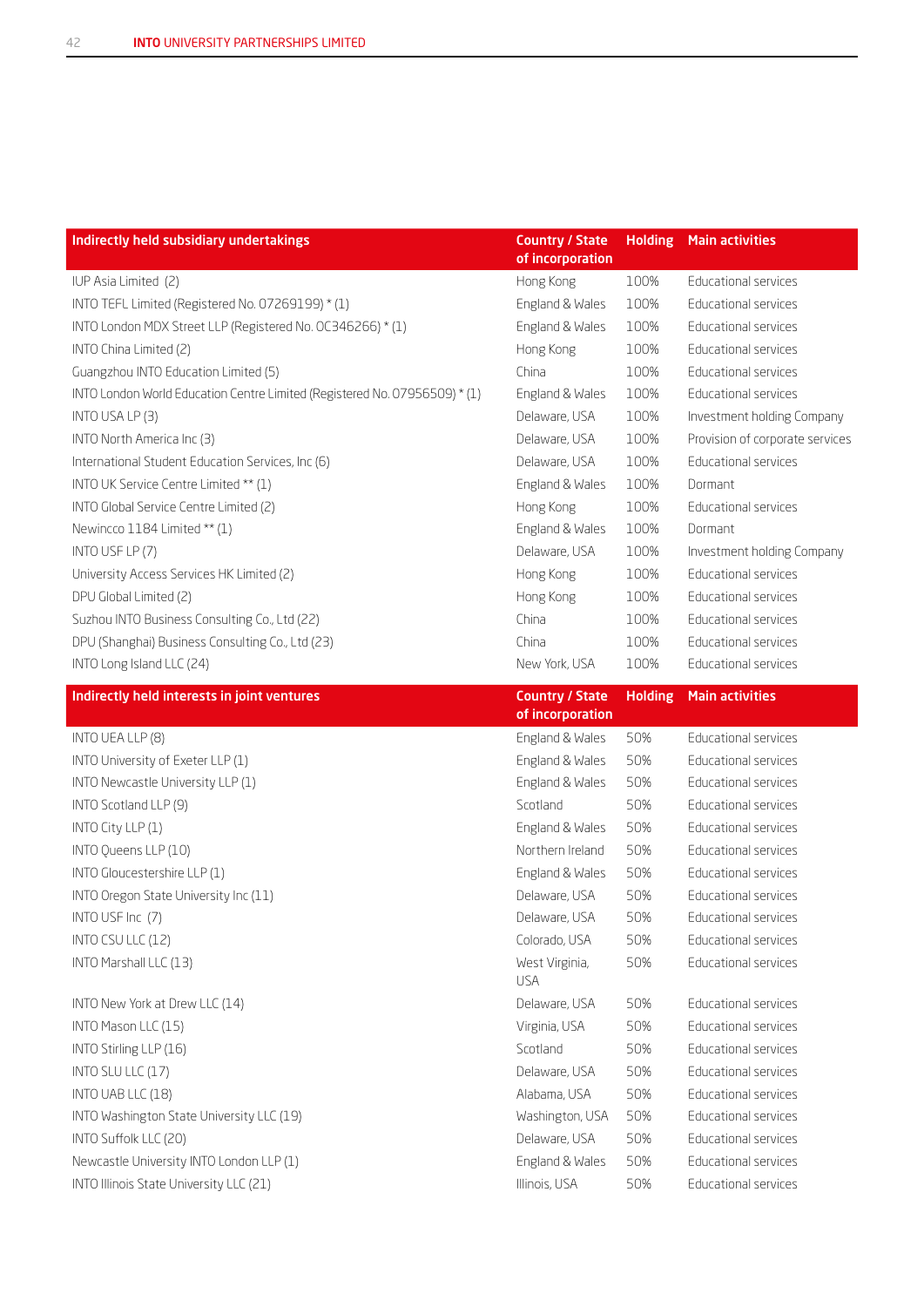- exempt from the requirements of the Companies Act relating to the audit of individual financial statements by virtue of s479A
- \*\* exempt from the requirements of the Companies Act relating to the audit of individual financial statements by virtue of s394A in respect of Dormant Companies
- Registered address: One, Gloucester Place, Brighton, BN1 4AA
- Registered address: Unit 1007, 10/F, Wing On Kowloon Centre, No. 345 Nathan Road, Jordan, Kowloon, Hong Kong
- Registered address: Suite 1050, 701 B Street, San Diego, CA 92101
- Registered address: Carrera 15, No.88-64, Edificio Torre Zimma, Oficina 707, Bogota, Cundinimarca, 11011 Colombia
- Registered address: Office 2002, Teem Tower, Teemall, 208 Tianhe Road,Tianhe District, Guangzhou,510620 P.R. China
- Registered address: Suite 305, 1610 Medical Drive, Pottstown, PA, 19464
- Registered address: 4202, East Fowler Avenue, Tampa, FL, 33620
- 8 Registered address: The Registry, University of East Anglia, Norwich, Norfolk, NR4 7TJ
- Registered address: Glasgow Caledonian University, The Britannia Building, Cowcaddens Road, Glasgow, Strathclyde, G4 0BA
- Registered address: 2-8 Lennoxvale, Belfast, Co. Antrim, BT9 5BY
- Registered address: 1701 SW Western Blvd, Corvallis, OR 97333
- Registered address: 150 Old Main Drive, Fort Collins, CO, 80523
- Registered address: One John Marshall Drive, Huntington, WV, 25755
- Registered address: 26 Madison Avenue, Madison, NJ, 07940
- Registered address: 4352 Mason Pond Drive, Fairfax, VA, 22030
- Registered address: University of Stirling, Stirling, FK9 4LA
- Registered address: Suite 110, Beracha Hall, 3721 Laclede Avenue, St Louis, MO, 63108
- Registered address: Floor 2, 917 13th Street South, Birmingham, AL, 35294
- Registered address: 13 Kruegal Hall, Pullman, WA, 99164
- Registered address: 13th Floor, 73 Tremont Street, Boston, MA, 02108
- 21 Registered address: 304 S University St, Fell Hall, Normal, IL 6171
- Registered address: 110/111, Block 17, Wencui Plaza, Suzhou Dushu Lake Science Education and Innovation District
- Registered address: Room H, Floor 17, Hengji Plaza, No. 99 East Huaihai Road, Shanghai 200021 CN
- Registered address: C/O Corporation Service Company, 80 Stat Street, Albany, New York, 12209